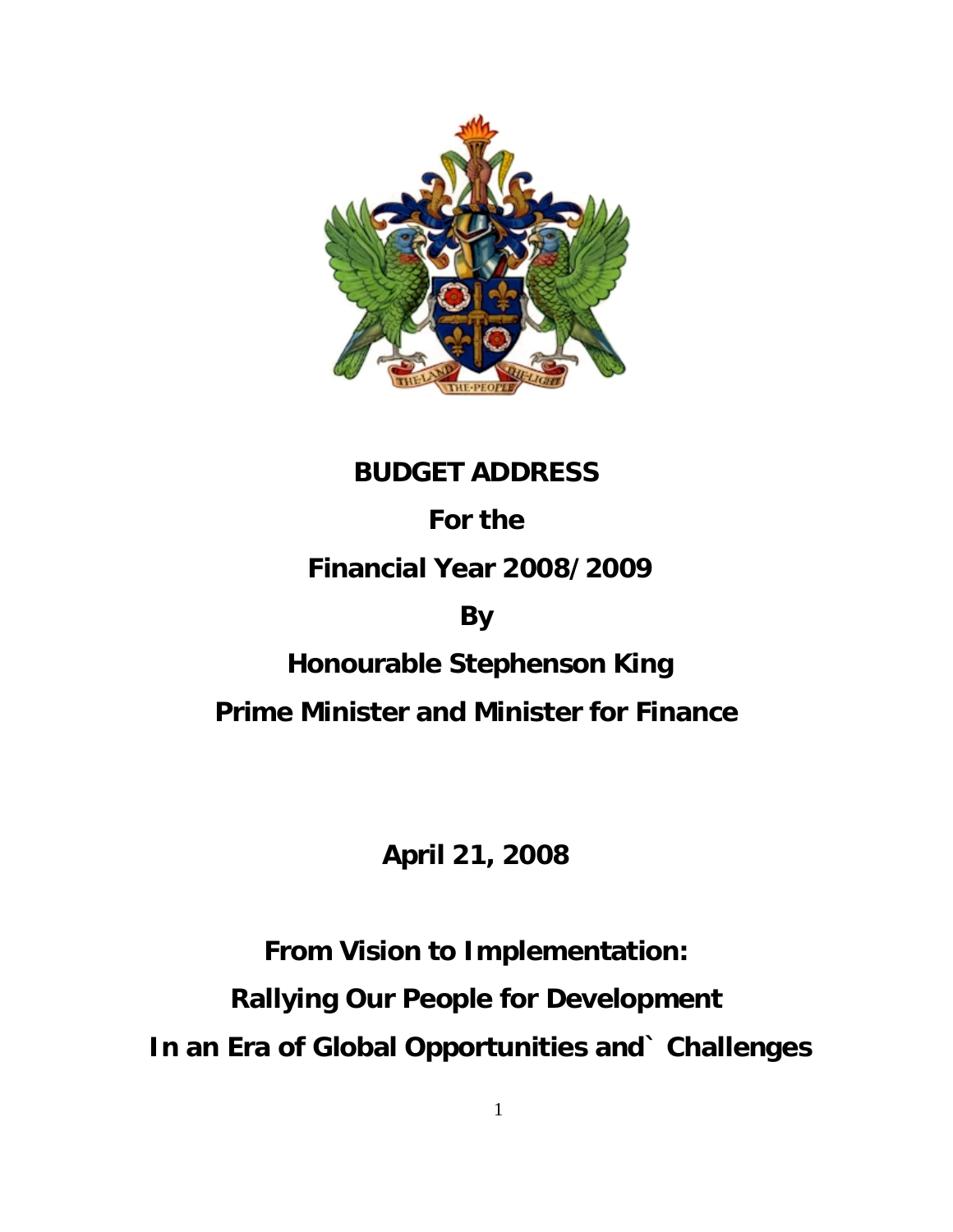#### **Introduction**

Madam Speaker,

I sincerely wish, that things were as they were on the 19<sup>th</sup> April 2007, and that the beloved and most distinguished, the Right Honourable Sir John Compton stood here, where I stand now.

I say so, because I am fully conscious, that with his passing, that thrill of hope that his return had brought to so many, may also have passed away.

But, Madam Speaker, though not anointed by the people with the same balm with which he was anointed, yet, having however breathed the political air in his company for over twenty years, and having walked in his footsteps and sat in his Cabinet for 10 years as a true and faithful servant of the people, I am encouraged as I stand here today, as Prime Minister in my own right, and say to Providence, "You have called me, here I am."

I am confident, that any hopes that might have been buried with our beloved leader, will be revived, and in the hands of my Administration, be made to blossom into full flower. Madam Speaker, I know that our people are not extravagant in their hopes, and I give you the assurance that all my Ministers are on their mark, to rise to the occasion, and to respond to the legitimate hopes and aspirations of our people.

Madam Speaker, at this point I will address the Budget, but just before doing so, I give the assurance to all the people of St. Lucia, that I am acutely conscious that I was not appointed to be the Prime Minister of any one group or party, but to be the Prime Minister of all St. Lucians to render to each according to his due, and to treat all our citizens as equals.

I pledge solemnly to uphold this principle, as I pledge to preside over an open government, not opaque but transparent, where, barring state secrets, our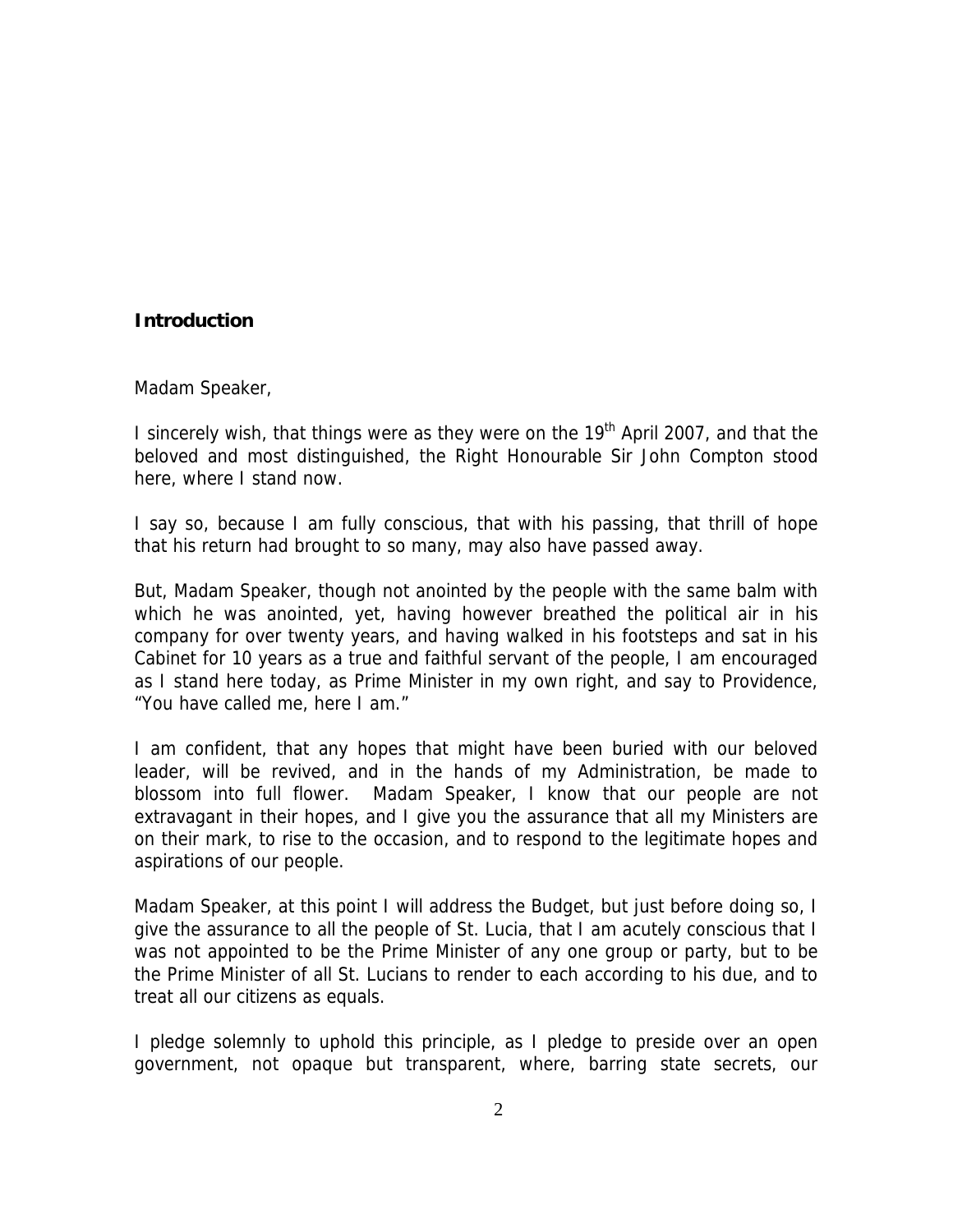citizens will not be obstructed in their quest for information, for this must be a requirement of every government that is by the people, and of the people.

Madam Speaker: It is a distinct honour and privilege for me to present the Estimates of Expenditure for the fiscal year 2008/2009 to this Honourable House.

I do not use the words "honour" and "privilege" lightly. For me, these words capture the essence of my emotions, as I follow in the footsteps of my distinguished predecessor, the late Sir John Compton.

Nowhere else did he excel, more than during the process of budget preparation, presentation and debate.

It is a daunting task to take over from such a highly regarded international statesman and esteemed Minister of Finance, but I do so with confidence, knowing that my responsibility as Prime Minister and Minister of Finance and the responsibility of my Administration, is to build upon the foundation that was laid by our late, beloved leader, a foundation that he so eloquently articulated in his marathon final Budget Address to this Honourable House on April 19, 2007.

Madam Speaker, last year's presentation by Sir John Compton was historic in many ways, not least of which was that it outlined a vision that would take our country to unprecedented levels of both economic prosperity and social equity.

The challenge before us Madame Speaker, is therefore, to move from vision to implementation, because there can be no more fitting tribute to a man who dedicated his life to the development of this country, than to ensure that his legacy is fulfilled through the transformation of his vision into a reality of prosperity and sustainable development, that will benefit and improve the living standards of every single citizen of this country.

Madam Speaker, the theme of this year's Budget is direct in its focus and construct, and that theme is: "From Vision to Implementation: Rallying Our People for Development in an Era of Global Opportunities and Challenges."

With the unprecedented opportunities and challenges that lie before us in an increasingly globalized world environment, it is clear that the only way that we can realize our development objectives is for us to rally our people, harness all of our resources, and put our shoulders to the wheel.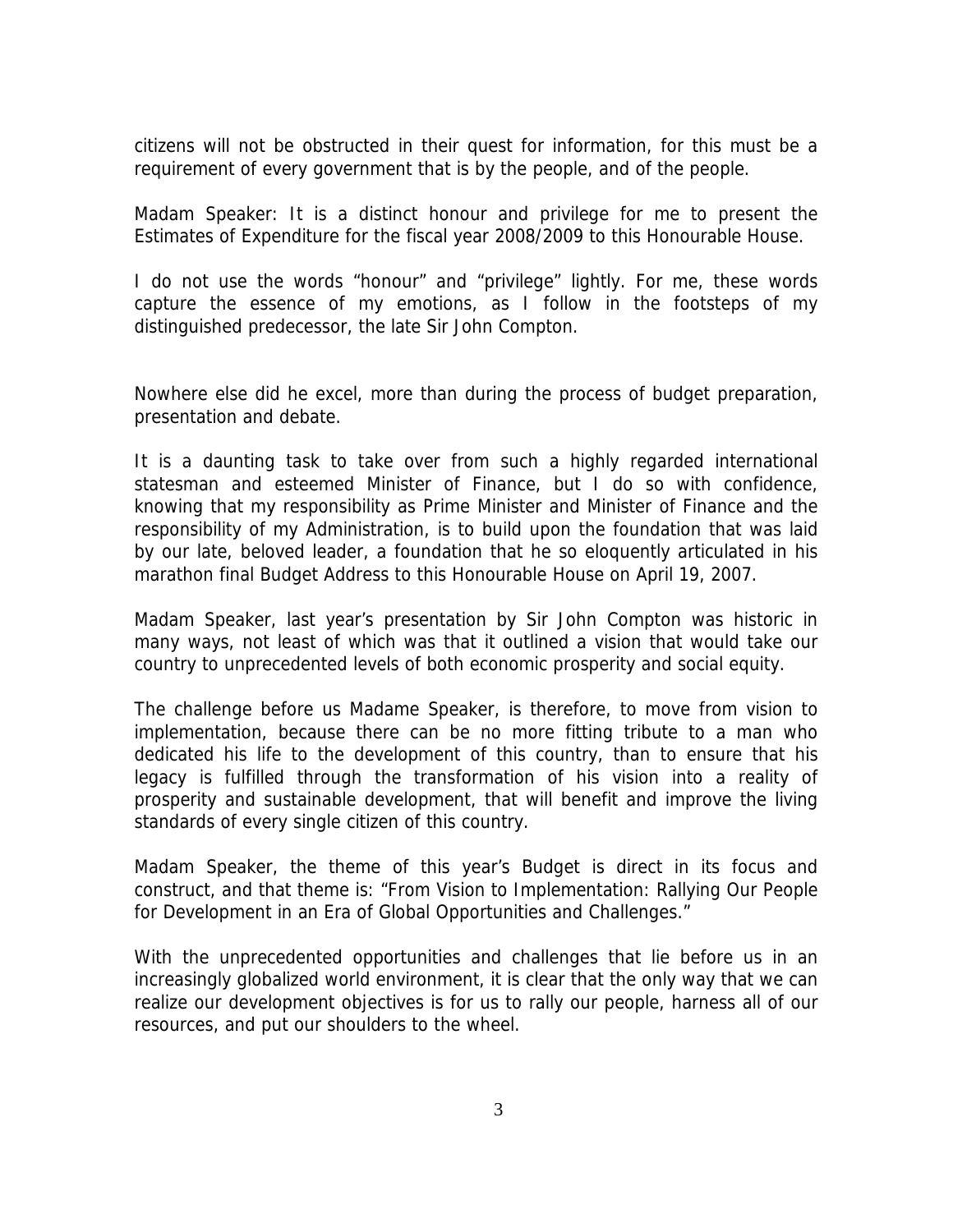Rallying our people means that we must fully prepare them for their role in the development process, and such preparation must, of necessity, entail a heavy emphasis on education, training and human resource development, a subject that I will address at great length during this presentation.

The responsibility of development is one that we embrace, and it is within this context that I invite Honourable Members to approve Estimates of Expenditure totaling One Billion, One Hundred and Fifty Nine Million, Eight Hundred and Sixteen Thousand, Two Hundred and Six Dollars (\$1,159,816,206) for the financial year 2008/2009.

Madam Speaker, as is customary, I will preface this Budget Address with an overview of economic developments at the international, regional and local levels.

#### **Economic Overview**

#### **International Economic Developments**

Madam Speaker, the global economy expanded by 4.9 percent in 2007. This outcome reflected the strong performance of the emerging markets which largely offset the moderation in the United States (US) economy over the review period.

During the first half of 2007, Madam Speaker, the global economy was relatively robust, as GDP growth remained above 5.0 percent, driven by most of the larger emerging economies such as China, India, Russia and to a lesser extent, by many Latin American countries.

The latter half of 2007, however, was characterized by much volatility and uncertainty generated by the financial market turbulence originating in the US sub-prime mortgage sector. Madam Speaker, headline inflation had been increasing since mid-2007 around the world, driven by ever increasing food and energy prices. During 2007, the international commodity price index rose by over 11.0 percent and was influenced by growth in non-fuel commodities and metal prices, quite apart from the surge in petroleum prices.

Madam Speaker, the price of food commodities increased by 15.2 percent as a result of substantial increases in the price of bananas, wheat, rice, milk and dairy products. The upturn in food prices was spurred by higher grain prices brought about by rising demand for bio-fuels, poor weather conditions and supply disruptions in many countries.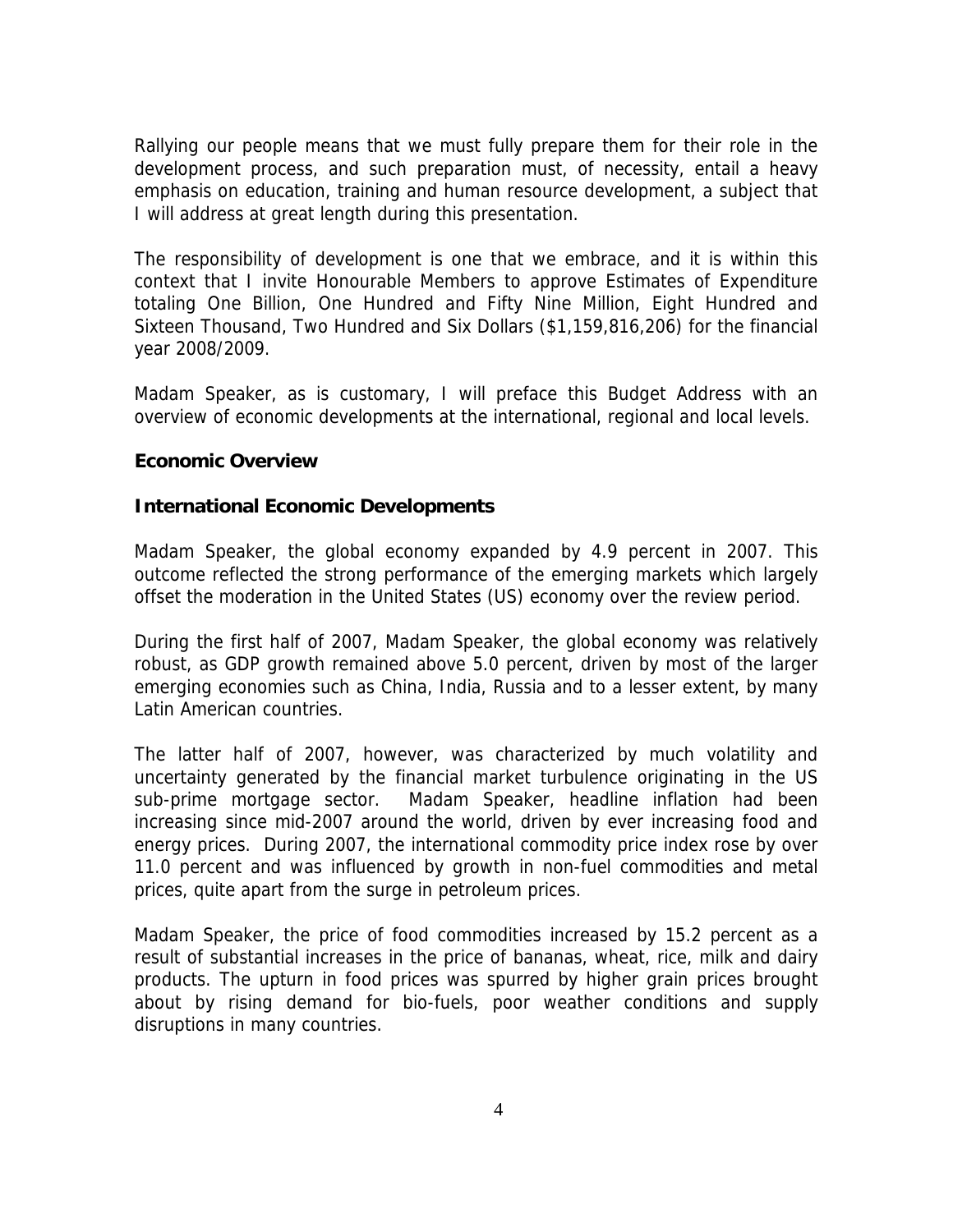Energy prices grew robustly by 10.7 percent to average about US\$70.95 in 2007, building on the 20.5 percent increase recorded in the previous year. In advanced economies, consumer price inflation moderated to 2.2 percent over the review period. Consumer prices in the US remained low partly due to the decline in housing costs while, in Japan, inflationary pressures remained muted at year-end.

Permit me Madam Speaker, to briefly outline some of the data associated with the economic performance of some selected countries.

Economic growth in the **United States** slowed to 2.2 percent in 2007, expanding at its slowest pace in over four years. Movements in energy and food prices created volatility in overall inflation that was contained to 2.2 percent due to the slump in house prices. In the **United Kingdom**, economic activity remained robust with growth accelerating to 3.1 percent in 2007. Economic activity in the wider Euro region expanded by 2.6 percent, a slowdown from the 2.8 percent achieved in the previous year.

Madam Speaker, the effects of the US housing slump, coupled with high commodity prices, meant that GDP growth in **Japan** moderated to 2.1 percent in 2007. In contrast Madam Speaker, **China** continued to expand strongly with growth reaching 11.4 percent. Economic activity in **India** enjoyed similar expansion, with real GDP increasing to 9.2 percent.

#### **Regional Economic Developments**

Madam Speaker, during the course of the year, economies in the Region were challenged by various external factors, such as the deteriorating global economic conditions and natural disasters. Most significantly, rising oil and food prices triggered moderately higher inflation in most Caribbean countries.

Generally, Madam Speaker, the economic performance of the Caribbean in 2007 was characterized by a deceleration in growth following previous years of strong expansion that had been driven by the construction and tourism sectors.

In **Trinidad and Tobago**, economic growth levelled off at 5.5 percent in 2007, following the robust growth of 12.2 percent in 2006.

Growth in **Jamaica** slowed to 1.2 percent in 2007 relative to an expansion of 2.5 percent in 2006, while the **Barbados** economy grew by 4.3 percent in 2007. Based on available data, the Guyanese economy was expected to grow by 5.5 percent in 2007.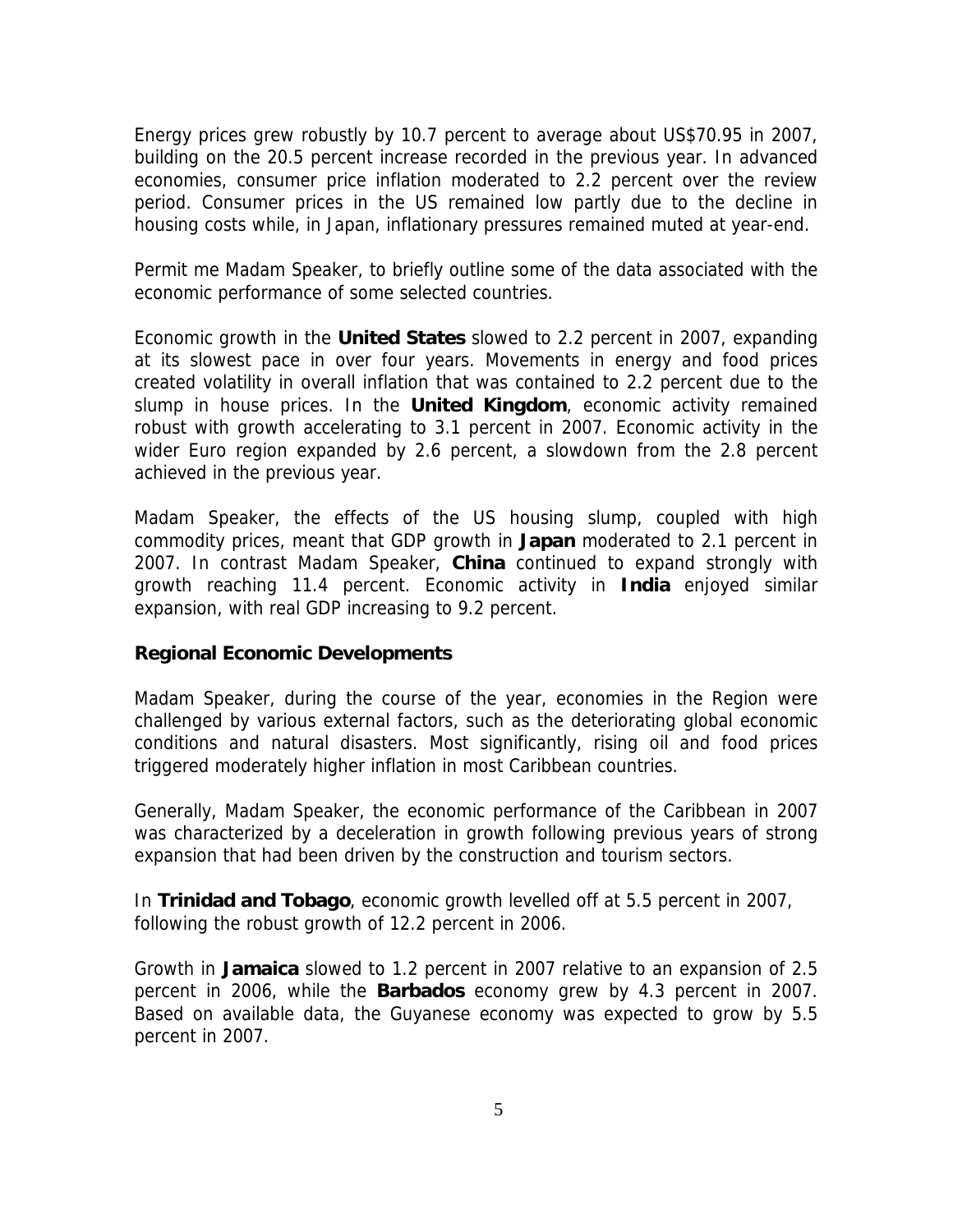With respect to inflation, Madam Speaker, these countries experienced mixed fortunes, with Trinidad and Tobago recording a decline to 7.8%, Jamaica reflecting an increase to 16.8% and Barbados registering a decline to 4.1%. Average inflation in Guyana went up by 12.2 percent in the first half of the year, due mainly to rising oil prices and the implementation of VAT.

Madam Speaker, economic growth in the **Eastern Caribbean Currency Union** (ECCU) is expected to show an improvement for 2007, albeit at a slower rate than in 2006. This outcome is due to a continued increase in construction with positive spill-over effects on the non-traded sectors.

Private sector tourism-related projects in most member countries contributed significantly to this robust activity in the construction sector. Performances within the tourism sector were mixed, Madam Speaker, as total cruise passenger arrivals increased while stay-over arrivals contracted during 2007. All countries in the ECCU, particularly St. Vincent and the Grenadines, experienced higher prices for food and energy.

#### **Domestic Economic Developments**

Madam Speaker, I now turn to the subject of our domestic economic fortunes.

The deteriorating external environment continued to impact on the pace of activity in the domestic economy. High and rising world oil and commodity prices, particularly food prices, presented some economic challenges and uncertainty and, in addition, the passage of Hurricane Dean in August impacted adversely on the performance of the banana industry.

The consequence, Madam Speaker, is that the economy experienced a general slowdown in the growth momentum that had been stimulated by activities associated with Cricket World Cup. Thus from a growth rate of 4.9 percent in 2006, preliminary estimates indicate that real economic growth decelerated to 0.5 percent in 2007.

Madam Speaker, this was primarily the result of contractions in key productive sectors, particularly tourism and construction, that were then transmitted to the rest of the economy and resulted in marginal and moderated growth in the transport and distributive sectors respectively.

By contrast, Madam Speaker, and buoyed by the properties market, the financial and real estate sectors registered strong growth of 12.1 percent and 7.6 percent respectively. Growth in the utilities sector rebounded in 2007 to 12.7 percent,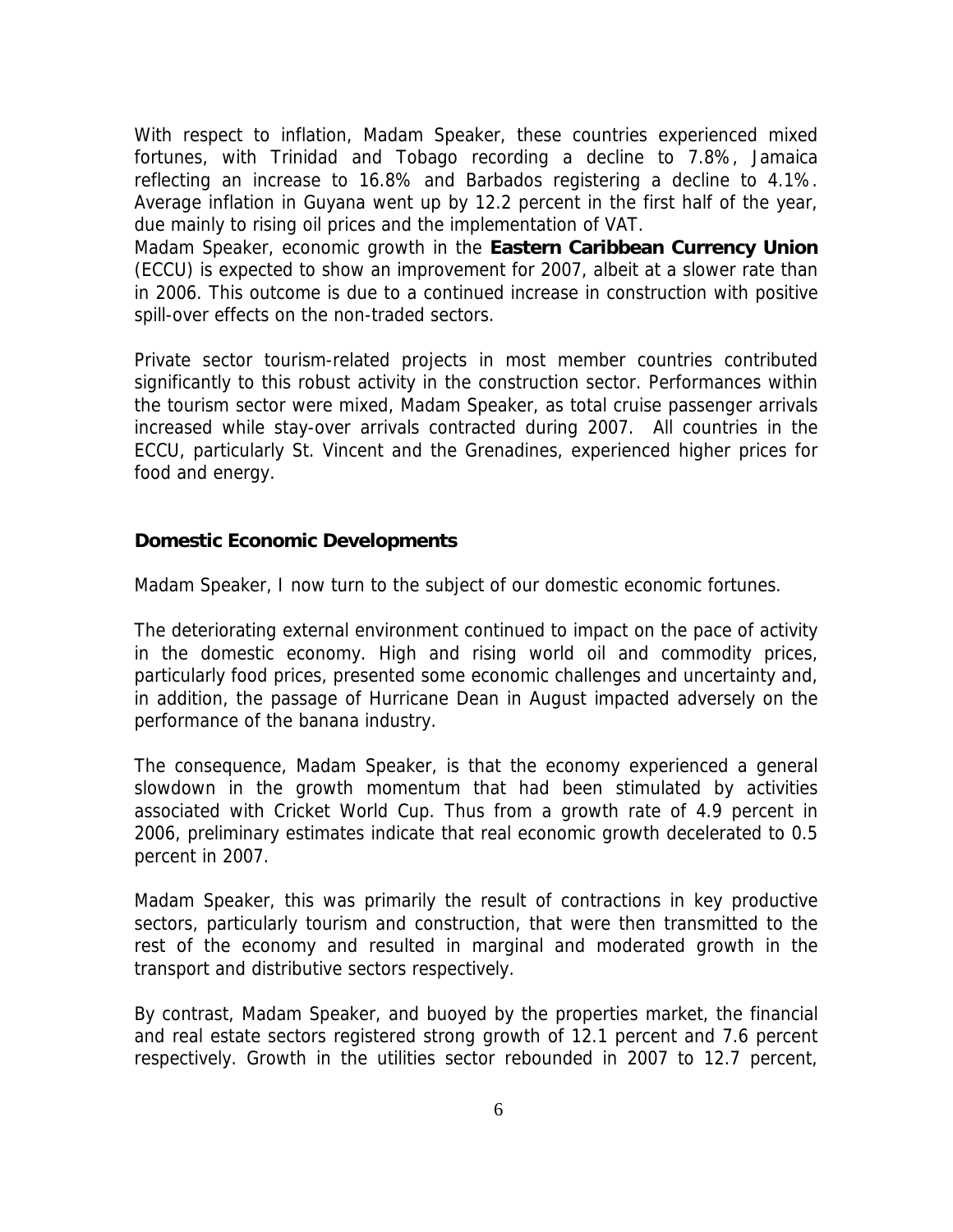while manufacturing and agriculture provided little stimulus to the economy during the review period.

#### **Tourism**

Madam Speaker, the tourism sector, in 2007, recorded another year of decline, despite the steady growth observed in global tourism. Although it continued to provide a major boost to economic growth, real activity in the tourism sector is estimated to have contracted by 7.4 percent in 2007 and its direct contribution to real GDP dipped by 0.7 percentage points to 11.7 percent.

Owing to the robust recovery in cruise tourism, total visitor arrivals grew by 33.9 percent to an unprecedented 931,114 in 2007. Cruise arrivals increased appreciably by 69.7 percent to a record high of 610,343. However, stay-over and yachting visitors, that represent the most economically significant segments of the tourism sector, declined by 5.0 percent and 10.3 percent respectively. Madam Speaker, the downturn in stay-over arrivals was driven by lower US and Caribbean market shares, that offset the 8.0 percent increase in UK arrivals. In the review period, the number of excursionists rose by 10.3 percent to 7,777.

Madam Speaker, there are many factors responsible for the picture that is painted here, including the negative impact of rising fuel costs on the demand for travel, the passport requirement on US citizens associated with the Western Hemispheric Travel Initiative (WHTI) and the adverse effects of the sub-prime mortgage crisis in the United States.

In addition, Madam Speaker, and contrary to initial expectations, the joint hosting of the Cricket World Cup (CWC) in a number of regional tourist destinations contributed to the fall in arrivals from the US and the Caribbean during the first half of 2007. Some airlift issues and continued competition, particularly in the events market, are also responsible for the downturn in long-stay arrivals.

It should be noted, Madam Speaker, that hotel occupancy rates recorded an improvement over the levels observed for 2006 to an average of 69.7 percent in 2007. It is also significant to note that preliminary estimates of total visitor expenditure show an increase of 4.1 percent to \$808.3 million in 2007.

#### **Agriculture**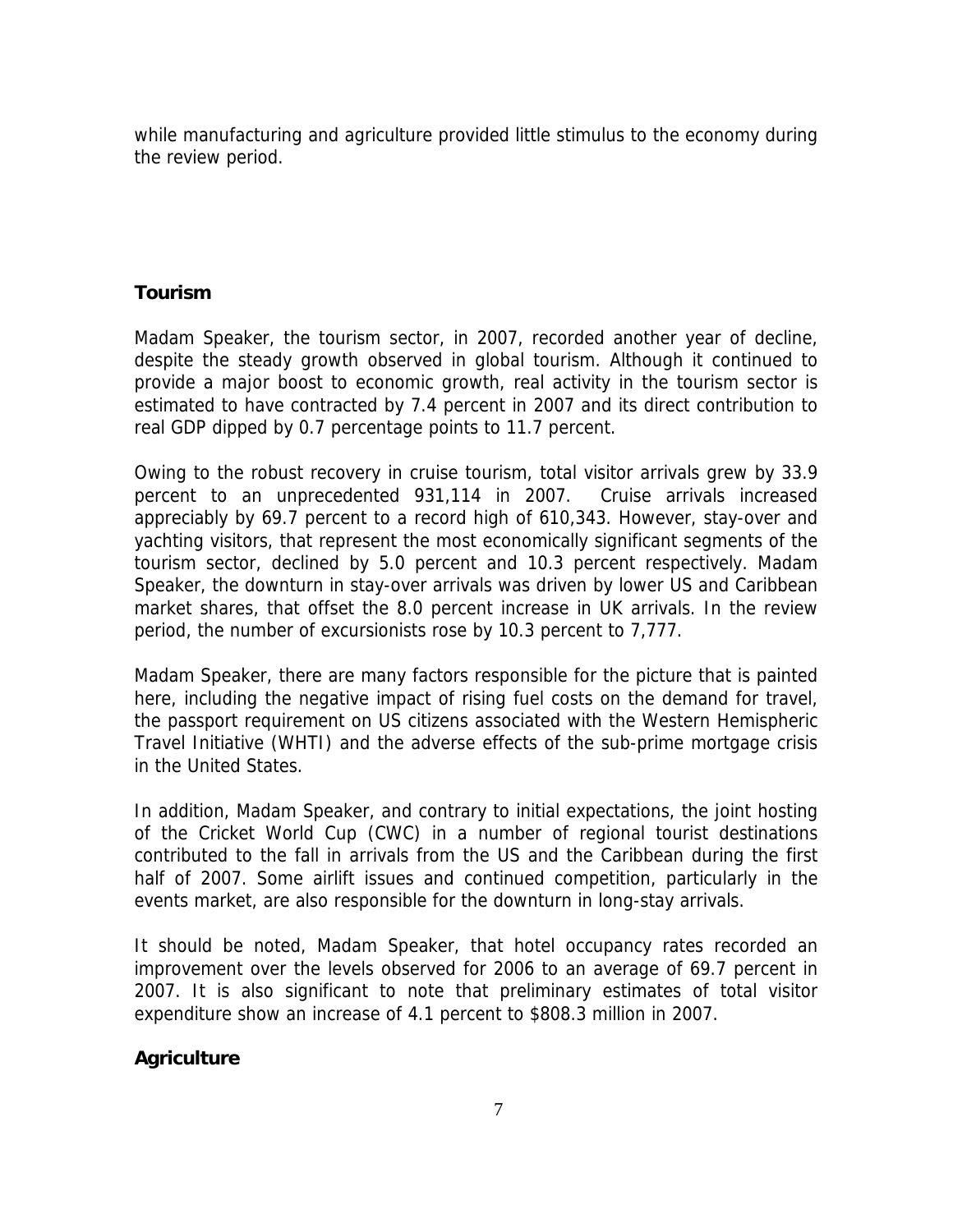The performance within the agriculture sector, Madam Speaker, was mixed, with an overall increase in valued-added estimated at 0.8 percent for 2007. This represents a deceleration in growth compared with 9.8 percent recorded in the previous year when activity rebounded from previous contractions.

However, this performance was influenced by the 3.4 percent decline in valueadded in the banana industry. Banana output, up to the first half of the year was well above trend, but was adversely affected by the passage of Hurricane Dean in August.

Nonetheless, Madam Speaker, the overall outturn in agriculture was due to expansions in non-banana agriculture that more than compensated for a 3.4 percent decline in real output from the banana industry. The lead contributor was non-traditional crops that registered real growth of 7.6 percent.

Madam Speaker, in the fisheries sub-sector, **re**al growth of an estimated 2.3 percent was registered in the period under review.

#### **Manufacturing**

Madam Speaker, the manufacturing sector's contribution to GDP was estimated at 6.3 percent in 2007. However, value-added in the sector is estimated to have slowed to 1.7 percent compared with robust growth of 6.7 percent in 2006.

In the review period, the value of output in the manufacturing sector increased by 2.8 percent to \$172.6 million, which was attributed to the favourable performance of the electrical and metal sub-sectors. However, there was some softening in the demand for, and production, of some of the traditional drivers of the sector, particularly alcoholic beverages and paper products.

#### **Construction**

Madam Speaker, value-added in the construction sector, post Cricket World Cup, is estimated to have contracted by 10.3 percent. As a result, the share of the construction sector to GDP fell from 8.8 percent in 2006 to 7.9 percent in 2007. This decline in activity in the sector contributed significantly to the slowdown in the pace of overall activity in the economy and was indicative of the winding-down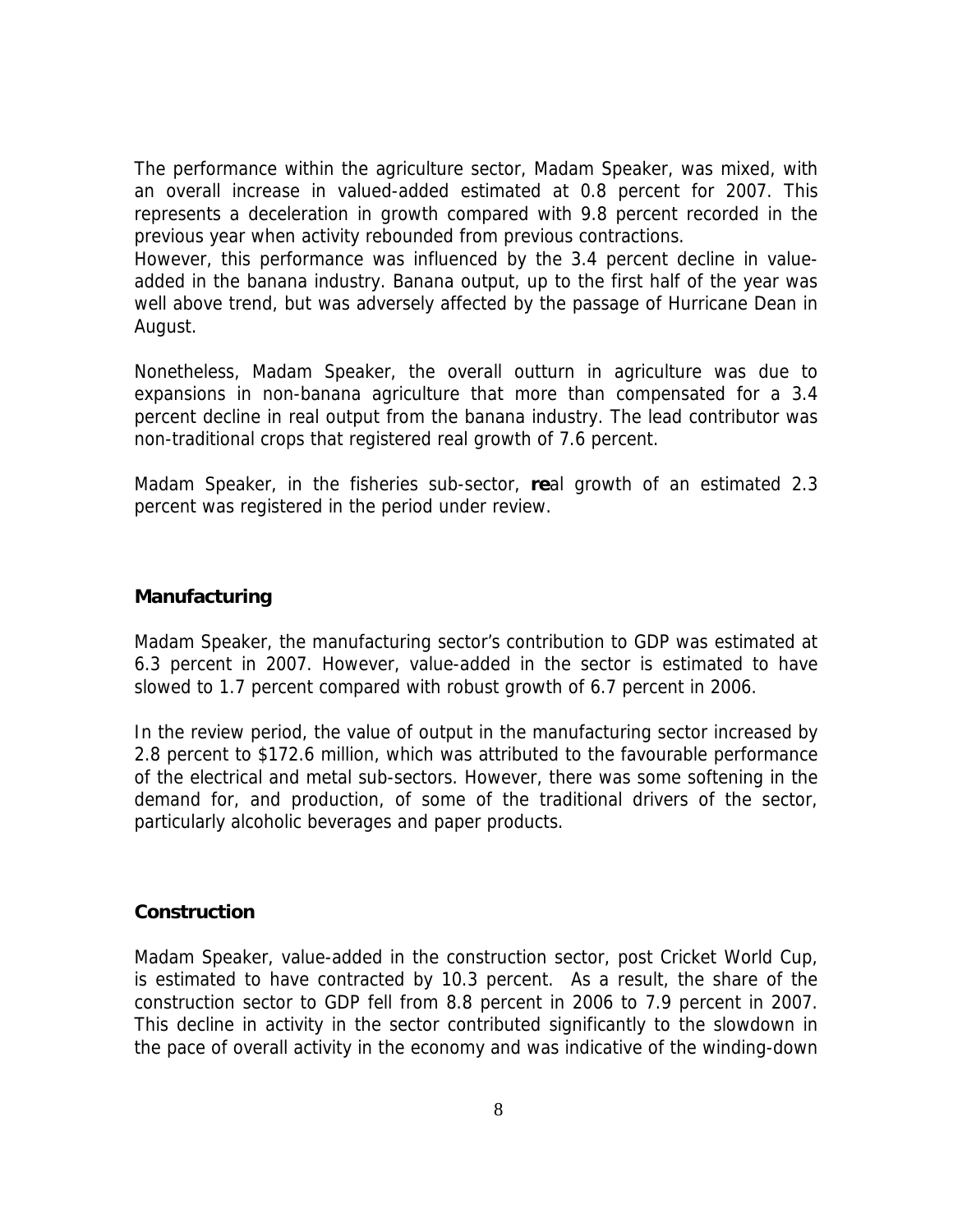and completion of various public and private sector initiatives associated with Cricket World Cup 2007.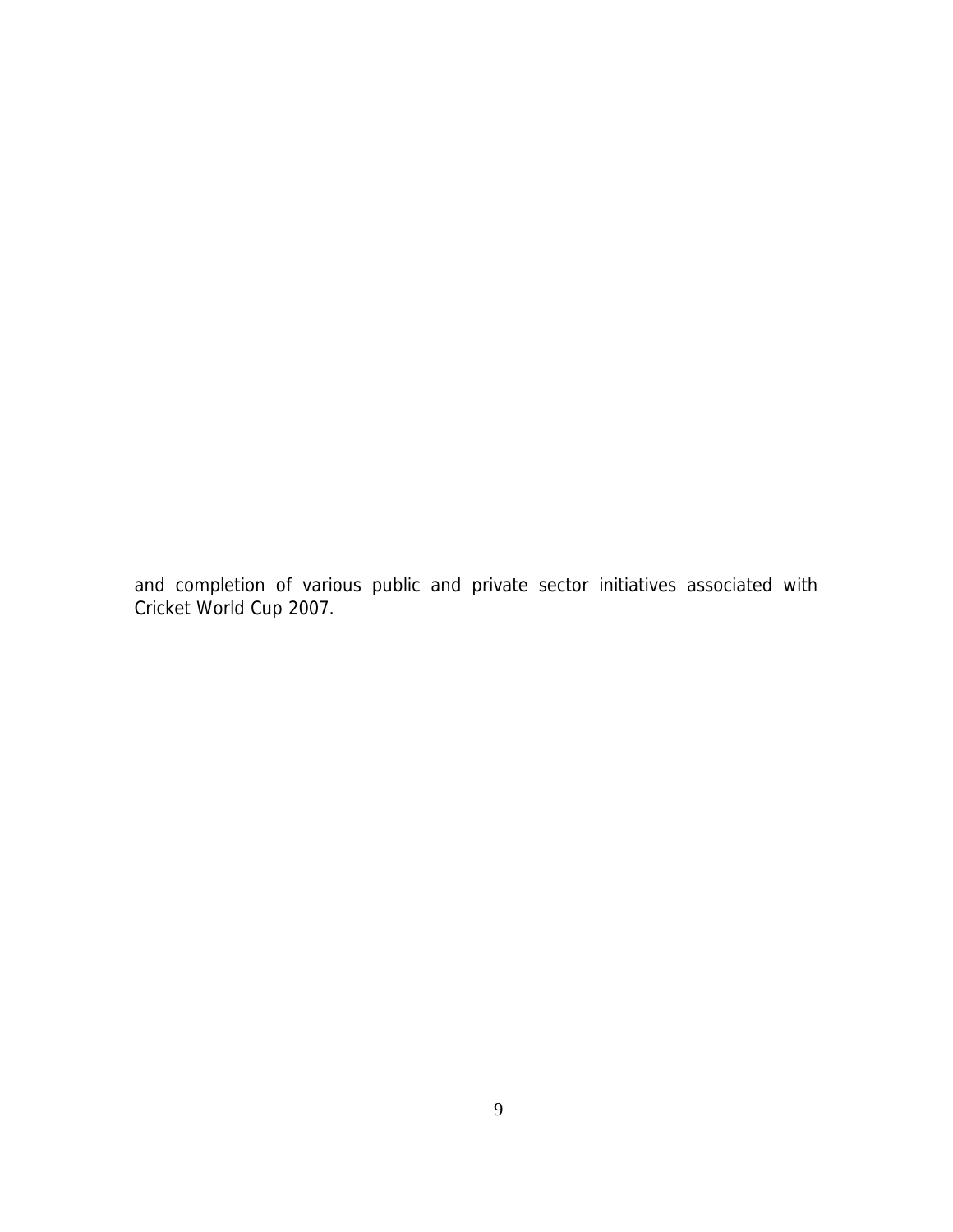#### **Central Government Fiscal Operations**

Madam Speaker, despite the slowdown in overall economic activity, the fiscal performance of the central government improved significantly in the fiscal year 2007/08. This was due to a strong increase in current revenue to \$727.8 million alongside slower growth in current expenditure to \$571.8 million that resulted in an improvement in the current account surplus to \$156.1 million or 5.9 percent of GDP, compared to 4.2 percent of GDP in the previous fiscal year.

Madam Speaker, it is pleasing to note the outcome of a primary surplus of 1.3 percent of GDP and an overall deficit that narrowed to 2.2 percent of GDP from 6.7 percent in 2006/07.

It was just as pleasing to record that total revenue and grants rose by 10.2 percent to \$732 million, led by a 10.8 percent upswing in current revenue. This, Madam Speaker, was driven by significant growth in tax revenue emanating largely from income taxes due to higher corporate taxes and complemented by growth in collections of personal tax. The loss of revenue from consumption taxes on petroleum products however, limited the growth in total consumption tax receipts.

On the expenditure side, Madam Speaker, growth in current expenditure slowed to 3.7 percent after increasing by 7.4 percent in 2006/07, while delays in the implementation of major new projects led to a 22.2 percent decline in capital expenditure in 2007/08 to \$218.5 million or 8.3 percent of GDP.

Madam Speaker, for the period under review, total outstanding public sector liabilities, stood at One Billion, Seven Hundred and Seventy-four point Four Million Dollars (\$1,774.4 million), an increase of 8.1 percent.

Madam Speaker, the national public debt that accounts for most of this liability, increased by 8.4 percent to approximately 67.9 percent of GDP. As a ratio of GDP, total central government debt increased to 61.0 percent, from 57.4 percent in 2006. However, as a result of the strong revenue performance in 2007, the Central Government total debt service to current revenue ratio fell from 22.1 percent to 21.9 percent.

#### **Partnership with the Private Sector**

Madam Speaker, these are not figures of which we, as a nation can be proud of. I know that the prophets of doom and gloom will rub their hands with glee as some of them have already begun to make public pronouncements about the demise of the economy, talking of further economic contraction and the loss of jobs.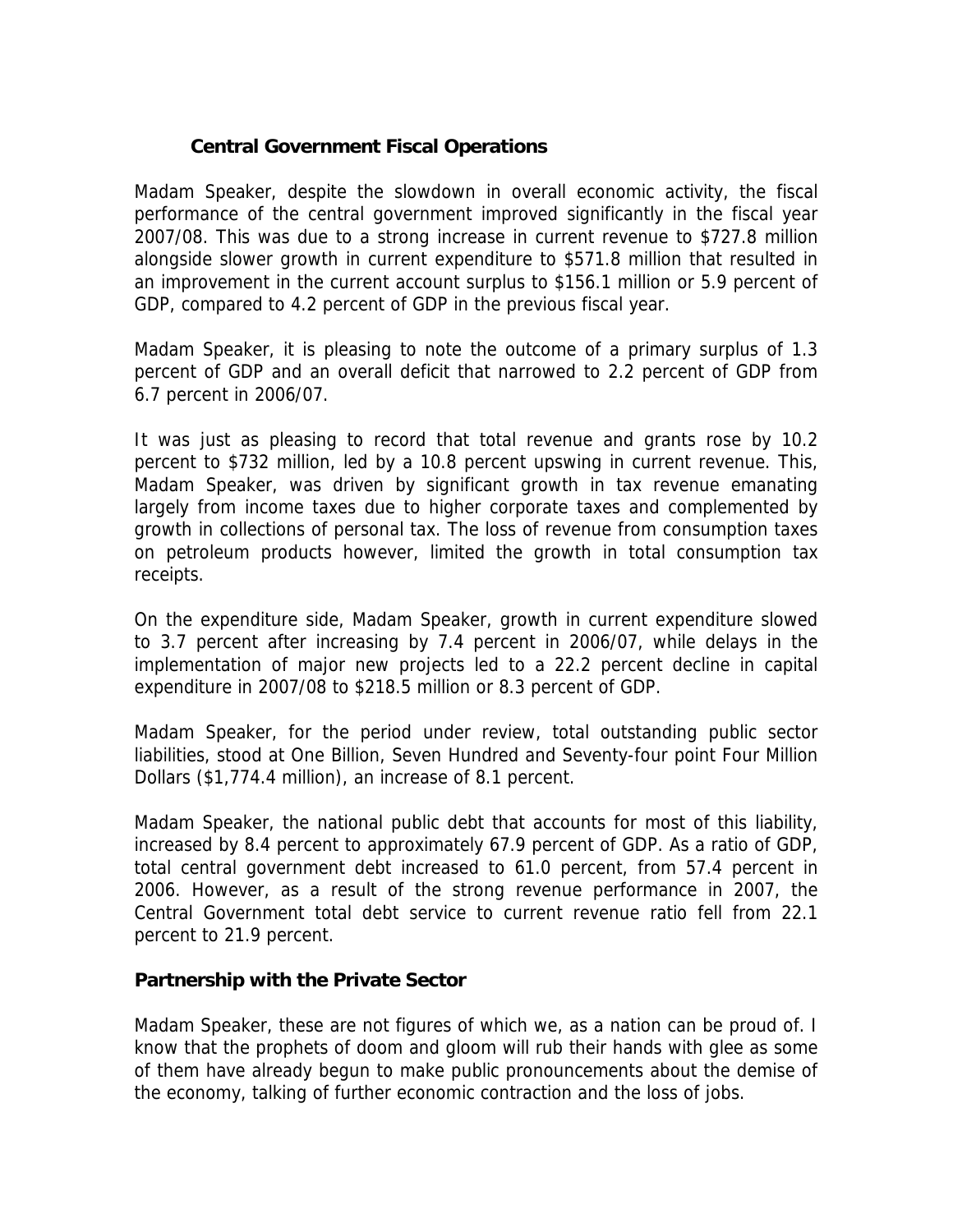Madam Speaker, that is the easiest thing to do. That is the type of defeatist mindset that has confined us to a state of continued dependence. A state in which mediocrity is acceptable as the chosen way of life. All too often we hide behind this cloak of mediocrity, finding reasons why things cannot be done, instead of concentrating on how they can be done.

Madam Speaker, thirty years of independence should have taught us that such an approach will leave us languishing in the lower ranks of the league of nations, at best, struggling to stay afloat. We are at the crossroads of our development where we must decide on the optimal strategic response to the circumstances of our times. Do we remain cautious and content to accept low growth rates, knowing that if we do, we will continue to experience high debt to GDP ratios and have limited impact on unemployment and living standards? Or, do we take an alternative route, one that is bold and ambitious, one that says that we will achieve much higher growth rates because it is the only way that we can really progress, and then do everything in our power to attract and facilitate the investment that offers the possibility of the transformation of our economic and social circumstances by a factor, way beyond our ability to achieve given the limited financial resources at our disposal?

Madam Speaker, this Administration has chosen the latter path. But significantly, it is an approach which has been embraced by the many investors and development partners that we have been able to attract. And so, Madam Speaker, when we build our projections on a platform of a growth rate of seven percent, it is not based on a whim or a fancy. It is based on the cold hard reality of the dollars that will be invested in our economy by the private sector partners. Madam Speaker, we have deliberately spent the best part of a year in dialogue with those interested stakeholders, sifting through what is feasible, what is cost effective and what will maximize the benefits to our people.

This budget reflects the outcome of that dialogue. It reflects the realization that globalization is not a passing phenomenon, that allows us to bide our time under the guise of national sovereignty. Madam Speaker, the world owes us no favours. What we achieve must be earned. We must capitalize on the opportunities that have presented themselves to us now, because these will not remain available ad infinitum.

We have to be disciplined and focused and we must embrace partnership because it provides us with an opportunity to prosper, even as we benefit from the best practices and expertise of those who are accustomed to setting and achieving ambitious targets.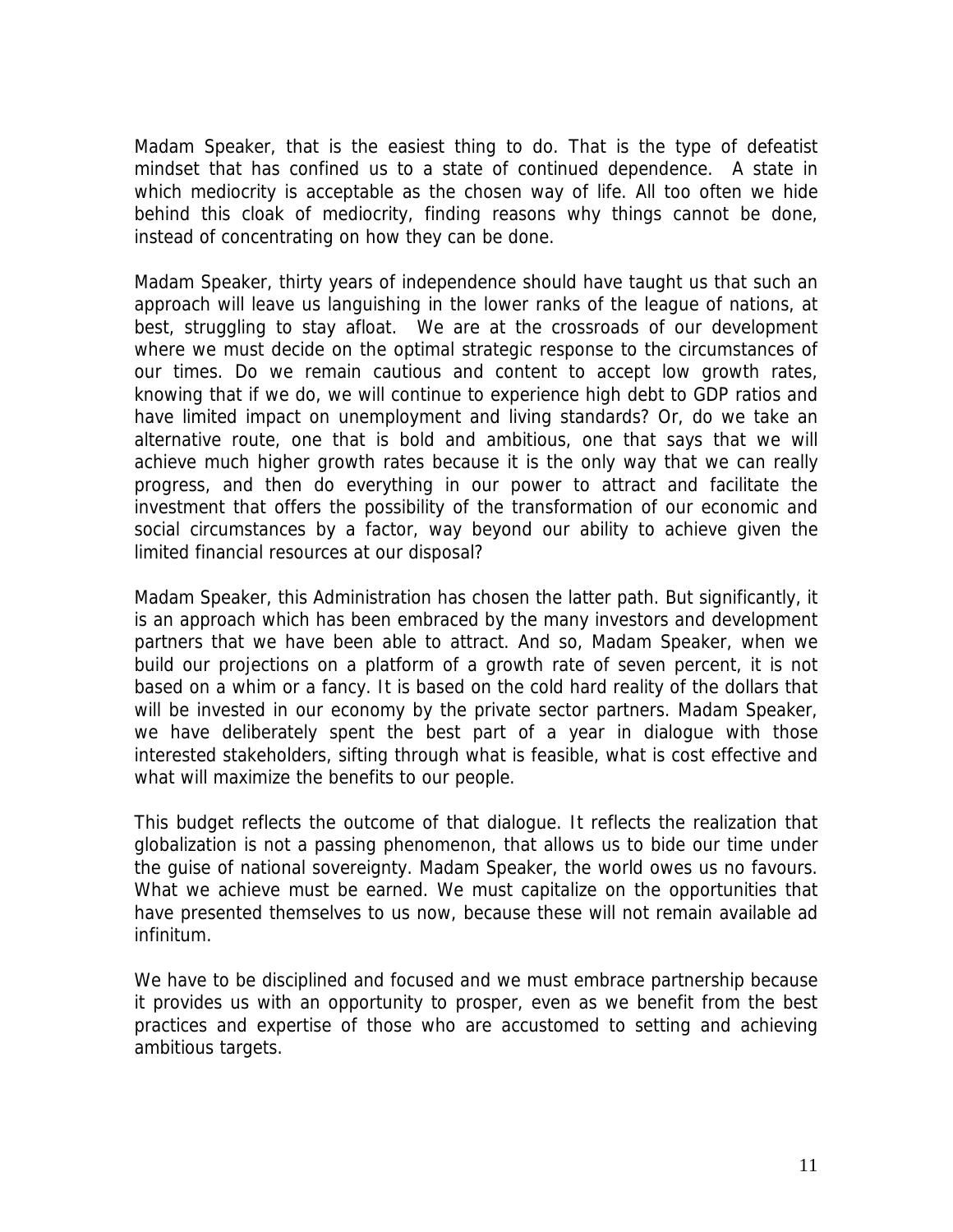Madame Speaker, going forward, the private sector will continue to play its usual role in the provision of goods and services. However, it will also become more involved in the delivery of so-called "public" goods and services, the provision of which until now, have been the exclusive responsibility of Government.

The scope of the economic expansion that is taking place has brought home the reality that Government does not have sufficient budgetary resources to provide for all of the infrastructural and service requirements of the economy. Consequently, Government's role has evolved into one of creating an enabling environment within which the Private Sector can intervene in an increasing number of economic sectors, to invest, to provide services and to create jobs.

Madame Speaker, as will be discussed further below, Government and the Private Sector are presently cooperating through a variety of mechanisms, including contracts, concessions, design/finance/construct arrangements, and public-private joint ventures and partnerships. Through these modalities St. Lucia will benefit from major new investments in key economic sectors through the implementation of projects and programmes that are subject to commercial discipline, sound financial due diligence and represent an efficient allocation of resources.

It is this approach, based on a dynamic partnership with the Private Sector that is the bedrock of the strategy of this Administration for moving from vision to implementation.

# **The Quadrant Approach to Development**

Madam Speaker, as you may recall, the Quadrant Approach to the development of the Island was first articulated in the 2007/2008 Budget Address.

Since then, a great deal of effort has been expended on refining the strategy and on mobilizing resources and investment to give effect to the vision represented by the Quadrant strategy.

The road map for development set out one year ago is now wholly achievable as a result of the overwhelming response by investors, both local and international, who have seen the opportunities and are prepared to commit the resources to support our national development programme.

Madam Speaker, what is evident is that private investment is catalyzing and driving our development. The challenge is for the Public Sector to keep up with this momentum and facilitate the unprecedented wave of investment of which St. Lucia is the beneficiary.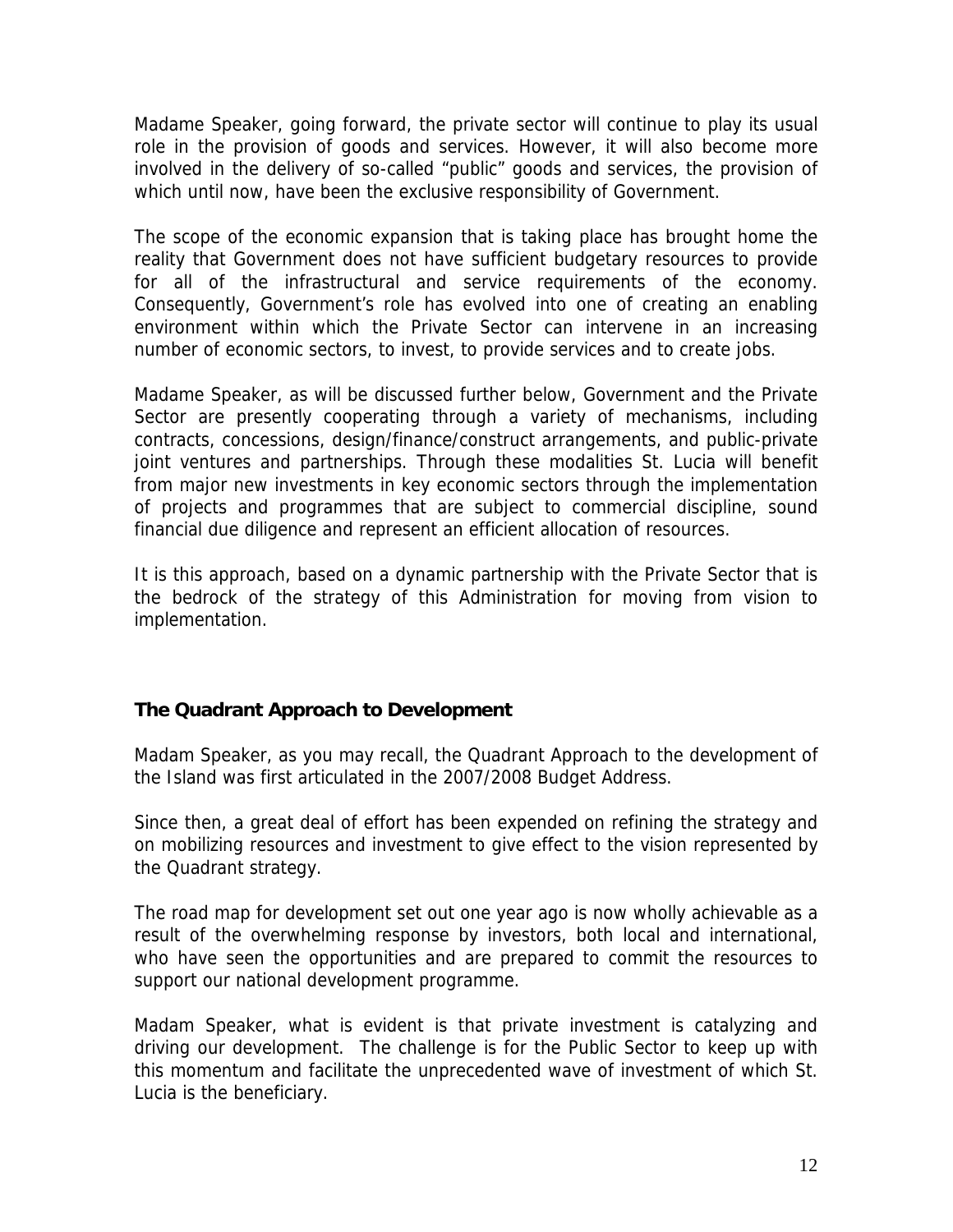Madame Speaker, St. Lucians and visitors alike, flocked to the City Hall in December of last year to review the development plans that were placed on public display, and they had the opportunity to comment on, and critique the proposals that were presented.

The excitement generated gave great impetus to our efforts to implement these plans and the overwhelming support for the development vision elaborated, represents a renewal of the mandate given to this Administration to ensure that the living standards of every St. Lucian are significantly improved.

Madam Speaker, the final version of the Quadrant development blueprint, that will cover the entire island, will be completed by August of this year, and between now and then, these development proposals will be showcased throughout the country through road-shows and town-hall meetings. These plans will also be presented to St. Lucian communities overseas to ensure that all our citizens have an opportunity to participate as we move from vision to implementation.

Madam Speaker, the implementation of our development vision requires that we rally and engage all the people of St. Lucia, and we will do this by providing an environment within which they can make informed decisions and choices, and participate in the investment opportunities that will emerge.

Madam Speaker, in keeping with this commitment to consultation, earlier this year, on March 11, to be precise, the National Consultative Council was launched. The broad objectives of the Council, among others are to:

- Contribute to the emergence of a shared vision and national development plan for transforming Saint Lucia's economic and social landscape over the next decade;
- Identify strategies for optimising export and investment opportunities and the enhancement of Saint Lucia's international competitiveness;
- Develop strategies for stimulating economic growth and accelerating development consistent with the need to encourage wealth creation, empowerment of citizens and investment in social assets;
- Devise strategies to address human development and manpower issues with particular reference to education, training, employment and self-employment;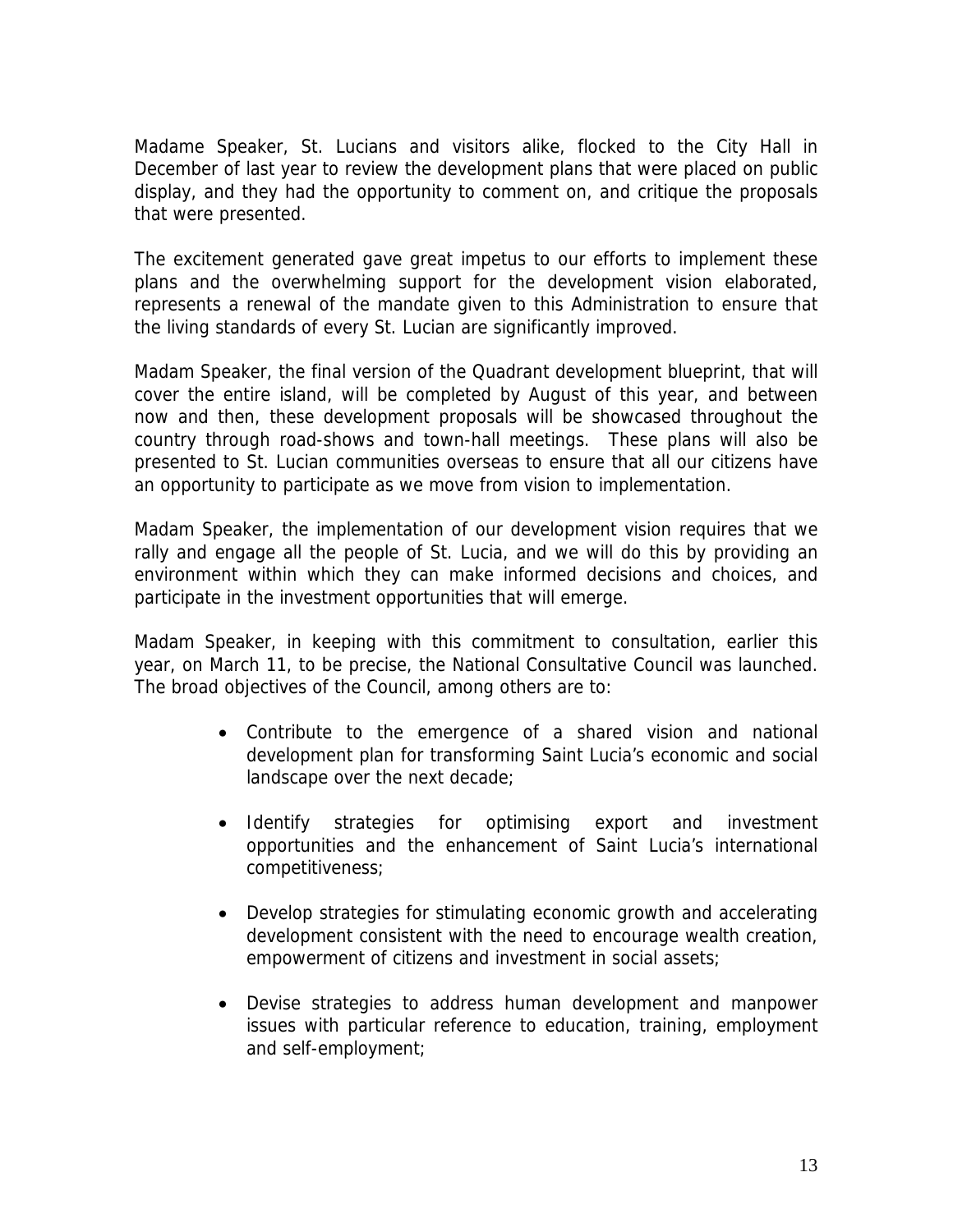• Design proposals to address poverty alleviation through the creation of sustainable livelihoods;

Based on these objectives the Council was given the following mandate for its initial period of deliberations:

- i. Review of the Labour Code and Minimum Wage Legislation.
- ii. Formulate recommendations on strategies to address the inflationary impact of increasing oil prices and the increasing prices of foodstuffs and other basic consumer necessities.
- iii. Consider the issue of the economic empowerment of citizens and formulate recommendations, in the form of specific policies that should be adopted to ensure that Saint Lucians benefit meaningfully from national development and maintain an ownership interest in national assets and in the economic opportunities that emerge.
- iv. Address the issue of youth alienation and youth unemployment and make recommendations as to the introduction of remedial policy and project initiatives, and in this regard, give specific consideration to the introduction of a National Youth Service.

Madam Speaker, the deliberations of the NCC on these subjects is eagerly awaited so that Government Policy and decision-making may be guided by its recommendations.

Madam Speaker, as we move from vision to implementation, some of the projects and initiatives that will commence during the 2008/2009 fiscal year include:

# **a. Re-Development of the Castries Business District**

The Castries Re-development plan envisions a city that is safe and clean, one that offers ample opportunity for work, numerous shopping options for visitors and locals alike, and a range of recreational activities in an environment that maintains and enhances the rich French and British colonial cultural heritage, architecture and character of the Island.

One of the best features of this plan is that our capital city will again become pedestrian friendly, with green open spaces, bringing back the option of evening strolls and window shopping. The plans pay particular attention to environmentally friendly design and construction and also seek to ensure that Castries becomes one of the most beautiful and cleanest cities in the Western Hemisphere.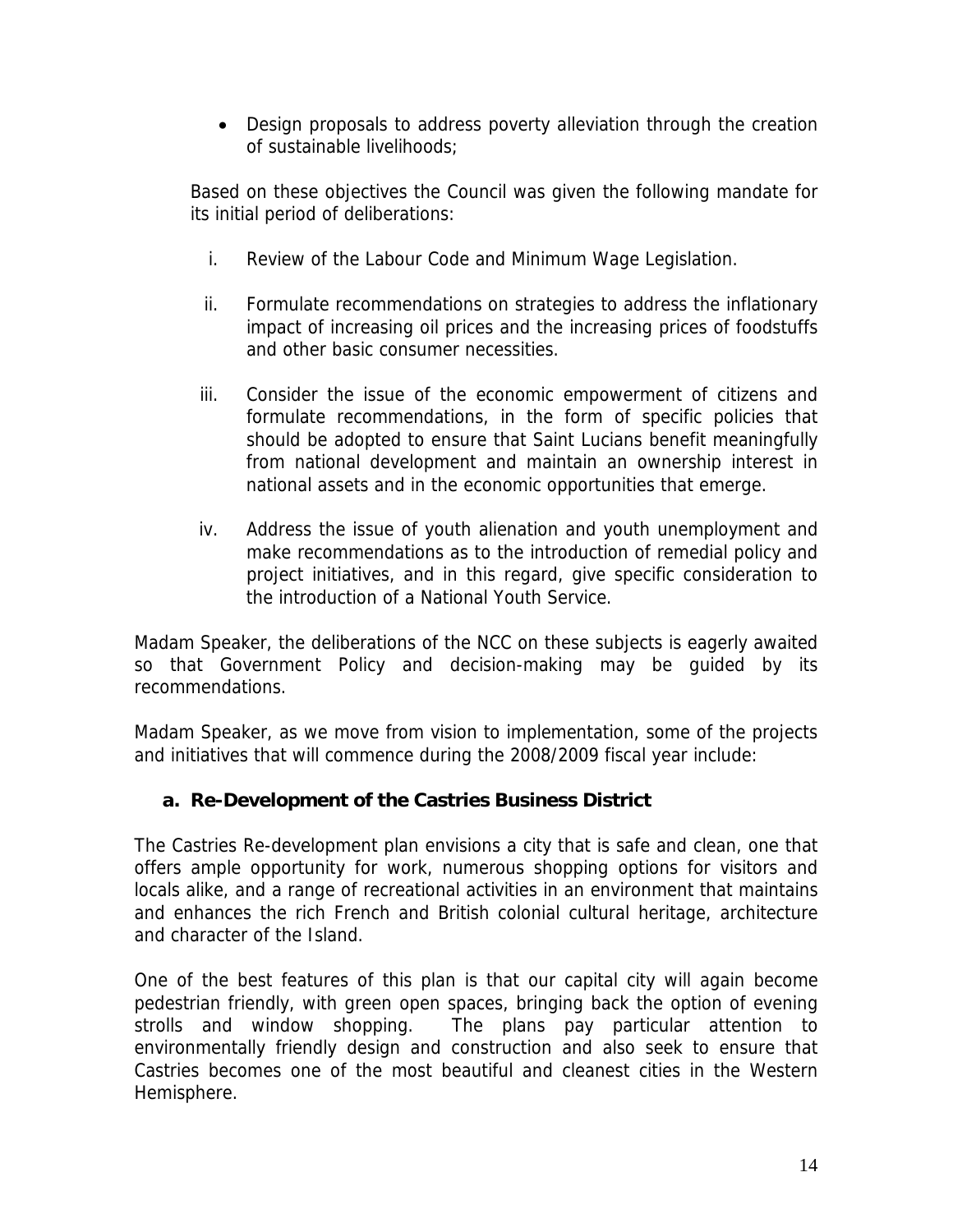Madame Speaker, on the subject of cleanliness, the Castries City Authorities have been mandated to embark upon a major new initiative to ensure that Castries and its environs become litter-free, and in this regard special monitoring and policing measures will be put in place.

# **b. Development of Castries Cruise Port**

During this financial year, Madame Speaker, Government in collaboration with Royal Caribbean Cruises Limited will commence the development and expansion of the waterfront area of Castries to make the city a major cruise port and duty-free shopping centre that will cater to the needs of cruise tourists, hotel visitors and the local public alike. An agreement that will give effect to this initiative will be signed in the coming weeks.

This development is also expected to substantially increase the amount of airlift into St. Lucia, as a result of cruise passengers flying to the destination to connect to Royal Caribbean and other cruise ships.

# **c. Development and Expansion of Vieux Fort Port**

Madame Speaker, in the coming weeks, Dubai Ports World, one of the world's largest port operators is expected to conclude a public-private partnership with the Government, through the Air and Seaports Authority to manage, develop and expand the port operations at Vieux Fort.

Under this arrangement, all commercial cargo coming into St. Lucia will be landed at Port Vieux-Fort thereby freeing Port Castries to become a dedicated cruise port and duty-free shopping centre. As part of this strategy, containers destined for the north of the Island will be barged to a new Inland Freight Depot to be established at Cul de Sac and cargo will then be distributed from there.

# **d. Development and Expansion of the Vieux Fort Free Zone**

Madame Speaker, as part of the proposed arrangement, Dubai Ports World will also be granted the concession to develop and expand the existing goods distribution free-zone, thereby allowing it to introduce a formula that in other parts of the world has led to the generation of large number of jobs and income generating opportunities. This venture will also lead to significant increases in air traffic and passenger throughput at the Hewanorra International Airport.

# **e. Upgrade and Expansion of the Hewanorra International Airport**

Madame Speaker, the services of the leading design firm of Sequeira and Gavarrete Ltd. have been secured for the preparation of a master plan for the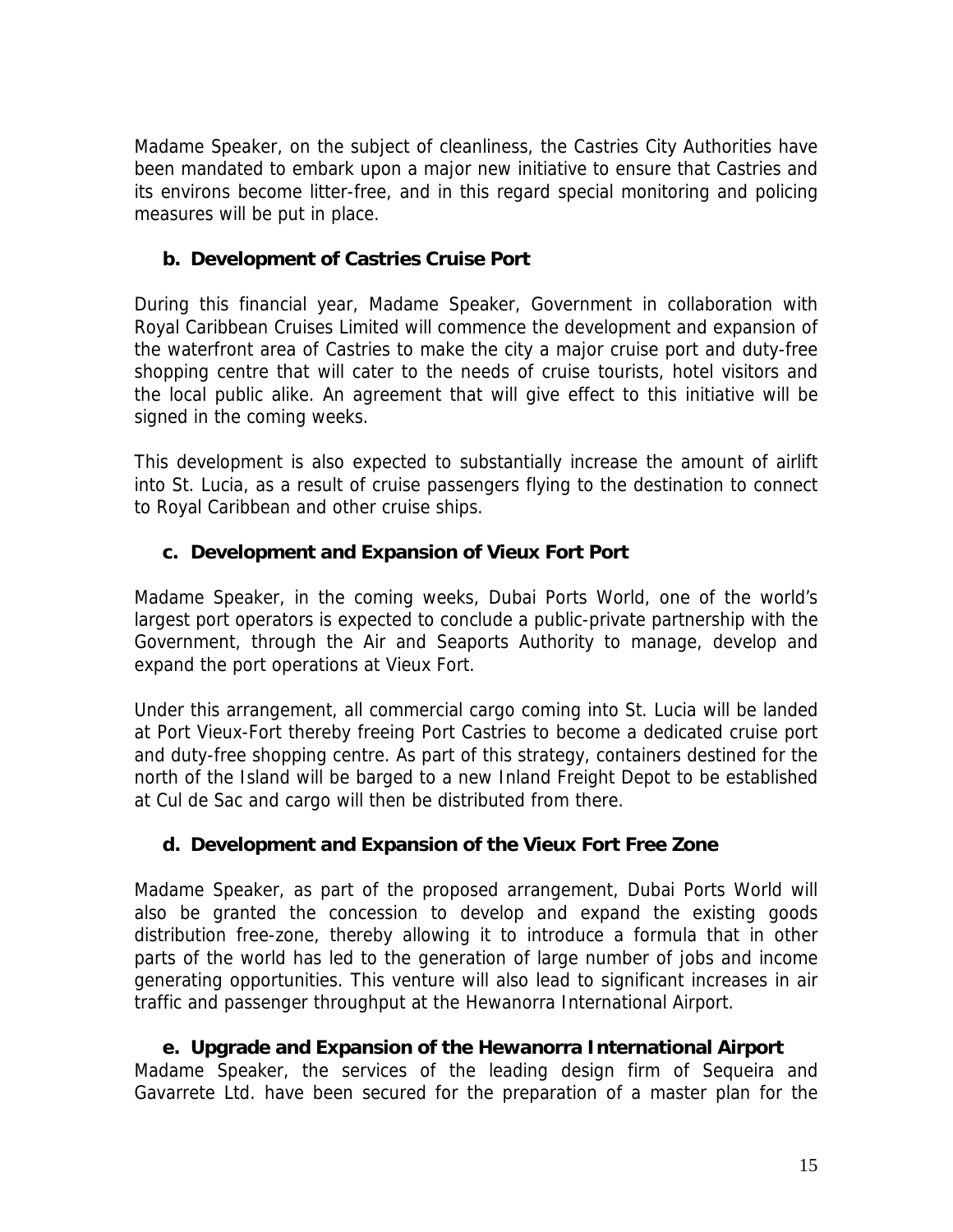complete redevelopment of the Hewanorra International Airport, to increase its capacity to handle passenger traffic, increased cargo and fixed based or jet operations, and to increase the quality and number of retail outlets. Discussions are at an advanced stage with regard to the mobilization of financing for the implementation of this major upgrade of our principal airport.

# **f. Development of a New Cruise Port at Vieux Fort**

Madame Speaker, in a related development, I wish to inform this Honourable House that plans are at an advanced stage to establish a major new cruise terminal and commercial and duty free centre at Vieux-Fort, adjacent to the Town and in the vicinity of the former Il Pirata site. A Developer that is interested in financing the reclamation and development works required, has already been identified and discussions are being held with a leading cruise ship operator interested in basing its operations there, creating a home port that would create the opportunity for passengers from all parts of the world to fly into Hewanorra Airport to join cruise ships based at the new cruise terminal.

Madame Speaker, it is clear from what I have indicated so far, that no member of this Honourable House can accuse this Administration of neglecting Vieux Fort or the South of the Island, but I assure you that there is still more to come for the South.

# **g. Expansion of George F.L. Charles Airport**

Madame Speaker, it is the intention of this Administration to construct a new Airport Terminal at Point St. Victor on the opposite side of the existing terminal at the George F.L. Charles Airport. The airport runway will be extended to cater for medium size jet aircraft such as the Boeing 737-800 that is operated by most major airlines and the existing terminal will be refurbished for use as an FBO **(Fixed Based Operations)** for private jets. The designs for the new terminal as well as the new Airport masterplan are at an advanced stage and the Government of France through the Agence France de Developpment has kindly consented to become involved in the financing and in the next few days an agreement will be signed with the French Authorities that will allow work on this project to move to the stage of costing and financial structuring.

# **h. Hess Oil Refinery**

Madame Speaker, it is not the place of this Administration to make formal statements about the progress of the proposed oil refinery project slated to be built at Cul-de-Sac Valley by the Hess Corporation at a cost that, based on industry standards, may approximate to US\$7 billion. The Hess Corporation will, in due course make announcements in this regard, but I can inform this Honourable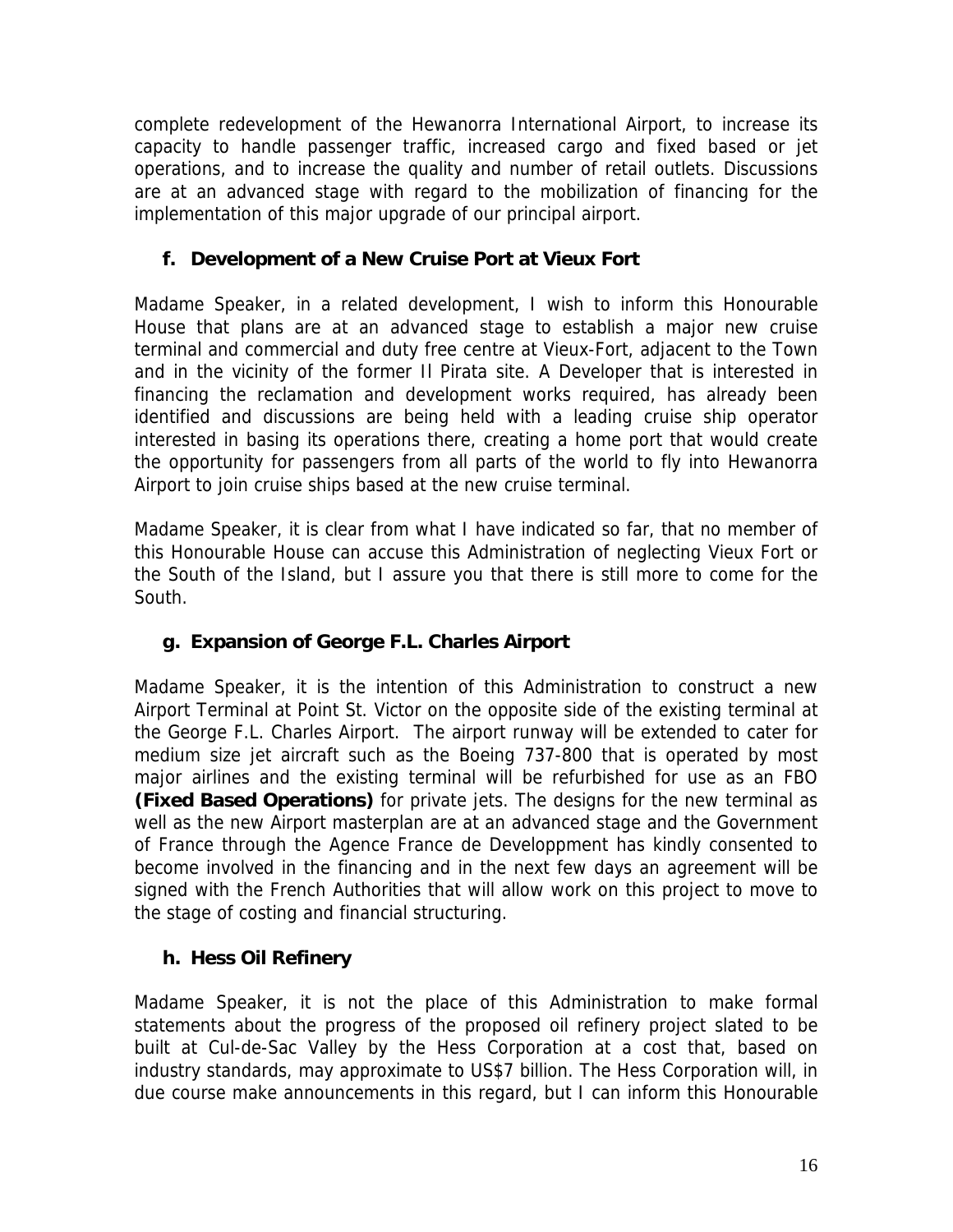House that the sale to Hess of the additional lands required to enable this venture to proceed, is virtually complete.

# **Tourism-Related Development**

Madame Speaker, the Quadrant Economic Strategy that underpins the development efforts of this Administration, divides the country into four separate Quadrants, and for each Quadrant, identifies economic drivers or engines of growth that through their implementation, can lead to the achievement of accelerated rates of economic growth, create jobs, create business opportunities and ensure the socio-economic sustainability of the towns and communities within that Quadrant.

In accordance with this strategy, this Administration has spared no effort to facilitate tourism related investments throughout the Island, in order to bring the benefits from our principal growth sector directly to residents and communities throughout St. Lucia.

Madame Speaker, we are fortunate that St. Lucia continues to be a very attractive location for investors interested in establishing high-end resorts, to satisfy the burgeoning demand by very sophisticated travellers for an up-market product, characterized by luxury accommodation, excellent service and amenities, and offer the possibility of owning a second or vacation home.

As a consequence, most of the high-end resorts that are being constructed to appeal to this demographic segment, include a mix of five-star luxury hotels, villas, condominiums and home sites, with amenities such as golf courses, marinas, branded spa facilities and wellness centres, sporting facilities and upmarket retail shopping.

Madame Speaker, the fact that St. Lucia is currently considered as a hot-spot for this type of high-end investment is not a coincidence, but rather the result of a deliberate strategy by this Administration to promote St. Lucia as an upscale tourist destination, and to grant approval only for the establishment of luxury fivestar resorts, that provide greater returns to the country in the form of revenue and jobs, relative to three and four star properties.

Madame Speaker, some of the new resort developments on which some level of development activity is expected to commence during this financial year include: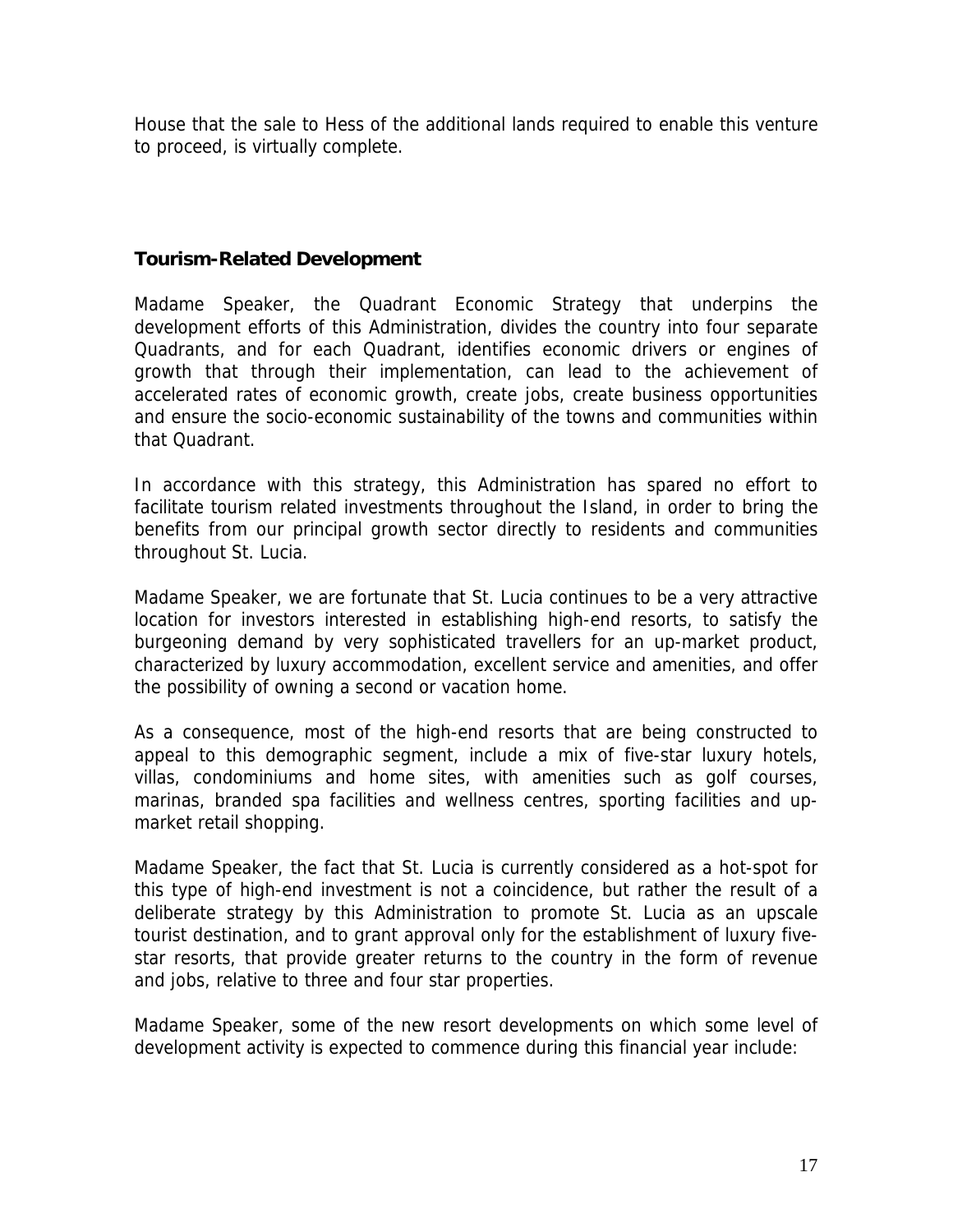**Fond Bay Resort in Micoud** - an up-market, private club resort development that will include 320 family homes and townhouses, 110 condominium units, a branded spa facility and world-class wellness center, a retail center, an 18-hole championship golf course and clubhouse and 4 tennis courts with clubhouse. This development is estimated to cost US\$550 million.

**The Troumassee Resort in Micoud** - a mixed-use resort residential community that will include 500 luxury hotel rooms, 184 condominiums, 20 ocean-front villas and 300 home sites. Resort amenities will include a signature 18-hole championship golf course, a marina/lagoon village, a tennis centre, equestrian facility and approximately 125,000 square feet of retail space.

**Saphyr Estate Residences and Marina Complex in Laborie** - a unique luxury resort complex with a 150-room 5-star hotel, 112 town homes, 140 condominiums, 30 fractional condominiums, 22 villas, 20 estate lots and a marina complex with condominiums. Resort amenities will include a golf course, conference centre, casino, spa, gymnasium, retail village, beach club and sport amenities such as swimming pools, tennis and basketball courts and aquatic sport facilities.

The five-star mixed hotel and residential development is expected to create much needed employment in Laborie and its environs. The development will ensure that Laborie will not only be known for its picturesque scenery but also for a resort of stature and eloquence unrivalled anywhere in the Caribbean.

**The Ritz Carlton** - known as one of the best, if not the best luxury hotel brands in the world. The resort in Black Bay, Vieux Fort will be established in two phases. Phase one will include a 50-room Ritz Carlton hotel, 224 condominium units to be known as 'The Residences at the Ritz Carlton', 38 penthouse units, a 20,000 square foot state of the art spa treatment centre, an 18-hole Arnold Palmer designed championship golf course, and a 20,000 square foot golf clubhouse. Future phases will include a marina with a retail shopping area, an 18-hole championship links course designed by Christy O'Connor Jr., detached single family homes, a casino, beach club, a variety of restaurants and fractional-use residential units.

**River Doree Resort in Choiseul** – that will encompass a 150-room hotel that will be managed by an internationally recognized hotel operating company, as well as 500 residential units including a mix of apartments, townhouses and villas. The resort amenities will comprise a signature golf course, craft outlets to take advantage of the strong craft tradition of the village of Choiseul and retail space.

**Malgretoute Resort in Soufriere** – an initiative that was started by the previous Administration will be an environmentally friendly, high-end development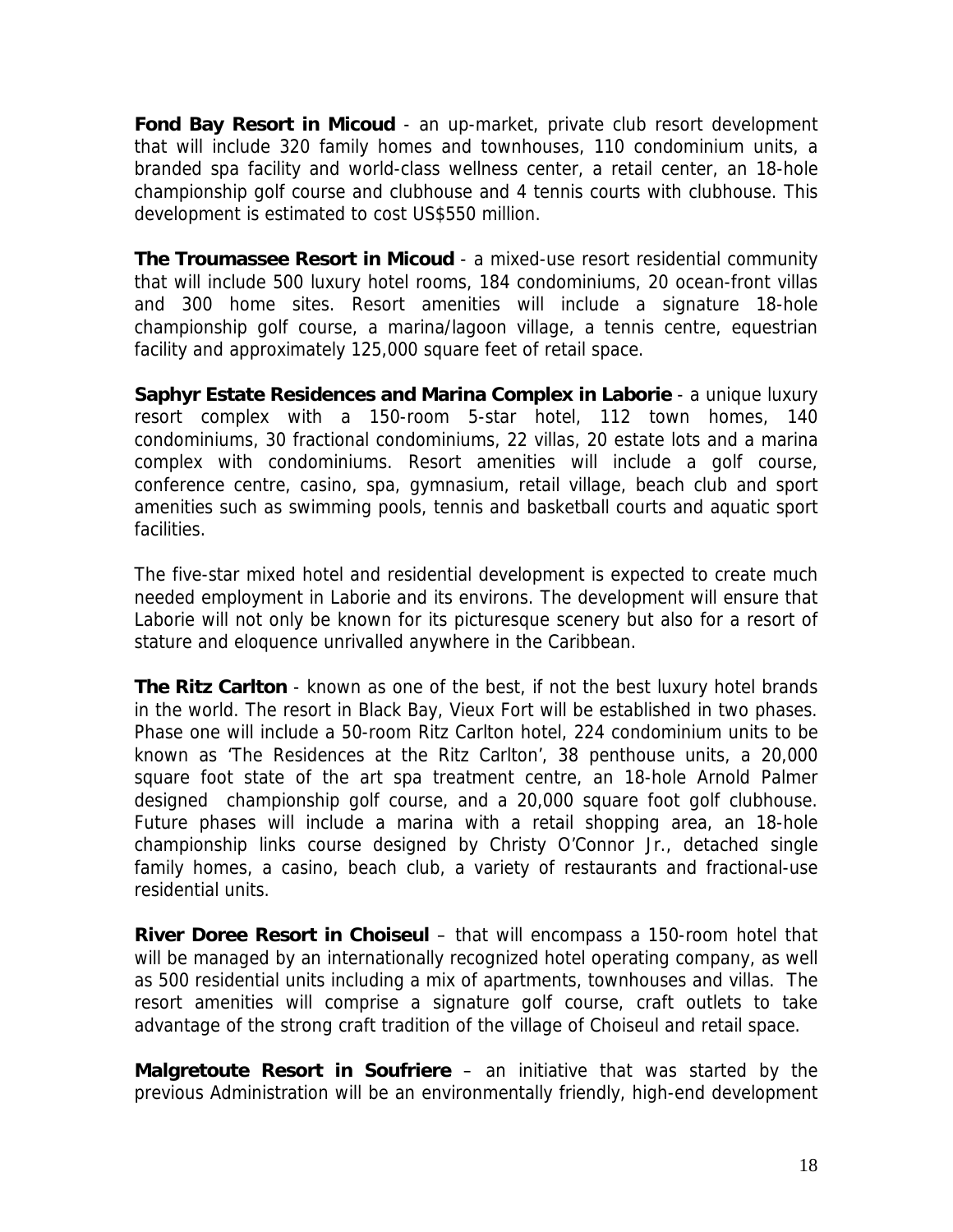that will include 3, 4 and 5 bedroom villas and a treetop spa facility. The resort is expected to cost over US\$250 million.

Madame Speaker, in addition to the developments already named, advanced planning work is already underway on new large-scale developments at Fond d'Or Bay in Dennery, at Rouche Island north of and adjacent to Fond d'Or Bay in Dennery, at Louvet Beach, at Grande Anse Beach, at two distinct sites on the Pigeon Island Causeway and at Morne Pimard on Rodney Bay where an ultraluxury Banyan Tree Resort is to be developed.

All of these new and proposed developments are in addition to the ongoing construction activity that, within one year will add at least another 2,000 rooms to the existing stock.

Madam Speaker, in this fiscal year we will witness the commencement of construction of at least seven major resort developments right around the island. The immediate implications for employment in the construction sector are obvious, but perhaps more importantly, this high level of hotel construction activity focuses the spotlight on the need, within a two to three year timeframe, to ensure that we have a trained, world class workforce that can fill the permanent jobs that are being created, as well as to ensure that the appropriate ancillary services are in place.

# **TOURISM STRATEGY**

Madame Speaker, it is the Tourism Sector that is the catalyst for the level of investment that we will experience in the coming years. Indeed, notwithstanding the growth statistics for the past year, there is no truer sign of confidence in the sector, and in the overall economy than the scale of investment that is taking place.

For too long we have sat on our achievements in the sector, believing that tourists will come automatically. We must deal with the reality that we have to become more aggressive; we have to become more competitive; we have to become more proactive. In the business of tourism, if you remain stagnant, you will be swamped by the wave of new, more vibrant destinations.

And so Madam Speaker, we have to reposition ourselves so that we have a destination and a brand that is distinct and world class. This repositioning has to take place at both the programme and institutional level.

At the programme level, Madame Speaker, we have already made some progress, providing significant resources in the last fiscal year for our marketing efforts. In the last quarter of 2007/08, Madame Speaker, we witnessed a reversal in the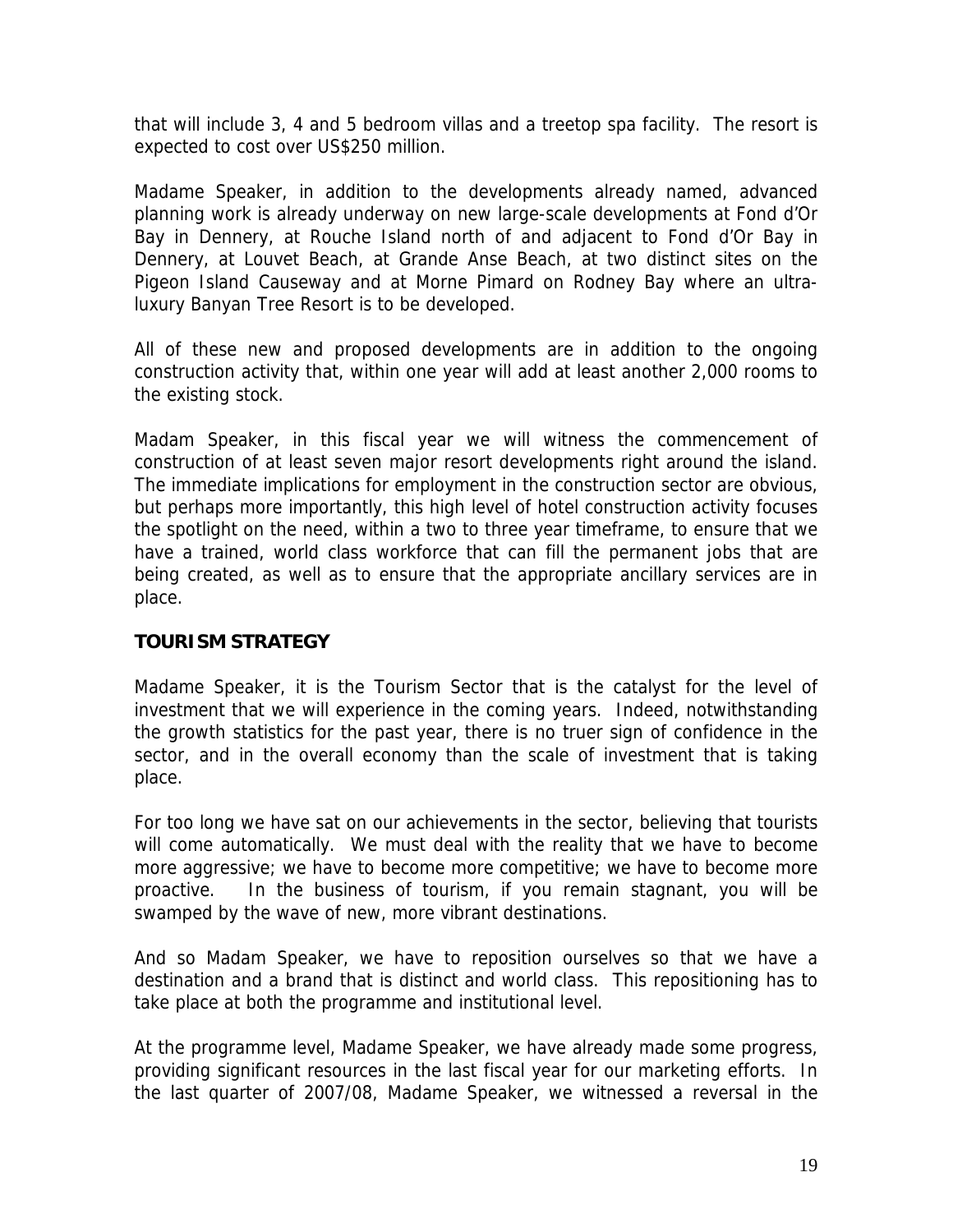trend of declining arrivals. That was not a chance occurrence. It was the result of a deliberate strategy to target some key markets.

Madame Speaker, our marketing approach has been, and will continue to be multi-faceted and flexible. We will promote the brand that is St. Lucia in all the main markets, utilizing a range of interventions. The objective is three-fold i.e. **make people yearn to come to visit our Island, then get them here in comfort and in good time, and then when they are here, give them a wide range of options on which to spend their money**. Madame Speaker, in today's environment we cannot make good on that strategy without significant investments.

Madame Speaker, we will not be in the game if we cannot where necessary, subsidize the cost of **a ticket to paradise** to ensure higher levels of occupancy during the low season. We will be overrun by other destinations if we cannot induce airlines to increase carrying capacity. In fact, we will be cutting our own throat if we create the capacity and the demand, but cannot fulfill that demand because we have insufficient flights.

At another level, Madame Speaker, our marketing efforts will also be focused on a clientele that offer the prospect of a high yield in terms of expenditure. We will target those that are attracted to the major resort developments that will be constructed in the coming years, and to the villas and condominiums and golf courses. But we will also seek to attract those who are more eco-sensitive and who are interested in the boutique/village tourism brand that will also be developed.

# **Support to the Yachting Sector**

As we seek to diversify our Tourism product, it is important, Madam Speaker that we explore all available avenues to stimulate foreign direct investment, and create jobs and opportunities for our entrepreneurs. In this regard, the Yachting Sector must be mentioned.

Madam Speaker, the improvements in the physical infrastructure already underway at Marigot Bay, Rodney Bay Marina, and The Landings will be further enhanced by our Castries Harbour redevelopment, making St. Lucia one of the most attractive yachting destinations in the region. These investments together amount to more than EC\$1 billion!

Government recognizes that the legal, regulatory and business environment must be tailored to facilitate and sustain this growth, and that our labour force must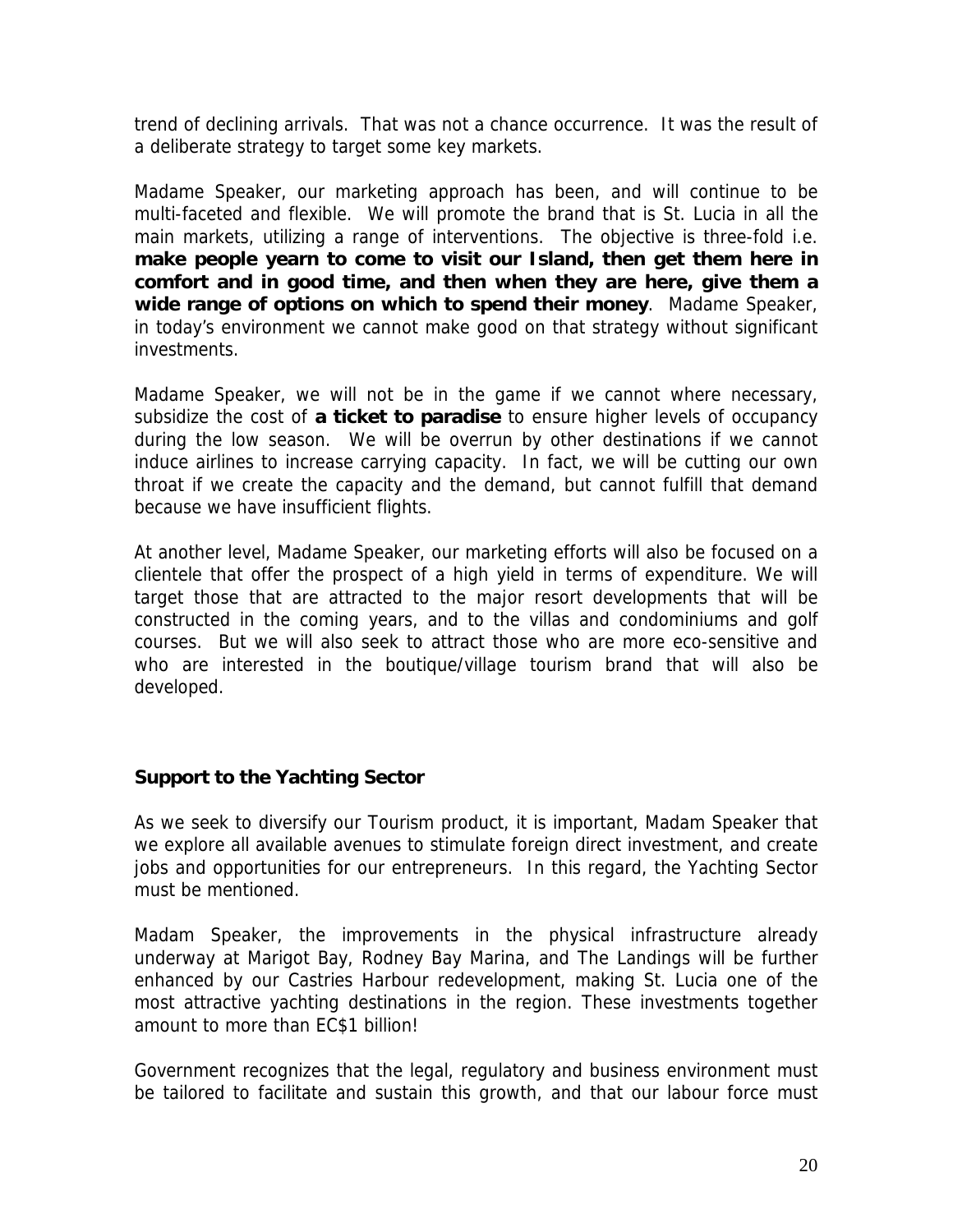prepare itself to service the industry. In that regard, Government has been working closely with the Marine Industries Association of St. Lucia to nurture the new environment.

Thus far, we have placed yachting skills on Government's priority listing, so that loans are available from the Bank of St. Lucia for students of these subjects, and we will explore avenues for obtaining scholarships in these fields. Madam Speaker, the Immigration and visa regimes have been addressed in order to streamline entry requirements for yachts; Customs clearance will be assisted by web-based measures; concerns about personal safety of the yachting community are been discussed with the Marine Police and the Crown Prosecution Service. The incentives regime for the sector will be revisited to ensure that local as well as foreign investment is encouraged. We will also encourage the establishment of Sea Scout Troops at our schools, thus providing an institutionalized entry level to the wonderful world of the sea.

Madam Speaker, perhaps the most significant initiative to date is Government's move to establish a fully fledged Maritime Authority in St. Lucia, which will be responsible for discharging our obligations under the several International Maritime Organization (IMO) conventions that we have acceded to. The Authority will also be responsible for the St. Lucia Ship Registry, an important new development in increasing St. Lucia's attractiveness as an offshore investment centre. Flying the St. Lucian flag will create opportunities for suitably qualified St. Lucian seamen to find employment on our newly registered ships.

Locally, we have seen the total economic impact of the yachting sector move from EC\$72.64 million in 2000 to EC\$139.2 million in 2004, and to close to EC\$200 million in 2007. Considering that this was achieved before the investments referred to above, we are confident that this industry will continue to be a major contributor to the national economy.

Madame Speaker, as I have indicated previously, repositioning must also be undertaken at the institutional level. We have to ensure that co-ordination and management of the sector is enhanced. There has been too much duplication and overlap between the Ministry of Tourism and the St. Lucia Tourist Board. In this fiscal year, Madame Speaker, we will establish a unitary Tourism Authority that will assume responsibility for marketing, event management, some elements of product development and the production and distribution of tourism sector related information.

The Ministry of Tourism's role will be focused on policy formulation, facilitation of tourism investment processes, particularly in respect of incentives, and support to the regulatory process for licensing tourism products and standards.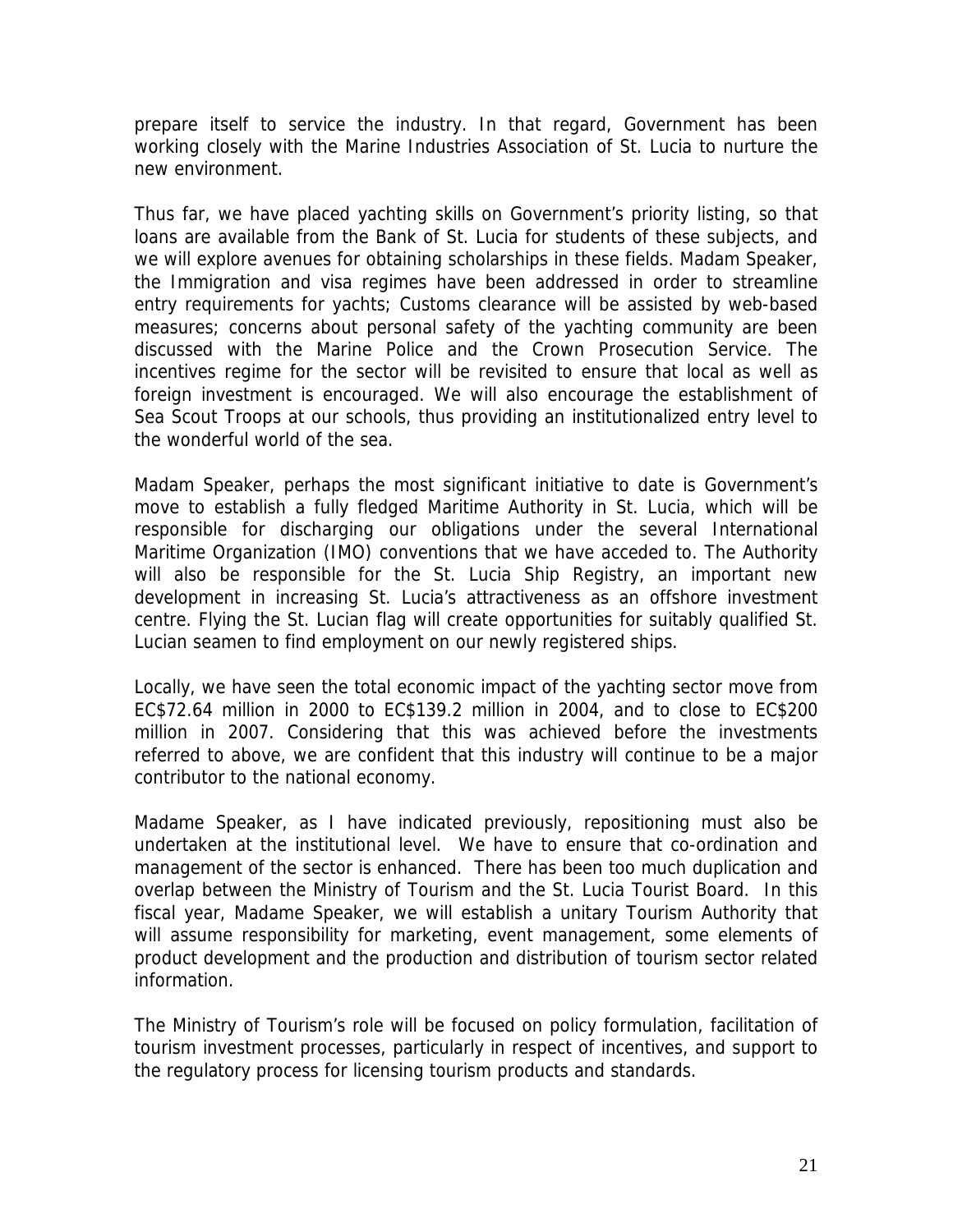Madame Speaker, the specifics of the new organizational structure will be finalized shortly but suffice it to say, we will develop a lean and efficient institutional framework, that will take us to the point where we have a sector that provides optimal yields per acre, continues to contribute to our growing economy and that can be financed on a sustainable basis.

Permit me Madame Speaker, to give honourable members an insight into how critical this sector is to our economy and our development.

Madame Speaker, it has been estimated that a typical visitor from the US and Canada spends between EC \$2,640 and \$2,943 per visit whilst in St. Lucia and that it takes a combined expenditure of fifteen (15) visitors to support one fulltime employee. Therefore, for every additional 10,000 visitors that we attract, an additional 667 full time jobs will be created within the local economy.

Madame Speaker, if we can meet a target of 50,000 incremental stop over visitors this year, we can benefit from EC\$137.5 million in gross incremental spending that in turn will support the creation of over 3,600 new jobs. That is how powerful the Tourism sector is. That is why we must continue to make the level of investment that is proposed.

# **Major Infrastructural Initiatives**

Madam Speaker, in support of the major investments that I have described that will be undertaken by private investors, either on their own or in partnership with Government, there are several major infrastructural initiatives that must be undertaken to provide critical support to the overall development programme.

One of these initiatives is the construction of a new Dam or major water catchment to service the South of the Island. Efforts are well underway to secure financing to construct such a facility on the Troumassee River as is the case for the construction of a similar facility to serve the North-East Quadrant where plans for major resorts at Fond d'Or, Louvet Beach and Grand Anse Beach are well advanced.

Madam Speaker, all new initiatives being contemplated in the water and sewerage sector are being viewed in the context of the imminent privatization of the Water Utility WASCO that is expected to come into effect before September of this year.

As a result of decisive decision-making by this Administration, the privatization of WASCO will proceed on the basis of a formula that will allocate forty percent (40%) of the shares of the new entity to an international private sector investor that will also exercise management control, and twenty percent (20%) of the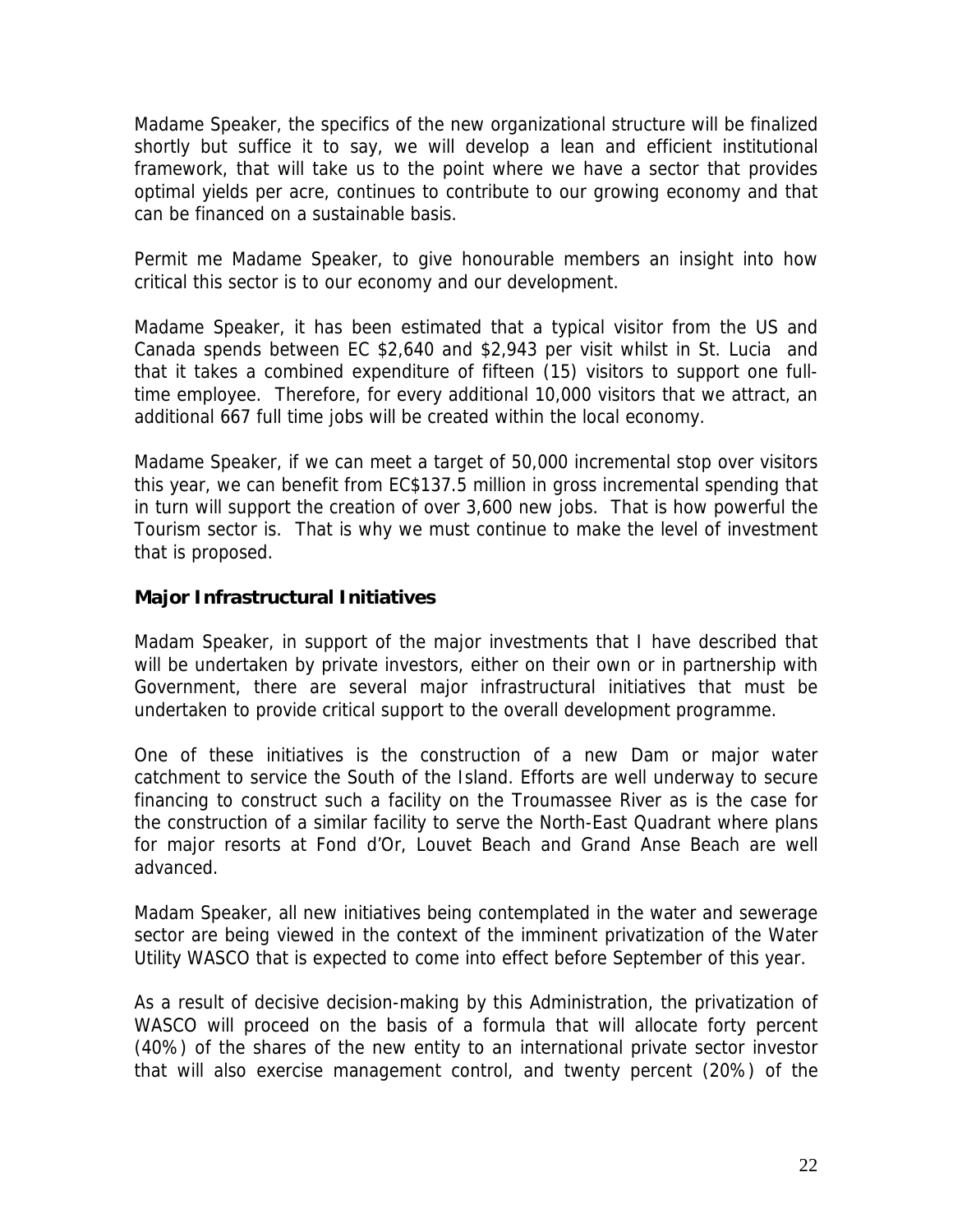shares each to Government, the National Insurance Corporation and the public and local private sector.

Madame Speaker, this new operational arrangement will allow for the mobilization of the financial resources required to upgrade the plant and water distribution system, to reduce line loss of treated water that is estimated at as much as fifty percent (50%) and to improve operating efficiency.

Madam Speaker, I wish to point out to this Honourable House that as part of this transaction my Administration has not agreed to any tariff increase as it is our firm belief that a new operator, by increasing efficiency and making investments to achieve line loss reduction can operate profitably without having to be awarded an up-front tariff increase.

Madam Speaker, I also wish to point out further, that as a further buffer against the need for a precipitate tariff increase, this Administration has taken the decision that it will trade-off tax and duty free concessions to the private sector investor to assist in containing the cost of new investments in the sector.

Madam Speaker, the other major new infrastructural investments that must be undertaken are in the road and transportation sector and include the construction of the North-East Quadrant Highway, the construction of the Barre de L'Isle Tunnel and a network of roads and tunnels that are required to facilitate the redevelopment of Castries and the improvement of the traffic flows from the north of the island into Odsan completely by-passing Castries.

Negotiations for financing these projects are well underway and preliminary works on all of these initiatives will commence during this fiscal year.

As a first step Madam Speaker, we have allocated \$2.0 million towards feasibility studies for the construction of an estimated 20.2 km of tunnels under the Barre d'Isle, the Castries East by-pass under Bocage and Trois Piton and in Castries, a by-pass under the Calvary Ridge. Additionally, \$900,000 was allocated for technical work in relation to the proposed North East Link Road that will run from La Caye Dennery and connect Louvet, Grand Anse and Marquis Estates and end at the existing road in Dauphin. Madam Speaker, I am pleased to announce that preliminary works are expected to commence on this project in the last quarter of the fiscal year.

When completed Madam Speaker, these projects will immeasurably improve the transportation network island wide and spark economic activity and allow for the establishment of new residential areas that will create opportunities for home ownership as well as business opportunities. We need to look into our past to see examples of the payoffs from smart investments in infrastructure. The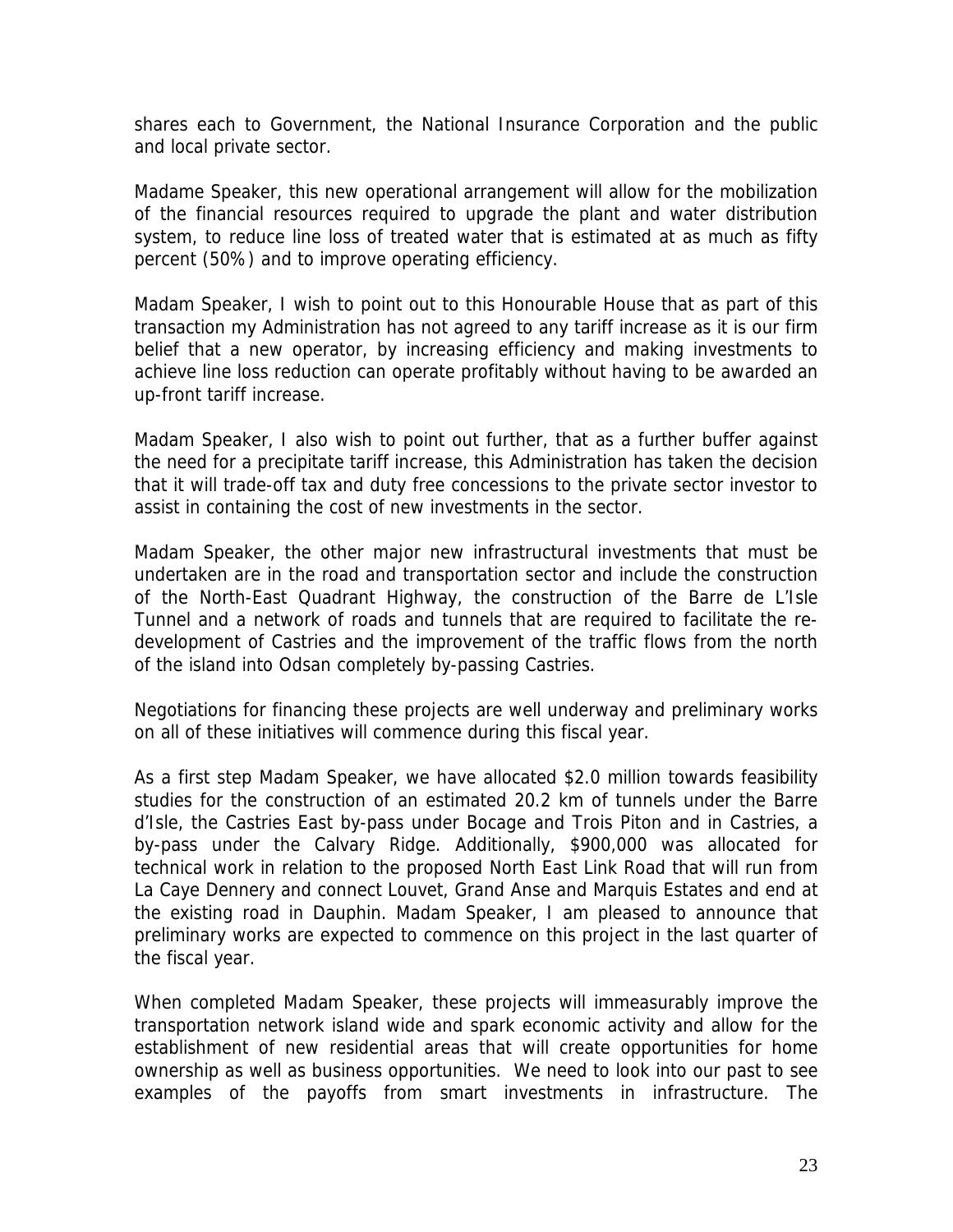Castries/Gros Islet Highway transformed the north of the island and more recently the Millennium Highway has become a gateway from Castries into the hinterland of Saint Lucia.

Since the construction of the West Coast Road in the mid 1990's by a previous UWP Administration, there has been no major improvement or rehabilitative works to that road. Madam Speaker, this Administration continues to recognise the critical importance of that road especially for our tourism and agricultural sectors. We must continue to provide smooth and safe transportation for our visitors and nationals alike. In keeping with this government's thrust of the Quadrant development, the West Coast Road will serve as the link between the Central and South-West Quadrants, and also serve as an alternate route to the South-East Quadrant from the north. To preserve the structure of the road, we have allocated a total of nine (9) million dollars.

Further, Madam Speaker, in line with the maintenance of our commitment to the agricultural sector, 28.1 km of community and agricultural feeder roads will be rehabilitated at a cost of \$12.9 million during the 2008/09 fiscal year. Although the returns from our once "Green Gold" are no longer as high as they were, we must continue to provide encouragement and support to our farmers and pave the way for diversification into non-traditional crops. The following communities will benefit from this project. In Package 1, Roseau- Belair- Sarrot, Coolie Town, Lombard, Bois Jolie, Jacmel, Morne Ciseaux, Belle Vue, Viancelle, La Ressource. Packages are also in place for Fond Assau and Cabiche in Babonneau, Gadette in Dennery, and Deglos and Vigier.

# **Housing**

Madam Speaker, owning a home is central to every Saint Lucian's dream. It represents a tangible sign that the benefits of development are being felt by all. This administration is committed to ensuring that the major economic and infrastructural initiatives that I have outlined previously, will be complemented by significant investments in a range of housing options that will cater for all Saint Lucians.

Madam Speaker, we will be utilizing the public- private partnership modality to ensure that the supply of quality and affordable housing is made available. Madam Speaker, we will place particular emphasis on creating new communities, with all the attendant amenities that will serve to induce our people to move out of environments which are currently characterized by high density of population, limited basic amenities and little scope for expansion.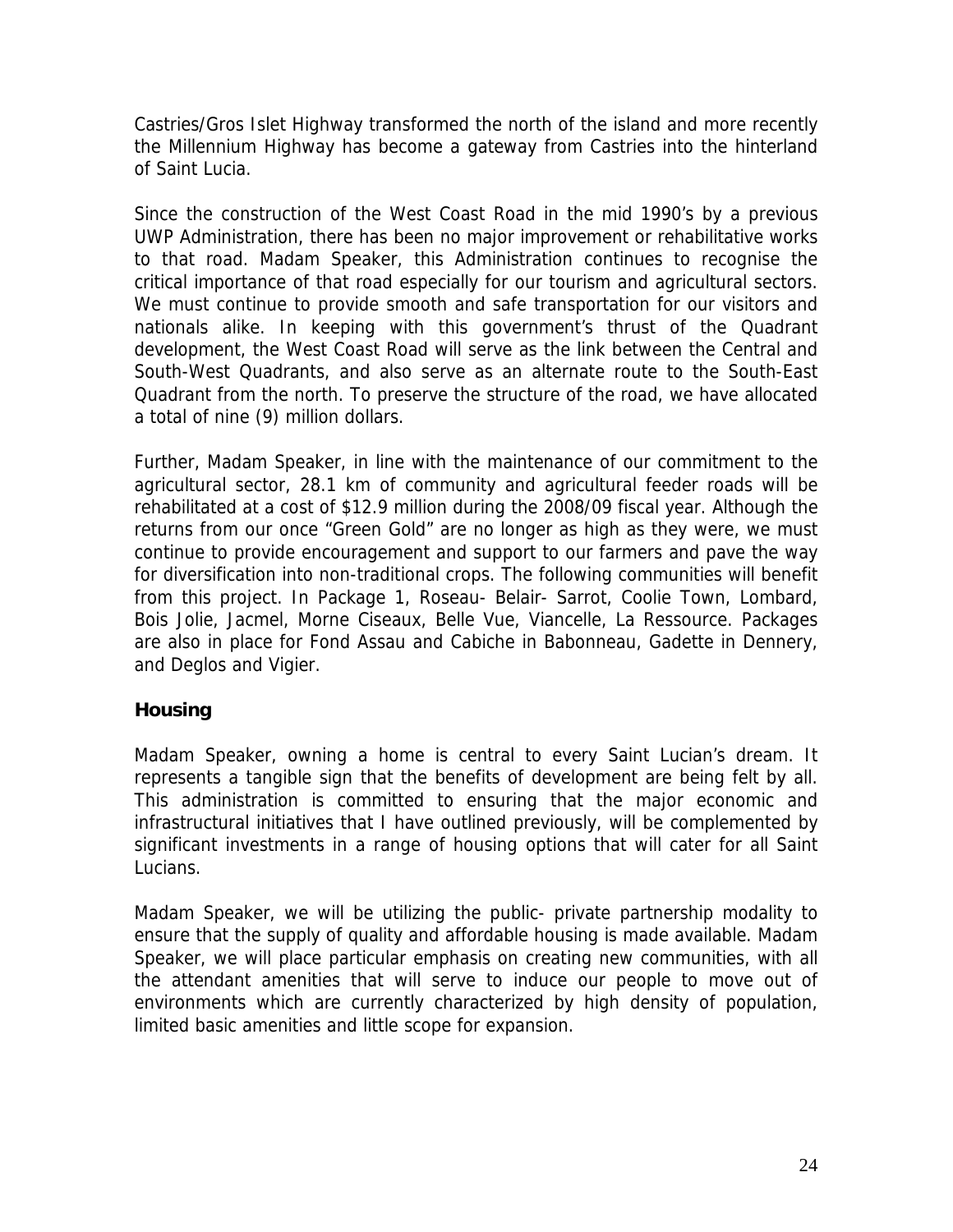#### **Trade and Commerce**

Madam Speaker, while much attention has been focused on tourism-related developments and major infrastructural developments over the past year, this has not been at the expense of work in other critical sectors. In this context I wish to draw the attention of this Honourable House to initiatives in trade and commerce that are ongoing and that hold considerable potential for consolidating our development efforts.

Madam Speaker, Government, through the Ministry of Trade, Industry, Commerce and Consumer Affairs continues to focus on enhancing the environment for doing business in Saint Lucia given the dynamics of the externalities in the international arena.

We have witnessed a more than sixty percent rise in the price of crude oil in less than two years; the worldwide escalation of food prices; a crisis of confidence in the financial system in most of the developed world brought about by inappropriate decisions made by key financial institutions in the sub-prime mortgage market in the United States and Madam Speaker, increased obligations that are binding on Saint Lucia as a result of our participation in international trade agreements under the CSME, WTO, and the EU-CARIFORUM Economic Partnership Agreements initialed on December 16 last year.

Madam Speaker, how does a Government such as ours respond to these many challenges and convert these into opportunities for the country in general and for the private sector in particular?

Madam Speaker, in this financial year Government will engage in a number of initiatives geared primarily at improving productivity within the private sector thereby generating increased growth and output.

When we examine the productive private sector we see that over 85 percent of Saint Lucia's private sector is comprised of what we may describe as micro and small scale enterprises. This sector is however being challenged more than ever to compete with companies at the Regional level, within the context of the CSME, and very soon at the international level under the EU-CARIFORUM Economic Partnership Agreement.

Madam Speaker, faced with this reality, Government must move to help this sector to become more competitive. Protection by way of tariffs, non-tariff barriers or licenses is not the way to ensure the sustainability of the sector.

Government has therefore decided to activate the Micro and Small-scale Enterprises Act of 1998. Through this intervention, Madam Speaker, Government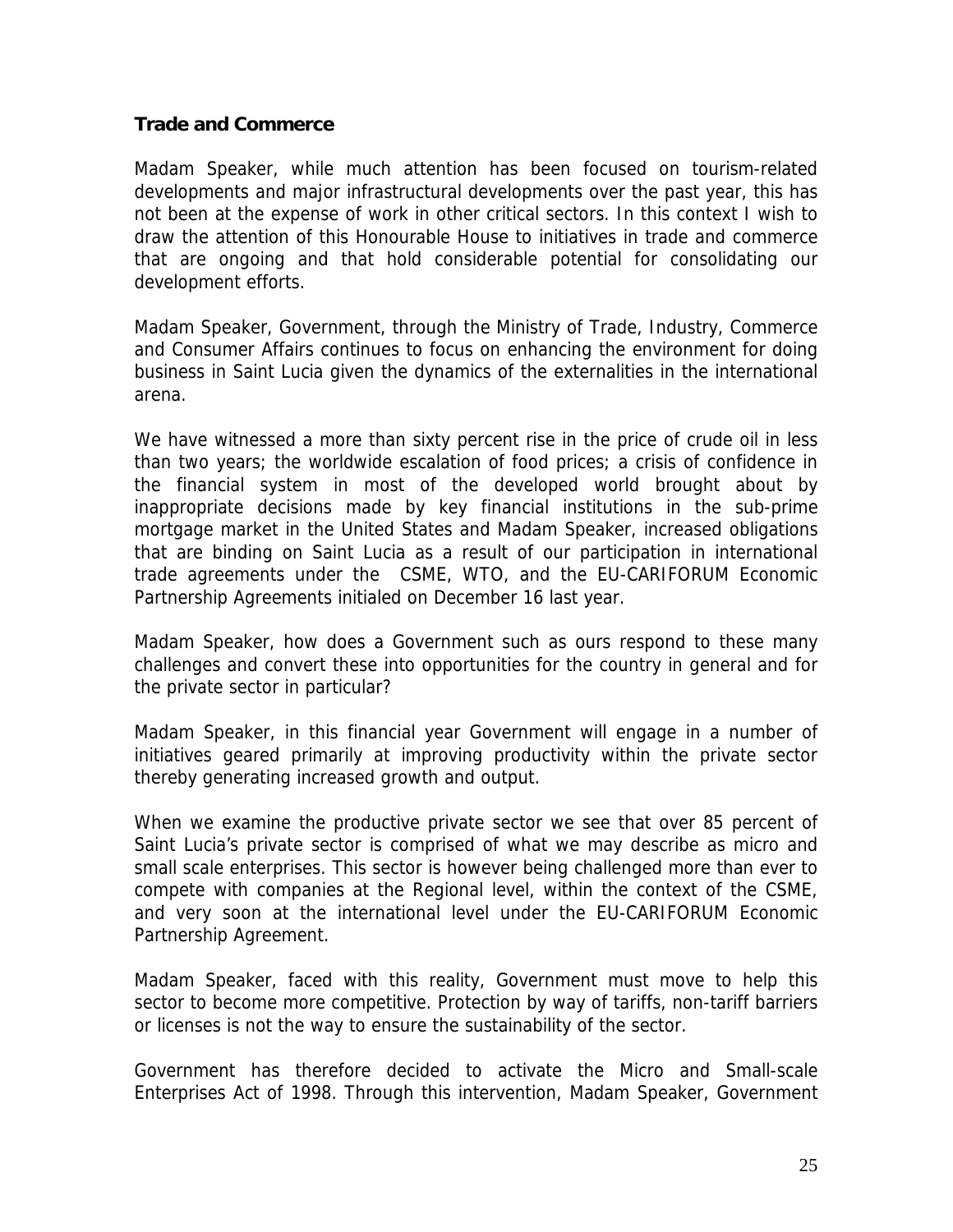will assist with the formalization of small businesses by assisting with incorporation of at least 300 small businesses within the financial year. Incorporation will result in the adaptation to and adoption of best practices by small business owners. Best practices will improve competitiveness, quality and quantity of jobs and sustainability.

A very important feature of this initiative, Madam Speaker, is that it will be administered on an IT platform thereby lending itself to easier access. An Advisory Body will be established and a Registrar will also be appointed.

In this fiscal year, Madam Speaker, the National Export Strategy will finally receive the attention it requires as the consultancy to determine the best operational method to implement the strategy will be executed in the coming months.

Madam Speaker, implementation of the National Export Strategy is central to Government's efforts aimed at reforming all the systems involved in the production of both goods and services in this country.

The economy of Saint Lucia has evolved significantly over the last twenty years into an economy in which more than 89 percent of its exports are of services and in which a similar percentage of national output derives from the production of services. Madam Speaker, in this context it has become necessary to introduce appropriate regulations in some of the key services sectors in the country.

As a result, Government will, this year, commence the first phase of a three year Regional Project aimed at developing legislation and regulations for select services sectors in the country. This is important, Madam Speaker, as Saint Lucia has liberalized its entire services sector under the CSME, and has liberalized over 60 percent of the sector under the EU-CARIFORUM Economic Partnership Agreement.

Madam Speaker, we must also realize that the Free Trade Agreements, into which we have entered, have the potential to increase the level of foreign investment that will be attracted to Saint Lucia in the years ahead. In this regard, it is important that the country has a National Investment Strategy. Efforts will be made in the coming financial year to complete the strategy development process.

Madam Speaker, even while we seek to boost domestic capacity to become more competitive and to improve the regulatory environment to facilitate the conduct of business, we recognize that there must be support, first of all, at the domestic level, for the private sector. In this regard therefore, Government has decided to place even greater emphasis on encouraging Saint Lucians to buy locally produced goods and services.

Priority will therefore be given to the development and printing of a directory highlighting manufacturers and service providers. In addition, through the Ministry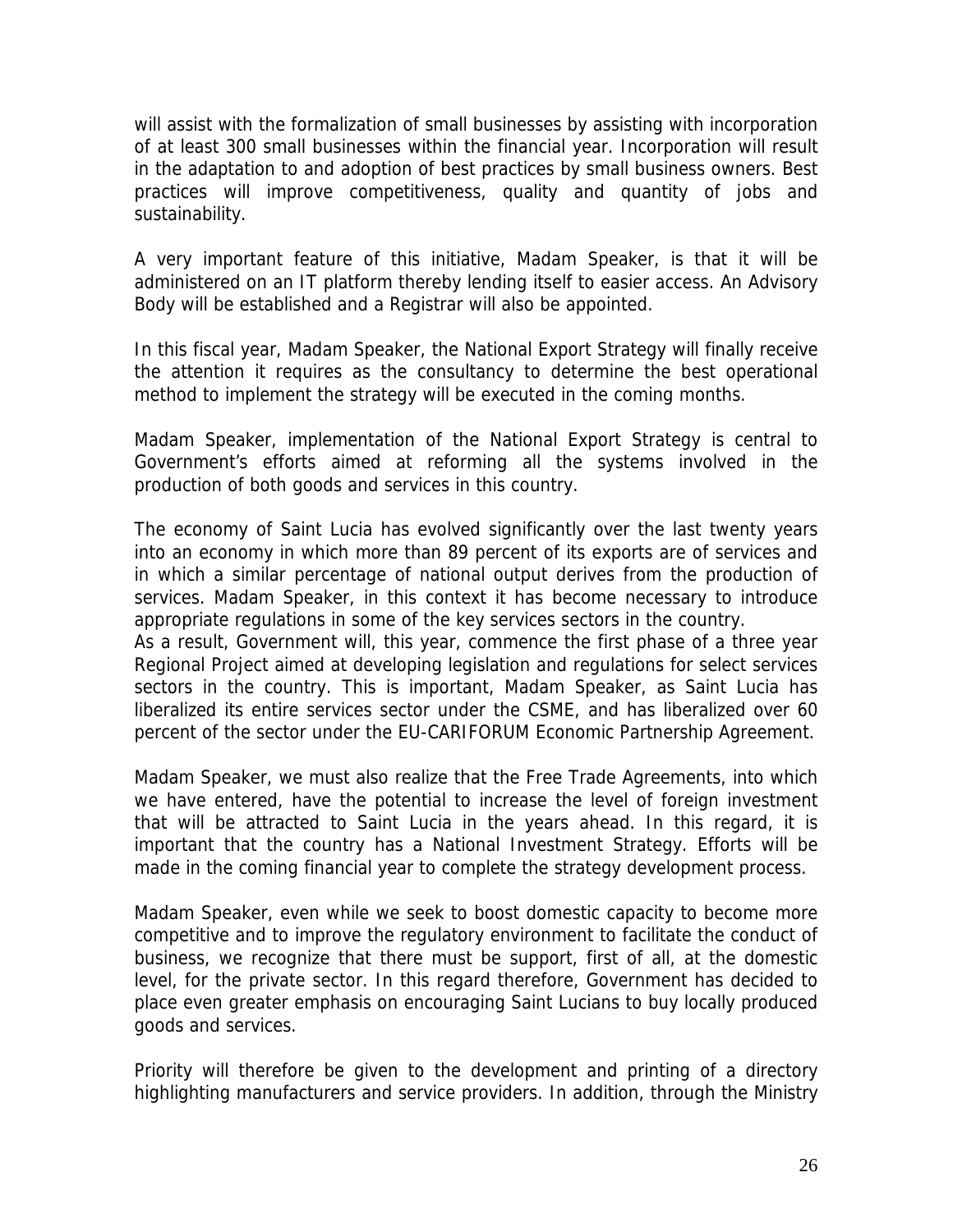of Trade, Industry, Commerce and Consumer Affairs, attention will be focused on the holding of local exhibitions as well as on assisting export ready companies participate in overseas trade shows, trade missions and exhibitions.

Madam Speaker, to emphasize the commitment of this Administration to the productive private sector, Cabinet has already decided that all Government Ministries, Departments and Statutory organizations must give priority to purchasing domestically produced goods and services wherever these goods and services are of a comparable price and quality to goods and services available elsewhere.

We believe that the tax payers of this country that include the private sector, must be given every opportunity to benefit from the expenditure of the Government of Saint Lucia.

Madame Speaker, while we will be undertaking the above mentioned activities in the coming financial year, we recognize that our private sector is part of an international economy and that the goods and services that we produce must conform to international standards.

We will therefore continue to give support to the Saint Lucia Bureau of Standards and place great emphasis on issues of standards, quality assurance and accreditation. Madam Speaker, the Bureau of Standards has to be an integral part of the drive to increasing competitiveness within the private sector. Against this background, and recognizing that the European Union will not be allowing trading of goods in units other than the metric system from the first of January 2010, this Government must move ahead with completing the metrication process in Saint Lucia before this date. A new Metrication Board was launched earlier this month and full support will be given to the Board to ensure that Saint Lucia goes fully metric by the due date.

Madam Speaker, while there has been a great deal of emphasis on the establishment free trade areas, ostensibly to increase trade among countries, one must remember that in the final analysis, it is consumers who purchase these goods and services. With the projected increase in the flow of goods and services into Saint Lucia, we must strengthen our systems aimed at consumer protection.

In this regard, Madam Speaker, Government will be paying attention to the institutional arrangements in place for the protection of consumers. Madam Speaker, these policy interventions in the area of consumer welfare are also important in Saint Lucia's compliance with its obligations under the CSME.

Emphasis will also be placed on continuing the reform and updating of legislation that will facilitate increased competitiveness in the private sector. In this regard, Madam Speaker, I refer to work on the Consumer Protection Bill, the Model OECS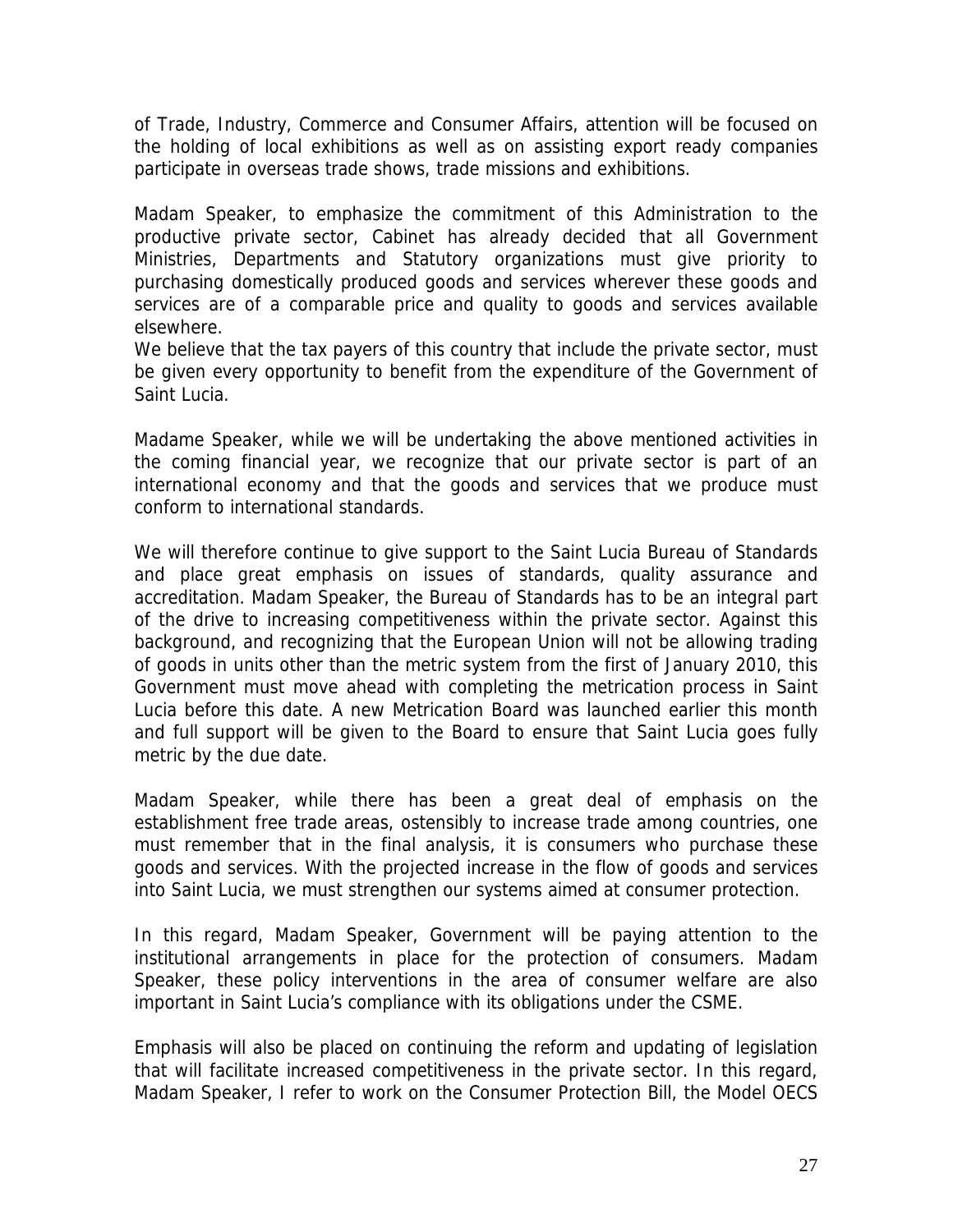Competition Law and the Shopping Hours Ordinance, that will be completed this year.

Madam Speaker, related to the business of trade is the need to monitor the nature of trade taking place between Saint Lucia and the rest of the world as well as to better facilitate trade. In this regard, Government will undertake the restructuring of the Import Licensing Unit within the Ministry of Trade with the view to introducing greater efficiency in the manner in which the Unit conducts its business. The Unit will be fully integrated into the Customs clearance procedures under the ASYCUDA++ system so that import licenses where required, may be obtained online. This Madam Speaker will significantly enhance trade facilitation in this country.

Madam Speaker, we are now full members of the CSME and later this year will sign on to the Economic Partnership Agreement (EPA) between CARIFORUM and the European Union. The public needs to understand the nature of these agreements and their implications.

During this year therefore, there will be high emphasis on public education on the content of these agreements. We are also convinced that there must be a dedicated implementation mechanism at the national level to ensure that Saint Lucia obtains the maximum benefits possible from the agreements that we have entered into. In this regard, Madam Speaker, assistance will be sought to facilitate implementation of the agreements that we have entered into.

The World Bank, through its 'Doing Business Report' has recommended that Saint Lucia introduce the Single Electronic Window approach for various aspects of business facilitation. This will make doing business more efficient and hassle-free for potential investors, and will lead to an improvement in the scores attained by St. Lucia in the 'Ease of Doing Business' Survey. We are currently moving to implement this recommendation.

Madam Speaker, you may recall that the Prince of Wales visited our island in March of this year. A major objective of his visit was to show support for the Youth Business Enterprise Trust by launching this programme in St. Lucia. Government will initiate major activity in support to this venture during this fiscal year.

Madam Speaker, informal traders, hucksters and speculators make up a very industrious segment of our entrepreneurial class. Every encouragement will be given to these small scale business persons who, through their adventurous spirit travel far and wide to expand the range of good brought into the country. During this year Madam Speaker, a special study will be undertaken to examine how the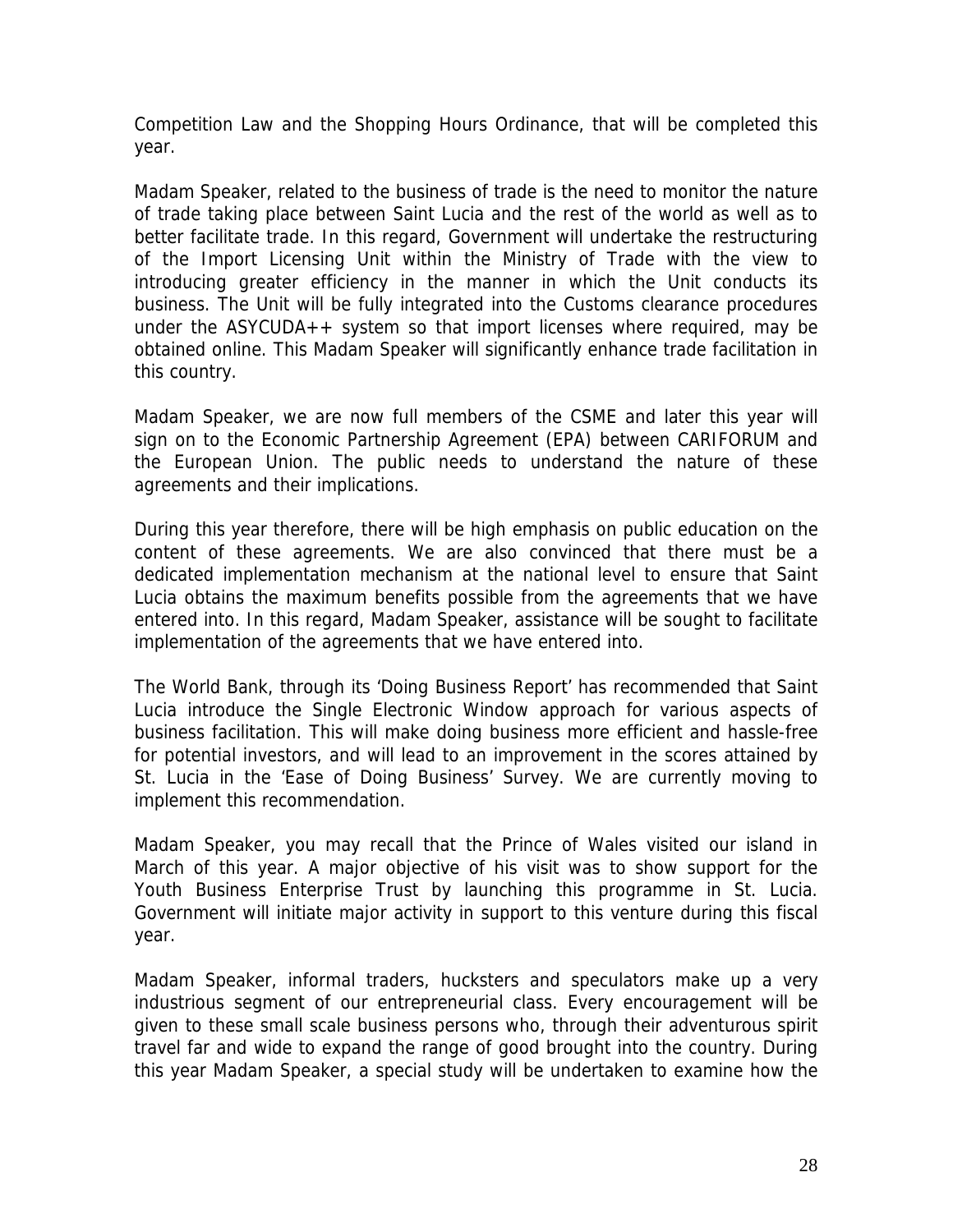activities of these small traders and speculators can be facilitated through Customs relief, tax incentives, allowances and other mechanisms.

Madam Speaker, we are all aware that a series of events at the international level has impacted on the cost of living in Saint Lucia and all countries throughout the world. We have seen riots arising from the high price of food that have sadly resulted in deaths, in our sister country of Haiti and in other countries around the world. Increased demand for basic food items in countries such as China and India with their vast populations, that have become increasingly wealthy, coupled with the increased amount of land dedicated to the production of bio-fuels as a complement to fossil fuels are largely responsible for the current situation.

The price of food is being further negatively impacted by the astronomical rise in the cost of crude oil and the reduction in subsidies on food produced in the developed countries of Europe and the United States. All this seems to point to the realization that the era of cheap food is all but over.

How has this Government reacted in the face of this challenging situation, Madam Speaker? In the short-term Government has sought to mitigate the negative impact of this situation by identifying a list of nine items for which it has sought and obtained permission from CARICOM to remove the Import Duties. In addition to that Government has also removed the consumption taxes on these items where they existed. For the commodities of flour, rice and sugar that are imported in bulk by the Government Supply Warehouse, these prices have been kept fixed by subsidizing the price of these commodities.

To give an indication of the magnitude of this subsidy let us examine one of the commodities, flour. Flour, Madam Speaker, is landed here at EC\$82.00 for a 100 lb bag. After handling and other charges the cost of this bag in the warehouse is about EC\$87.00 per bag. This flour is however sold to bakers at \$67.00 per bag so that we have been able to keep the price of both the pan loaf and creole bread at the same level. The price of a bag of flour to wholesalers has remained at EC73.10 so that the cost of a pound of flour to you, the household has not gone up.

If you do the calculations, Madam Speaker, you will realize that Government is subsidizing the price of every bag of flour sold to the bakers by EC\$20.00 and every bag sold to the citizen by about EC\$14.00. It has cost the Government over EC\$3.5 million per year for this short-term measure, yet we hear some asking what has the Government been doing to cushion the rising price of basic food?

Madam Speaker, we have now just completed discussions with the Private Sector and Cabinet has recently approved the addition of some fifteen basic food and health related items to the list of price controlled items. I can inform you that the private sector is completely opposed to the use of price controls to cushion the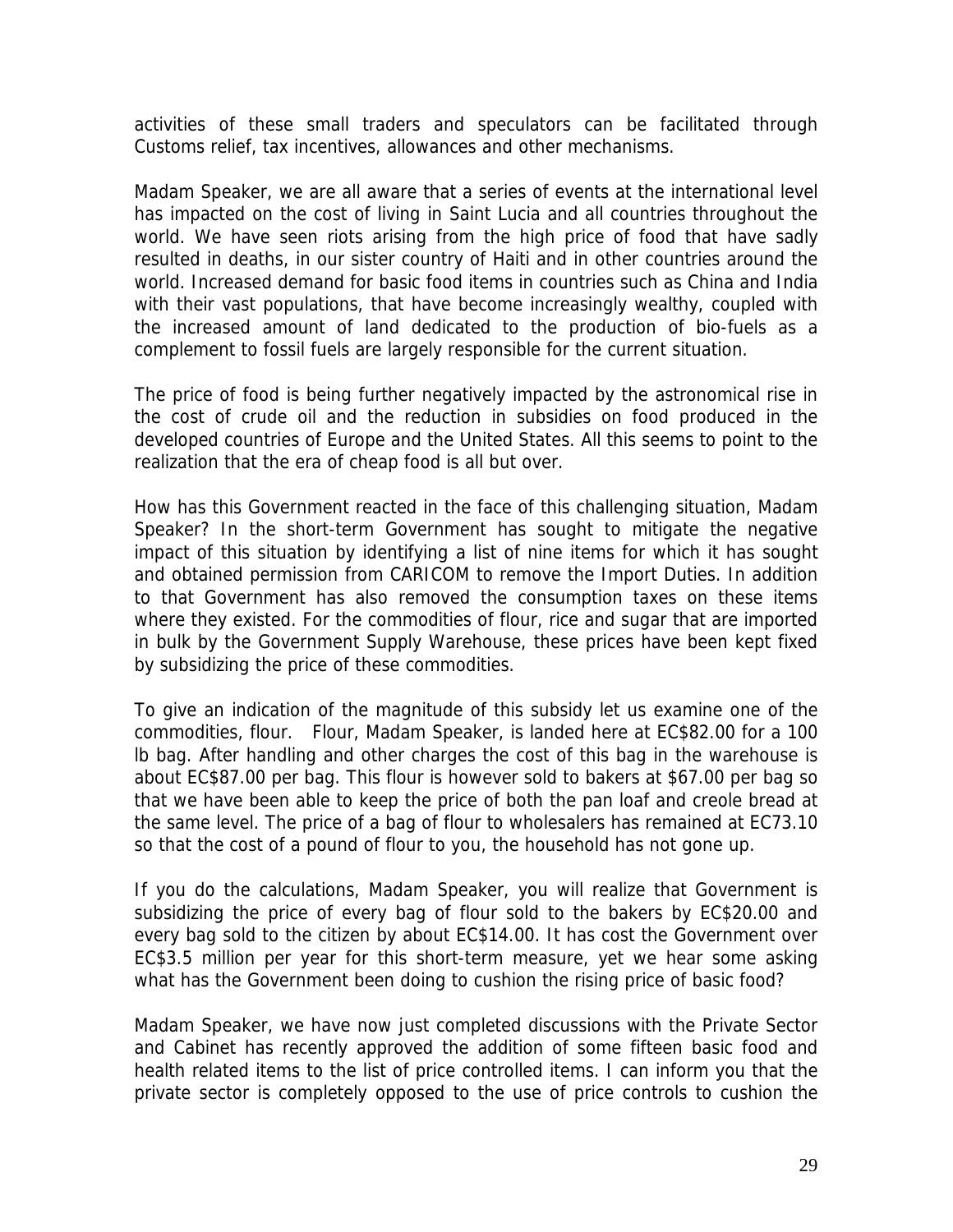rate at which prices of goods are rising. However, Government is mindful that the market conditions are not perfect and that competition by itself will not lead to the desired slowing down of the rate at which prices will rise in the short run.

Madam Speaker, you may also know that another of the short-term measures that we pursue is to continue subsidizing both the 20lb and 100lb cylinders of Lpg cooking gas.

For the medium and long term Government is reviewing the bilateral trade arrangements in place between CARICOM and some Latin American countries such as Costa Rica so as to identify products that we may want to allow to enter Saint Lucia duty free.

Madam Speaker, Government believes that ultimately, the sustainable response to the crisis of rising prices, is to generate productivity increases in our production processes. If we are more productive, we can increase output and workers can therefore benefit from salary and wage increases to combat the higher prices. Hence, Government will examine the establishment of a National Productivity Council. This will be done in close partnership with the private sector.

Madam Speaker, perhaps our most important medium–to-long term intervention will focus on restructuring the agricultural sector. Already we have undertaken initiatives in the banana industry that have brought back confidence to the banana farmer. We have secured duty free and quota free access for all our agricultural goods to the European Community under the CARIFORUM-EC Economic Partnership Agreement. I will speak more about the responses that involve agriculture when I discuss that Sector, a little later during this address.

However, Madam Speaker, some responses that may be adopted by individual households can bring very beneficial results. These include:

- Being vigilant, learning to keep our eyes open to watch prices, and to adjust our behavior accordingly.
- Watching our household food expenditure, shopping wisely, redirecting our spending to live within our means and being more conscious of our spending.
- Conserving energy and saving more.
- Establishing a family backyard garden.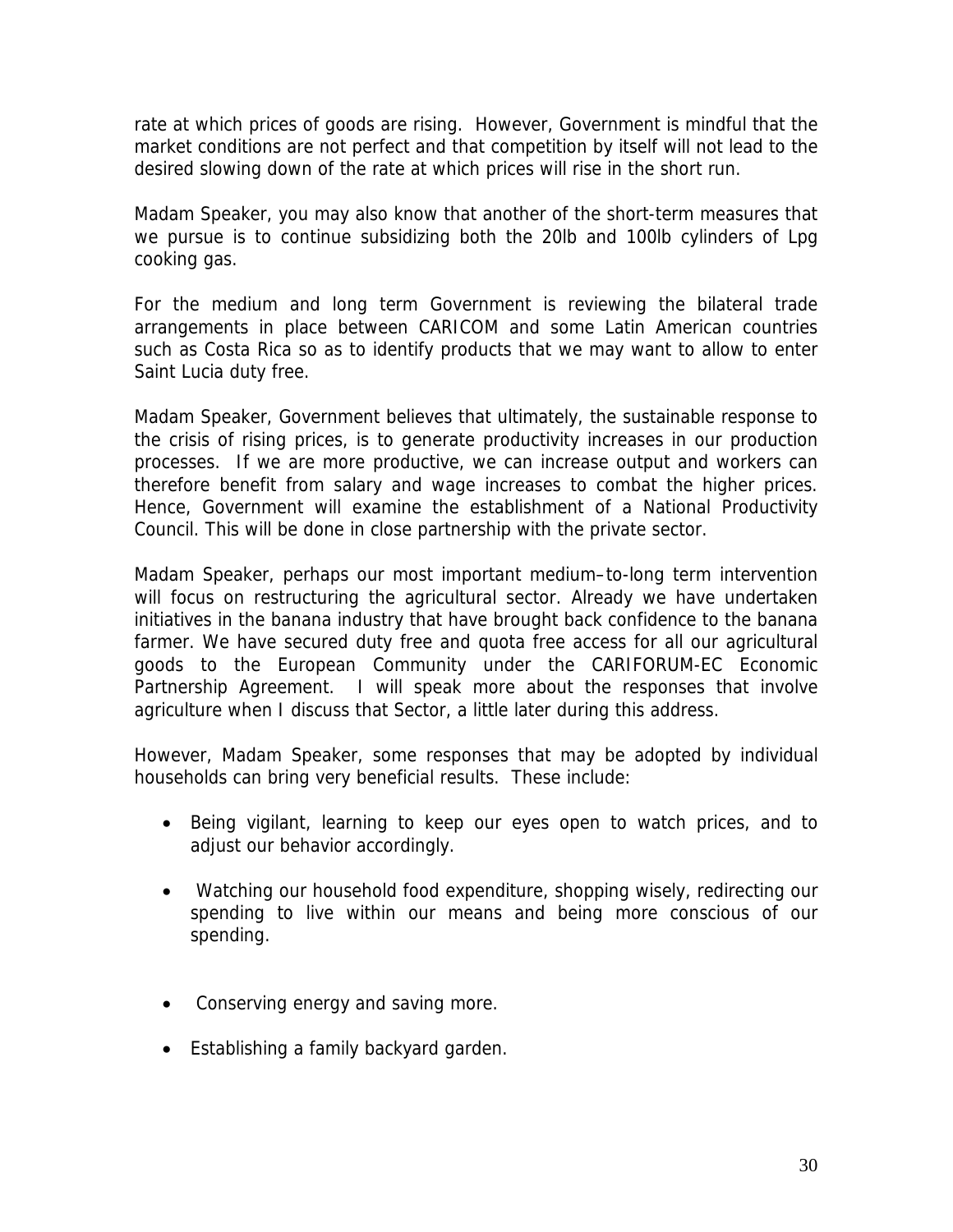- Guarding against food wastage and preserving food wisely.
- Changing shopping patterns by seeking to facilitate buying bulk packaged groceries in warehouses and wholesale, and joining with friends and family to buy in bulk, thereby achieving savings.
- Finding substitutes and buying generic or store brand products of good quality.

# **AGRICULTURE**

Madam Speaker, Agriculture remains a critical component of the economic fabric of St. Lucia. Although its contribution to GDP has declined significantly in recent years, investment in agriculture remains a key strategic objective of this Administration. The mounting prices of agricultural commodities currently being experienced around the world, makes food security an urgent and almost mandatory priority. Government will therefore, continue to provide the necessary economic and financial support structures to ensure an efficient and productive agricultural sector.

 Moreover, Madam Speaker, the advent of so many large-scale resort developments across the length and breadth of the Island, provides the perfect opportunity to create meaningful linkages between our tourism and agricultural sectors.

In this Budget, allocations are made for crop development, livestock development, development of fisheries and support for agribusiness development. These activities will largely be funded with grant funds from the Special Framework of Assistance (SFA) of the European Union and the Republic of China on Taiwan (ROCT), but a number of activities will also be funded from local revenue sources.

Madam Speaker, a number of initiatives will be funded under the Agricultural Diversification Programme of SFA 2001 and SFA 2002. Under SFA 2001, funding will be used to strengthen the quarantine and agricultural health capacities of the Ministry of Agriculture, Lands, Forestry and Fisheries (MALFF), through the provision of operational support for Ministry's agricultural health departments and the rehabilitation of the quarantine inspection facility.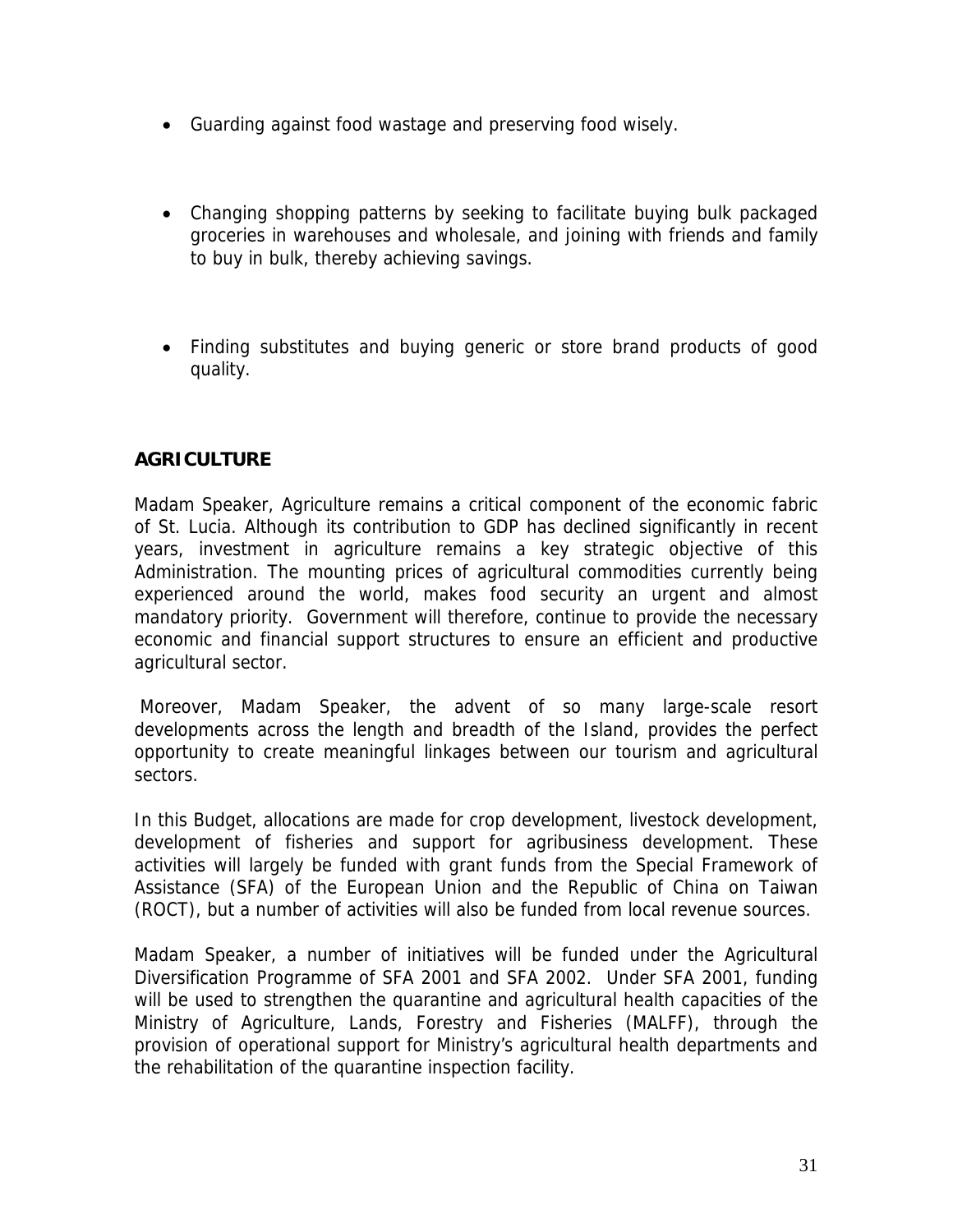To address praedial larceny that has been a perennial problem plaguing the agricultural sector, a Rural Constabulary Pilot Project has been launched, the outcome of which it is hoped, will provide a framework for the establishment of a permanent Anti-Praedial Larceny Programme.

Madam Speaker, under the SFA programme, allocations have also been made for the upgrade of selected IRDCs and Pack Houses, as well as, the provision of technical services and promotional support for agro-processors and their products.

Many rural roads are in a deplorable condition and hamper access to farms, in addition to causing significant losses in agricultural produce due to bruising and other physical damage. Under the SFA programme, a number of farm access roads in various communities will be rehabilitated.

Under SFA 2002, Madam Speaker, allocations have been made for the development and implementation of quality standards and a certification system for major agricultural products in St. Lucia. This will enhance the export potential of many local agricultural products and this, it is hoped will go a long way in reducing the food import bill, as local consumers will have access to good quality, duly certified agricultural products, on local supermarket shelves.

Madam Speaker, a Five Year Strategic Management Plan (SMP) will also be developed for the Ministry. This Plan will seek to address the structural and organizational deficiencies of the Ministry and will attempt to create a framework for a better coordinated and efficient approach to the Ministry's management of the agriculture sector and lay out a path for the development of the sector.

This Strategic Management Plan will provide recommendations for the harmonization of policy with a long-term objective within the various focal areas (livestock, crops, fisheries and forestry). It will also look at the structure of MALFF, the legal, regulatory and institutional framework within which it exists, its efficacy in service delivery, its ability to manage agricultural developments and shape relevant policy, as well as the relationship with other agencies involved in agricultural development. The Plan, Madam Speaker, will make recommendations on the best way of achieving agricultural development for the next five years. Madam Speaker, the land tenure situation will also be addressed through a review of the land tenure regime in St. Lucia. It is envisaged that this review will lead to the development of policy recommendations, relevant legal instruments and institutional support mechanisms to foster optimal utilization of lands in support of

Madam Speaker, as has become evident to all St. Lucians in recent times, the production and export of bananas faces new and difficult challenges in this new

increasing production and productivity within the agricultural sector.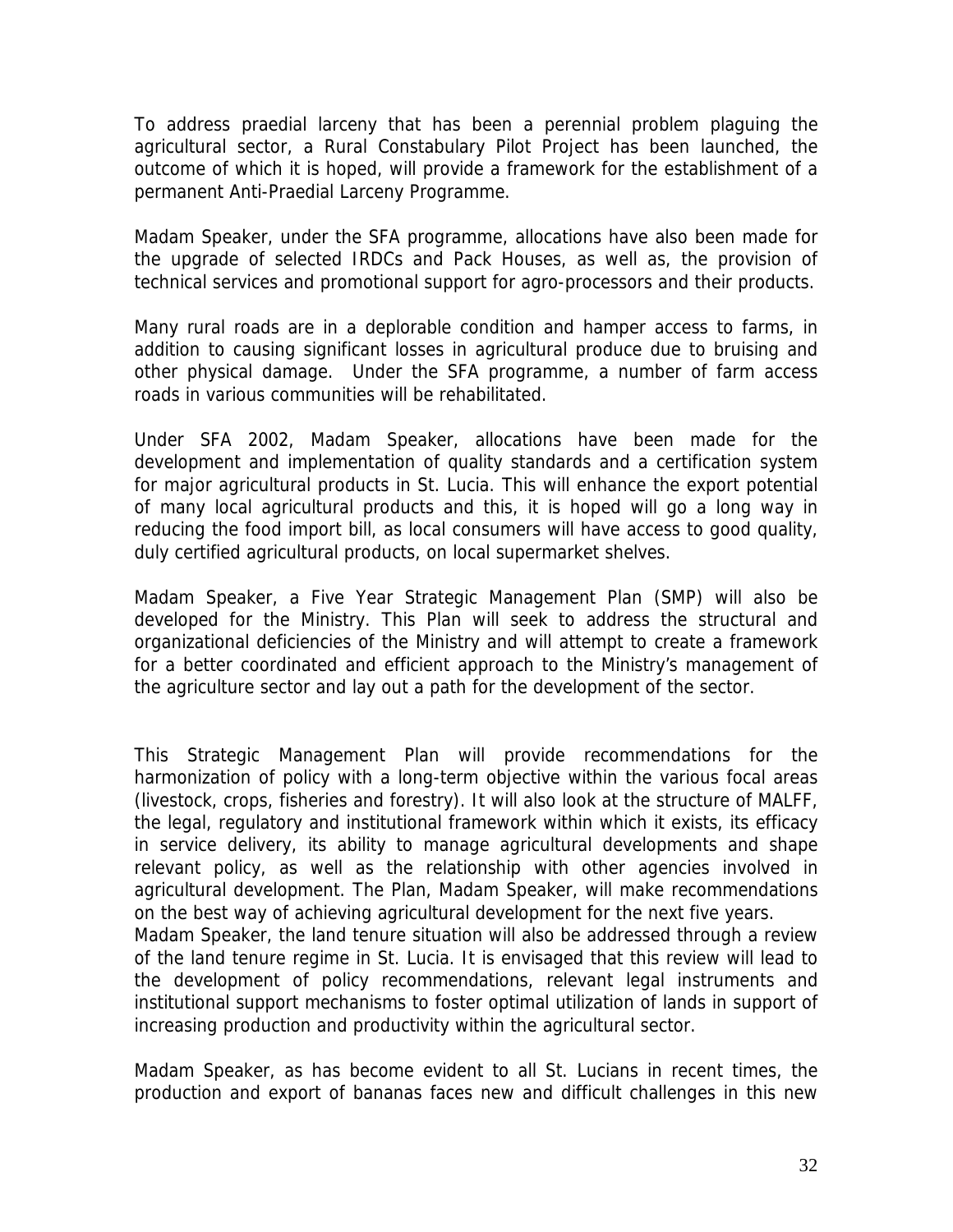age of globalization. Nevertheless, its role in sustaining the socio-economic wellbeing of many households in the country, particularly in the rural areas, cannot be overstated.

To this end, Madam Speaker, this Administration pledges its continued support for local banana farmers. The term of operation of the Banana Emergency and Recovery Unit (BERU) came to an end earlier this year and in order to ensure that the requisite institutional support is available for the industry at this critical juncture, the BERU is being replaced by the Banana Production Management Unit (BPMU), as part of Government's food production plan, which will include all farmers and fishermen.

This initiative is aimed at restoring confidence in the banana industry and agriculture in general, by reversing the decline in production through improvements in production scheduling, fruit quality, the provision of technical assistance to banana farmers and increasing the international competitiveness of the local industry.

Madam Speaker, support will also be made available in this financial year for the development of non-banana crop production. Many of these programmes will be funded with grants from the Republic of China on Taiwan and are aimed at increasing the productive capacity of the non-banana agricultural sector, thereby giving a significant boost to our diversification efforts.

Madam Speaker, such initiatives directly and significantly complement the Agricultural Diversification Programme under the Special Framework of Assistance of the European Union. The projects to be undertaken here include the redevelopment of the Union Agricultural Station; provision of agricultural inputs to farmers; assistance for the Greenhouse Vegetable Production Programme; the development of the Beausejour Agricultural Station and the relocation and enhancement of the Agricultural Station at Roseau.

The Republic of China on Taiwan will also assist in the funding of production enhancement for agro-processing, an area that has lacked investment in the past, but which offers significant growth potential, through the creation of a framework for value added, on local agricultural produce. Some support will also be provided by the Republic of China on Taiwan, for the Agricultural Feeder Road Rehabilitation Programme.

Madam Speaker, for a long time the lack of adequate slaughter facilities for livestock has been a serious impediment to the growth and expansion of the livestock sector in St. Lucia. However, a simple slaughtering facility would not allow for the needs of modern consumers to be met, nor would it fit into the new quality control environment that is being created through the introduction of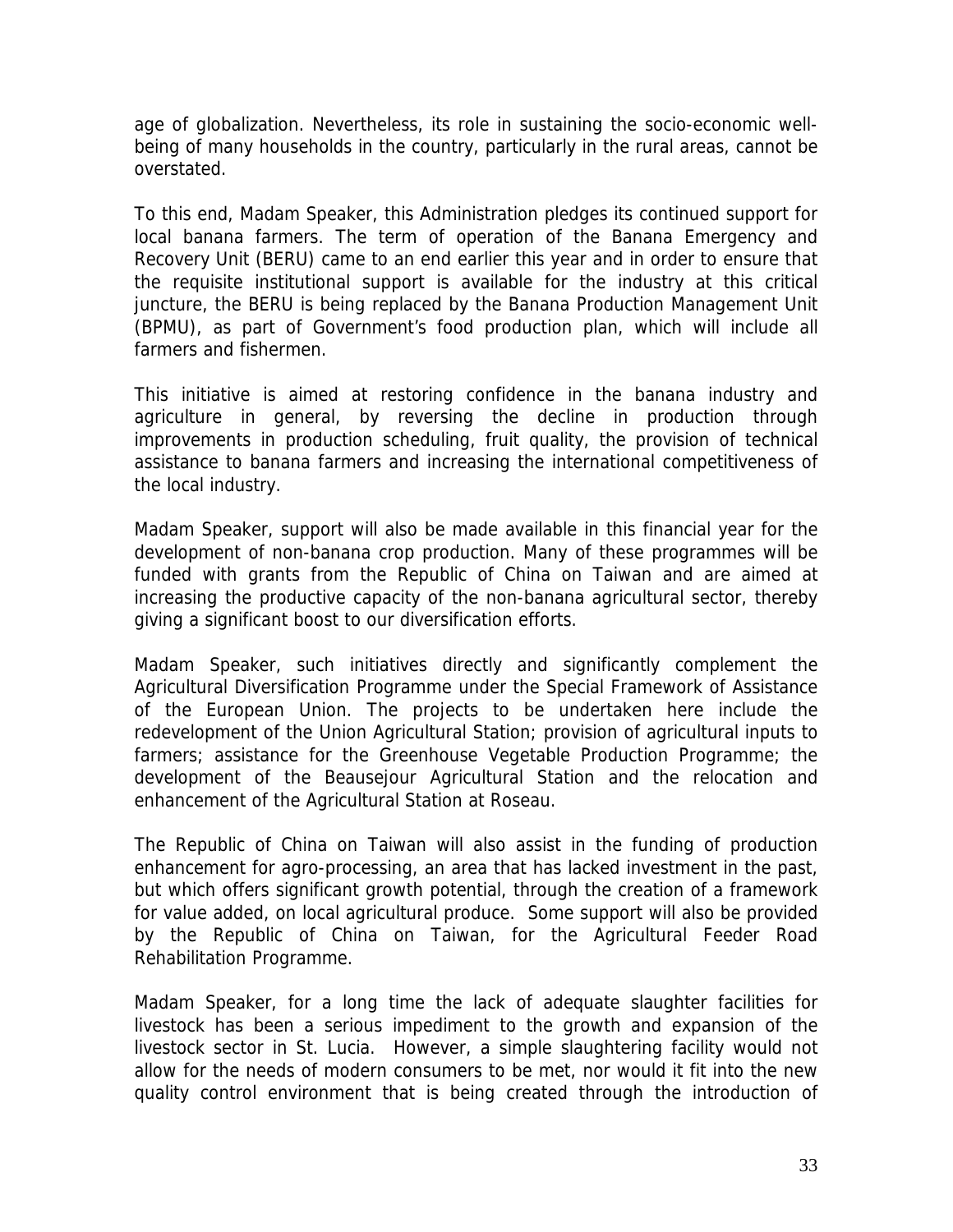agricultural standards and certification systems. Furthermore, expansion of the livestock sector must be predicated upon the ability to produce the requisite diversity and quality of products that are currently imported into this country and that contribute to the significant national annual food import bill.

To this end, Madam Speaker, a modern Meat Processing Facility will be constructed with funding from the Republic of china on Taiwan. This facility will provide the appropriate infrastructural base for the future growth and expansion of the livestock sector in St. Lucia and the subsequent reduction in the food import bill for livestock products.

Madam Speaker, last year, St. Lucia experienced the ravaging force of Hurricane Dean. Although there has been a steady recovery through quick government response action, additional effort is required if farmers and, by extension the agricultural sector, are to once more regain their full productive capacity. Allocations have therefore been made for the Post Dean Rehabilitation Programme.

Madam Speaker, allocations have also been set aside for the revitalization of Cocoa production, as the crop is once again showing significant potential especially as its price has been continually rising on global markets. The crop also offers a good crop diversification alternative for many banana farmers who already have their fields intercropped with cocoa, but who need assistance to bring them back into full production.

Madam Speaker, the fight against destructive pests and diseases will also continue and support has been provided for the extension of the Coconut Leaf Mite and Giant African Snail Control Programmes.

The fisheries sector represents an important income generating opportunity for many families in St. Lucia, especially in the coastal communities. This Administration, Madam Speaker, remains committed to the development of fisheries and recognizes its contribution to the attainment of food security on the island. Allocations have therefore been provided for the continuation of a young fishermen's training programme to ensure that the aging group of fishermen are ably replaced. Support will also be provided to community based technology enhancement programmes, through the construction and placement of a number of Fish Aggregating Devices (FADs) in our waters.

Madam Speaker, many fishing communities already have fully functional fisheries facilities for their fishermen, but in others, these facilities are glaringly absent. Funds have been set aside for preparatory works for a modern fisheries facility in Anse-La-Raye, so that this community can also enjoy the same advantages of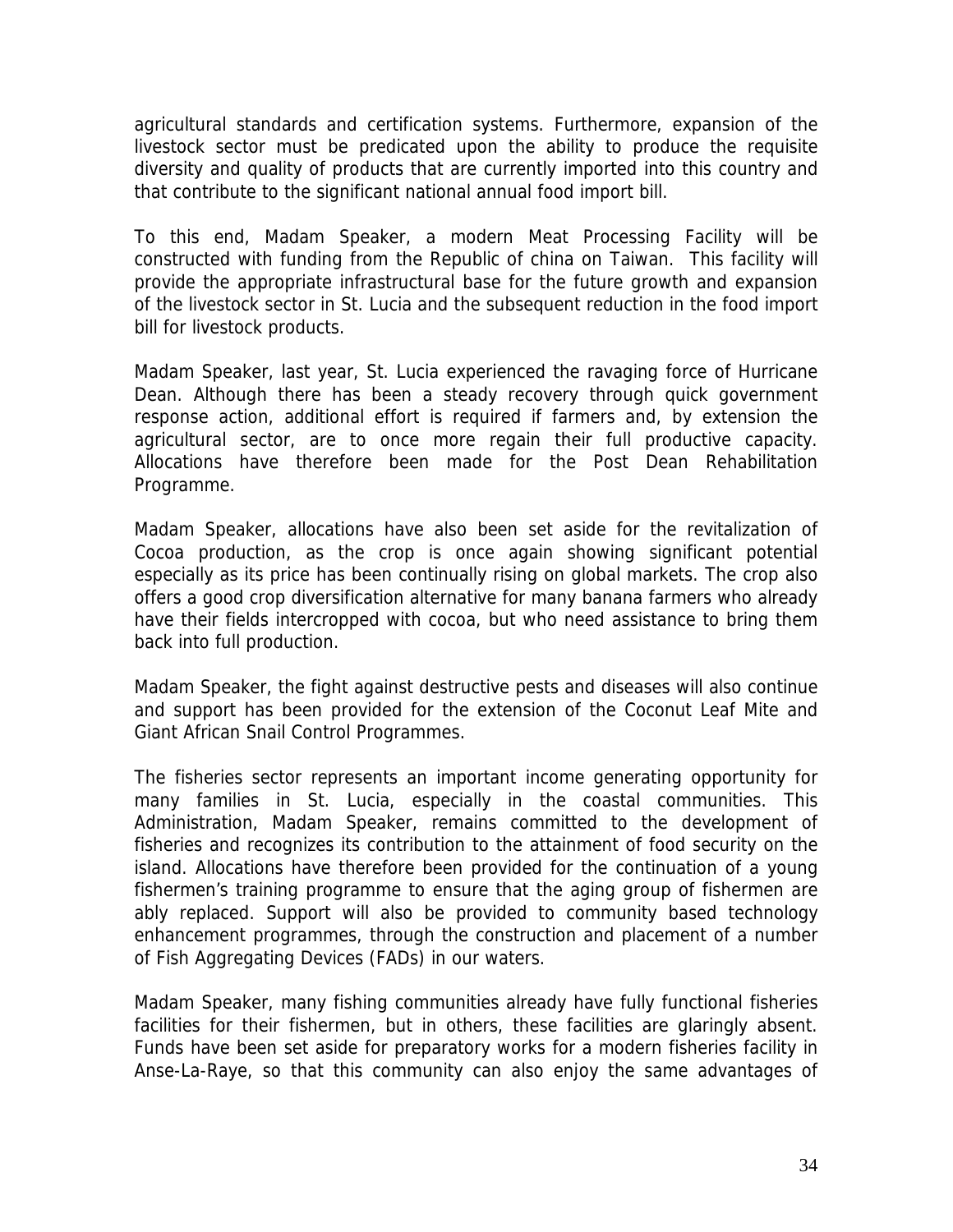storage of fish gear and tackle, protection for boats from rough seas, as well as ice making facilities for the storage of the catch.

# **New Marketing Arrangements**

Madam Speaker, last year's budget address signaled Government's intent to transform the Saint Lucia Marketing Board into a new entity, with responsibility for marketing and distribution of agricultural products. We recognized at that time, the need to establish a more consistent and efficient method of ensuring that quality produce was available in a timely manner and at a price that made it attractive to consumers.

Madam Speaker, if our diversification efforts are to take root, if we are to finally establish tangible and sustainable linkages with the hospitality sector, then we have no option but to ensure that this new entity becomes operational at the soonest. We have to rid ourselves of the incessant need to bail out entities and face the realities that in a liberalized and competitive environment, such entities must operate as private concerns, utilizing business practices that emphasize cost efficiency. Moreover we have to also create an environment which gives farmers the confidence to do what they do best, planting and producing their crops.

Madam Speaker, I want to re-iterate that in keeping with this Administration's overall emphasis on fostering public – private partnerships, this new entity, that will become operational this year, will be owned jointly by all the major stakeholders, that is farmers, hotels, supermarkets and indeed, the wider public.

# **The Environment**

Madam Speaker, when I look at the physical landscape of this country, I see hope in a rapidly-developing infrastructural base that creates additional capacity for development. On the other hand, I see cause for worry in the removal of large tracts of forest and wetland for infrastructural development, the erosion of beaches due to sand mining and improper coastal development, and the declining water levels in our rivers that carry to the sea ever increasing cargoes of silt, refuse and chemical contaminants that threaten the health of our coral reefs and other coastal ecosystems.

Government will, as a consequence:

• Map out all wet lands and declare these Nature Reserve Areas, to hold and protect for all times for the benefit of all, and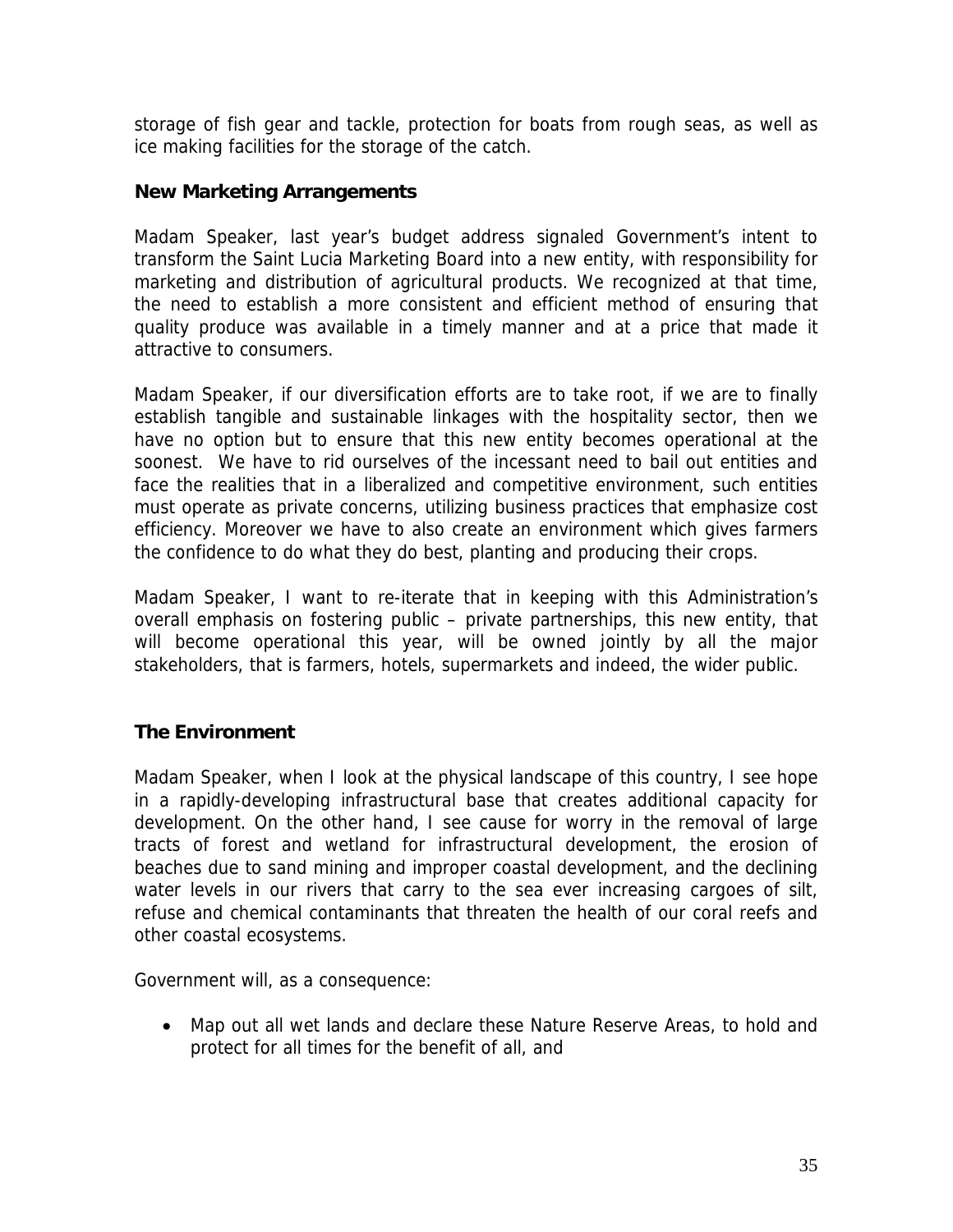• Map out certain selected green areas throughout the Island and to hold and keep these areas as Park Lands,

Madam Speaker, I also see cause for worry in the apparent insensitivity of many of our people who mistakenly believe that the land, sea, rivers and atmosphere can infinitely absorb pollution and other forms of degradation and yet continue to produce environmental goods and services such as water and clean air. Madam Speaker, common sense, the visual evidence and the scientific record, tell us that this is not so.

While many of us have been taking the environment for granted, Madam Speaker, the global community has been attempting to address the major issue of climate change. While many among us have been of the view that this is a phenomenon that will manifest itself in our grandchildren's time, its effects have been insidiously at work in our own country, undermining our very prospects for survival.

Madam Speaker, in 2005, unusually high sea surface temperatures led to a bleaching of many of our coral reefs on the west coast. This was a key factor in Saint Lucia's fall in the world ratings of dive destinations from the top five, to number twelve. Madam Speaker, if this is worrisome, given the importance of the dive tourism sector, it is even more disturbing that the Intergovernmental Panel on Climate Change has predicted that our region is likely to face more intense hurricanes as well as a decline in rainfall in the coming years.

Further, Madam Speaker, we can also expect sea level rise that, in the Pacific Ocean, for example, is threatening the very existence of certain low-lying island states. Finally, a fundamental point I must make to this Honourable House is that science has determined that phenomena such as climate change will have even more dire consequences where the environment has already been degraded by human activity.

That is why, Madam Speaker, I am always very disturbed when I observe persons committing seemingly small environmental misdemeanours such as throwing litter out of minibuses and cars. These persons are obviously insensitive to the effects of such actions on our landscape and on our marine environment.

Madam Speaker, indiscriminate removal of vegetation and other such actions are cause for even more concern. While we do need development, I want to assure the people of St. Lucia that this Administration will pursue it in a manner that does not compromise the very assets that are the foundation of our present and future prosperity.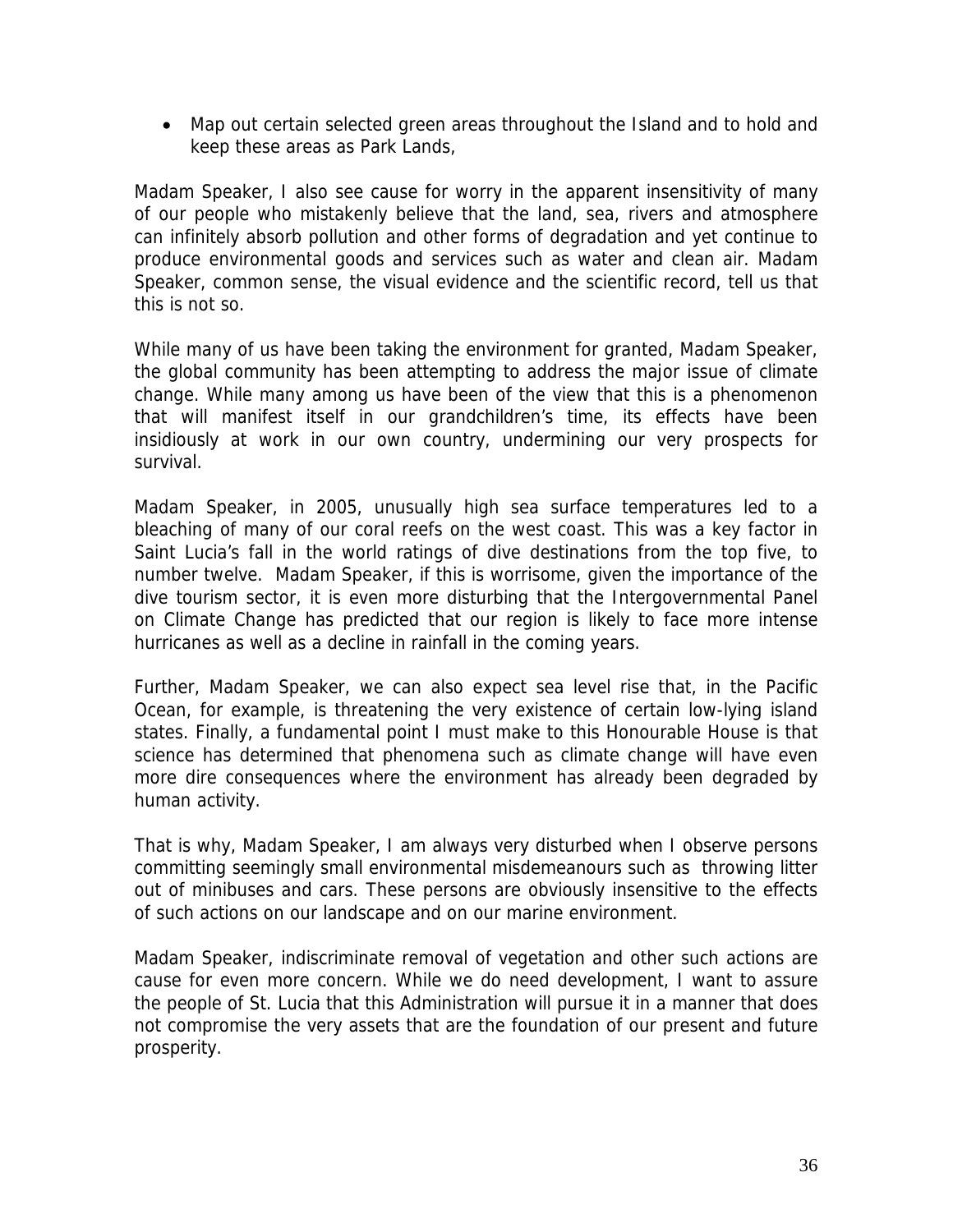Madam Speaker, Saint Lucia, the Helen of the West, got its name because of its outstanding beauty. Just a few decades ago, our Capital City, Castries, was considered the cleanest in the Caribbean and our harbour one of the most beautiful. Also, Madam Speaker, Saint Lucia is marketed in tourism circles as "Simply Beautiful". However, this strap-line is belied by the presence of copious amounts of litter in several parts of the city and the fact that our main harbour has for years, been one of the most polluted in the region.

Sadly, Madam Speaker, while Helen remains beautiful, her beauty is being marred by insensitivity and improper development. We as a people, as a nation, cannot continue to allow this to happen.

Madam Speaker, in an effort to slow down, and even reverse, the degradation of our environment, this Administration will, in this Fiscal year, institute a series of measures that will clearly demonstrate a commitment to sound environmental management and to overall sustainable development. These measures will include policy, as well as practical measures, aimed at addressing key environmental issues.

Madam Speaker, to this end, Government will finalize and pass into law an Environmental Management Act. This Act will go a long way in rationalizing environmental management in Saint Lucia, will address key legislative gaps and also empower the agency primarily responsible for environmental issues, the Sustainable Development & Environment Section.

Madam Speaker, Cabinet has recently approved the re-establishment of the National Environmental Commission. This broad-based entity, that has a mandate to advise Government on environmental issues, and to foster greater inter-agency collaboration with regard to environmental issues, will be formally launched in the first quarter of the fiscal year.

Madam Speaker, from a practical standpoint, water resource management is critical, not just for human survival, but for the health of our environment. As I indicated earlier, the decreasing water flow in our rivers is cause for concern, as we seek to produce and distribute water to other areas. For several years now, Madam Speaker, scientific monitoring of our stream flows to determine exactly what is happening to our rivers has been neglected. To reverse this trend, Government will, this year, install monitoring gauges in at least three rivers around the Island. It should be noted, Madam Speaker, that these gauges will also assist in flood prediction.

Madam Speaker, some parts of the island suffer severely from water shortages. While we recognize that this is in large measure due to the inadequacy of the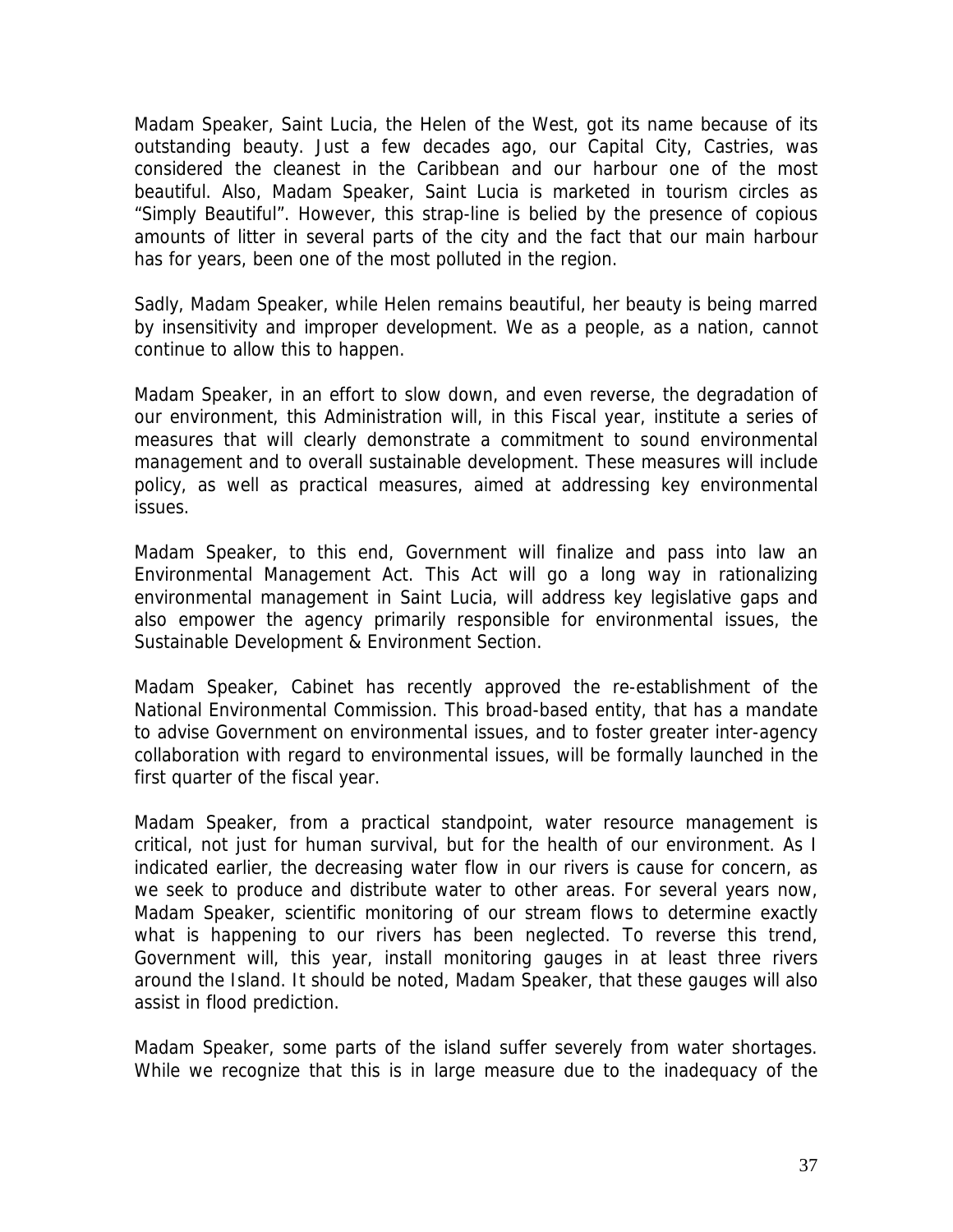existing distribution system, one of our concerns is the seasonal and spatial variations in rainfall.

Madam Speaker, the infrastructural aspects of water management have already been dealt with elsewhere in this address. However, I wish, at this point to raise the need for water conservation on the part of the consumer. Madam Speaker, we are convinced that too many persons and institutions are wasting water, a practice we can ill afford. We are also convinced that more needs to be done to promote water harvesting and storage.

To these ends, Madam Speaker, we will examine the possibility of introducing fiscal instruments to encourage the use of water-saving and recycling devices, as well as water cisterns and tanks.

Madam Speaker, it is said that water is life. Our water comes from the rivers, which are fed by the forests. Our forests also serve as a store of biodiversity that we need to conserve. Over the years, our forest boundaries have changed and these need to be re-surveyed. This activity will be undertaken during the financial year.

Madam Speaker, Cabinet has recently approved a comprehensive National Land Policy that was developed following lengthy stakeholder consultations. Every effort will now be made to implement this policy.

While Government retains ownership of significant tracts of land, much of our forested acreage lies in private hands. While Government cannot dictate to these landowners how to utilize their lands, we will work closely with them to identify ways of encouraging them to protect as much forest as possible.

Madam Speaker, the Physical Planning Department, and in particular, its Development Control Authority, is responsible for guiding property development in Saint Lucia.

Until now, Madam Speaker, legislative loopholes, limited manpower and low fines have allowed developers, especially some large developers to get away with environmentally inappropriate actions. This is going to be addressed in a meaningful way this year Madam Speaker, as the long-outstanding Environmental Impact Assessment Regulations will be finalized and passed into law. These regulations, I must add, will contain specific measures to address coastal zone management issues.

Madam Speaker, Government intends to review, and increase, the fines imposed on developers who flout the Physical Planning laws. This will ensure that these developers do not simply continue with business as usual after receiving a mere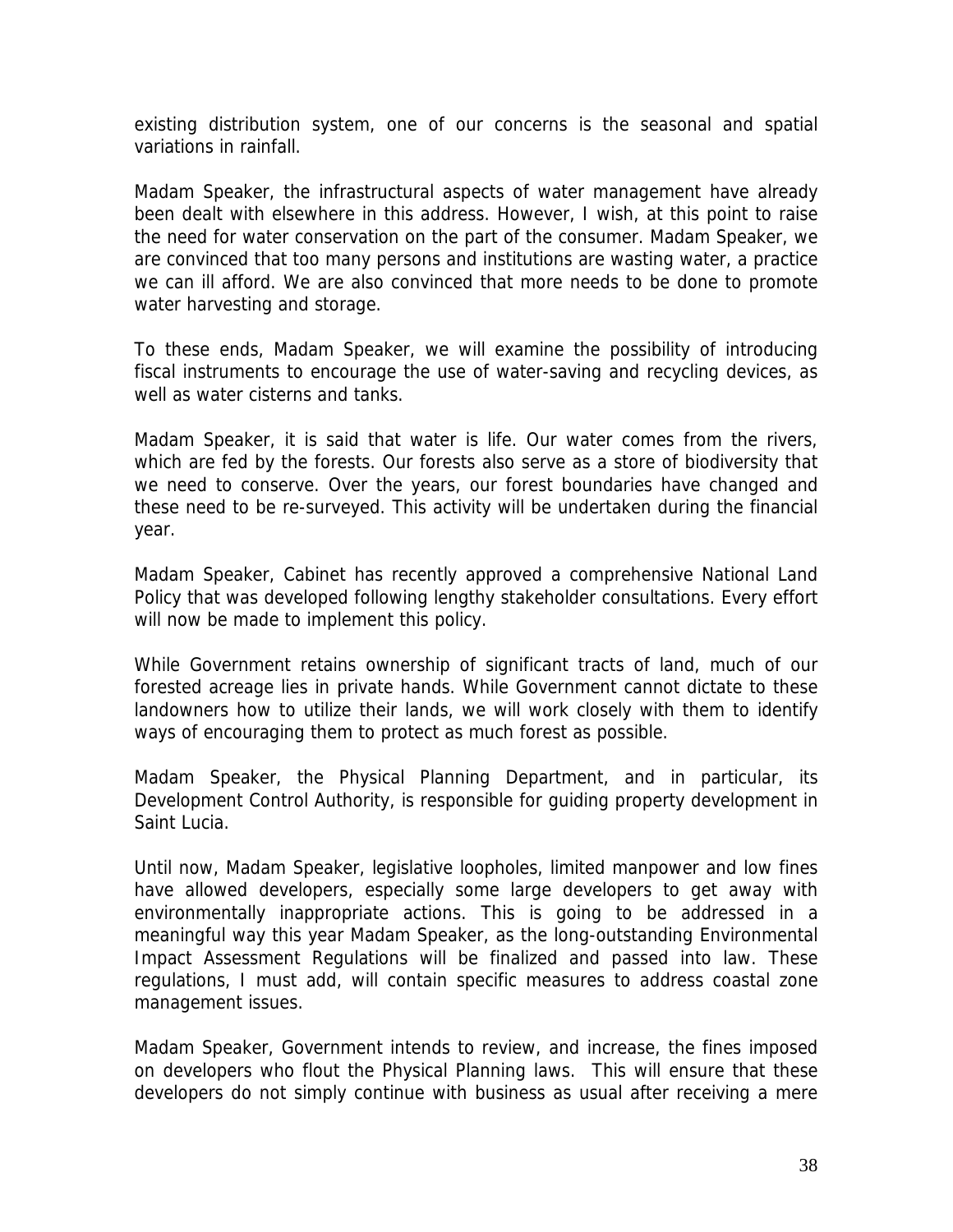slap on the wrist. In addition, Madam Speaker, steps will be taken to see how, the Physical Development Department can be further strengthened in order to better fulfill its mandate.

Madam Speaker, Saint Lucia has recently acceded to the Land-Based Sources of Marine Pollution Protocol of the Cartagena Convention. Given the imminent commencement of the Castries Redevelopment Project, financing is being secured for the establishment of a sewage treatment system for Castries. In addition, steps are being taken to build on preliminary studies previously undertaken for Vieux-Fort and environs.

Madam Speaker, our coastal resources are critical to our survival. Therefore, during the fiscal year, a comprehensive coastal mapping exercise that will, for the first time, map all Saint Lucia's critical nearshore and onshore coastal assets, will be undertaken.

Madam Speaker, I have already alluded to the problem of litter and to the special programme to be initiated by the Castries City Authorities. One aspect of the solid waste problem that is of grave concern is that of the indiscriminate disposal of beverage bottles. Our streets, drains, rivers and roadsides are strewn with plastic and glass bottles and the cost of cleaning these up is significant.

Madam Speaker, following due consultation with stakeholders, it is the intention of this Administration to pass into law a Returnable Containers Act that will establish a deposit system for beverage and other bottles, and synthetic containers that degrade the environment. This Act; by placing an economic value on these bottles and other packaging materials, will cause them to virtually disappear from our public spaces.

Madam Speaker, it is our intention, in consultation with the National Council on Public Transportation, the Transport Department, the Police and other stakeholders, to come up with a number of measures aimed at curbing the problem of littering caused by vehicle occupants. Once we can implement these measures successfully, the "mobile litterbugs" will be dealt with in a decisive manner.

Madam Speaker it has long been said that Saint Lucia does not possess a culture of research and data collection. However, Madam Speaker, sound decision-making is best guided by the availability of good-quality data and information. It is for this reason that Government has seen the need to develop an environmental research policy that will guide this process.

Madam Speaker, we in Saint Lucia have historically paid relatively little attention to the quality of the air that we breathe. However, clean air is a prerequisite for good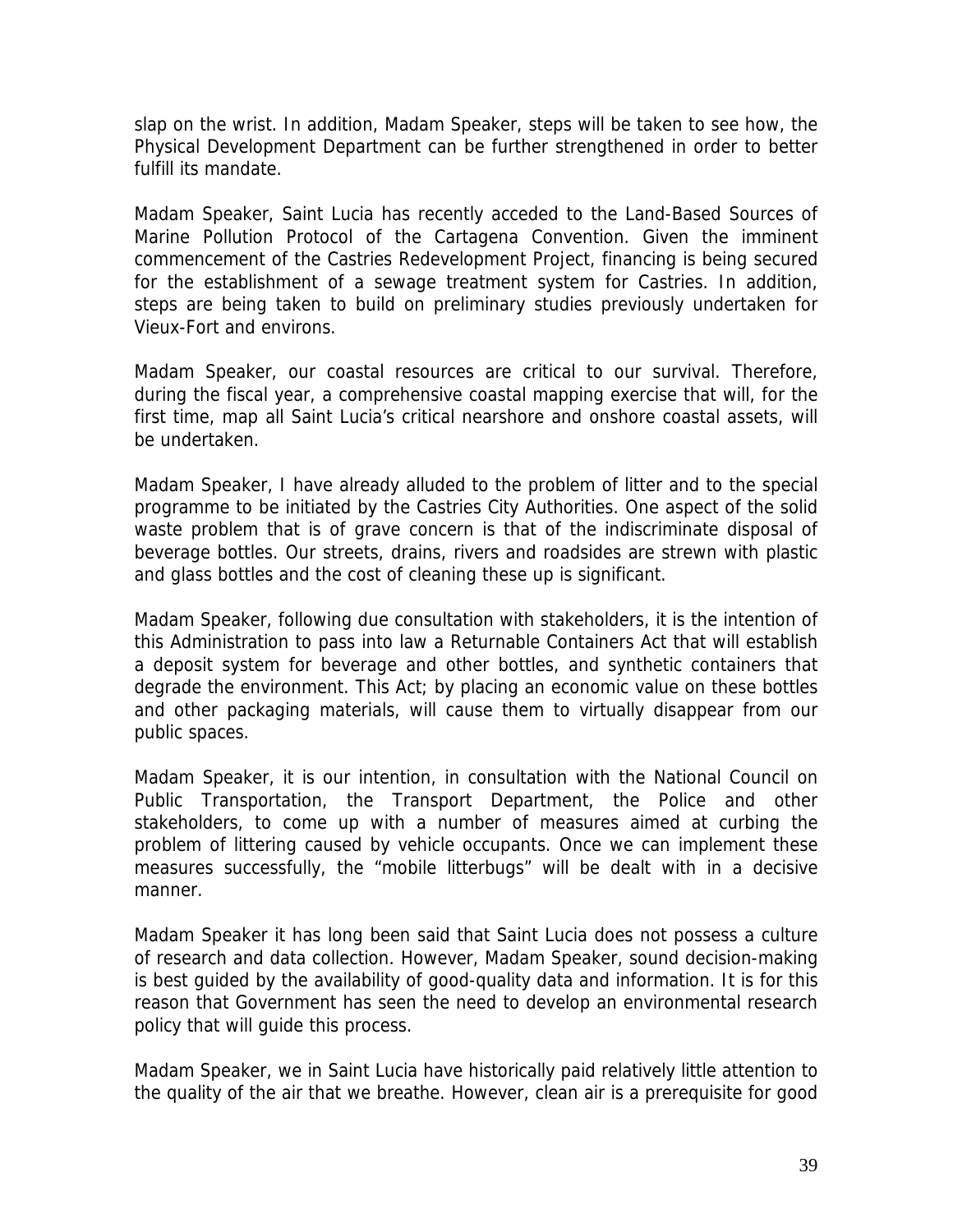health. In this regard, we need to be duly concerned about the prevalence of respiratory ailments in our country. Accordingly, Madam Speaker, in this financial year, we will undertake the groundwork for the establishment of an air quality monitoring system.

We will also train personnel from the relevant agencies in indoor and outdoor air quality monitoring. Further, Madam Speaker, we will commence work on the development of national air quality standards and guidelines that, we expect, will assist in setting the basis for, among other things, motor vehicles emissions standards. Finally in this vein, Madam Speaker, we will commence work on sensitizing our people to the importance of good air quality.

Madam Speaker, Saint Lucia continues to be ahead of schedule in the phasing out of critical ozone-depleting substances. During the Financial Year, we will continue to train refrigeration and air conditioning technicians in the use of ozone-friendly technologies. In addition, Madam Speaker, we will continue to lend support to these technicians in their effort to establish an Association of Air Conditioning and Refrigeration Technicians.

Madam Speaker, we have identified numerous measures for improving and maintaining the quality of our environment. However, many of these will fail if our people are not sufficiently educated about the environment. Therefore, during this fiscal year, we will complete a process that will result in the development of a National Environmental Policy and Strategy, and in the strengthening of key agencies involved in Environmental Education. In addition, Madam Speaker, a number of short-term education campaigns will be undertaken even as we prepare to introduce longer term measures.

# **Energy**

Madam Speaker, without doubt, one of the trends that has captured the attention of the world over the last two years, and more so over the last six months, has been the rise in oil prices to dizzying new heights.

During this month, crude oil prices reached an all-time high of \$112 US dollars per barrel. Madam Speaker, while these prices have ebbed somewhat for the time being, we cannot but expect them to surge again like a rising tide, over the coming months.

The consequence of this spiraling increase in oil prices has been a knock-on effect on the cost of food, production and transportation, to name but a few sectors. As you will recall, Madam Speaker, in January of this year, Government, after many years of absorbing significant losses resulting from its efforts to hold fuel prices constant, was left with little choice but to raise prices at the pump. You will recall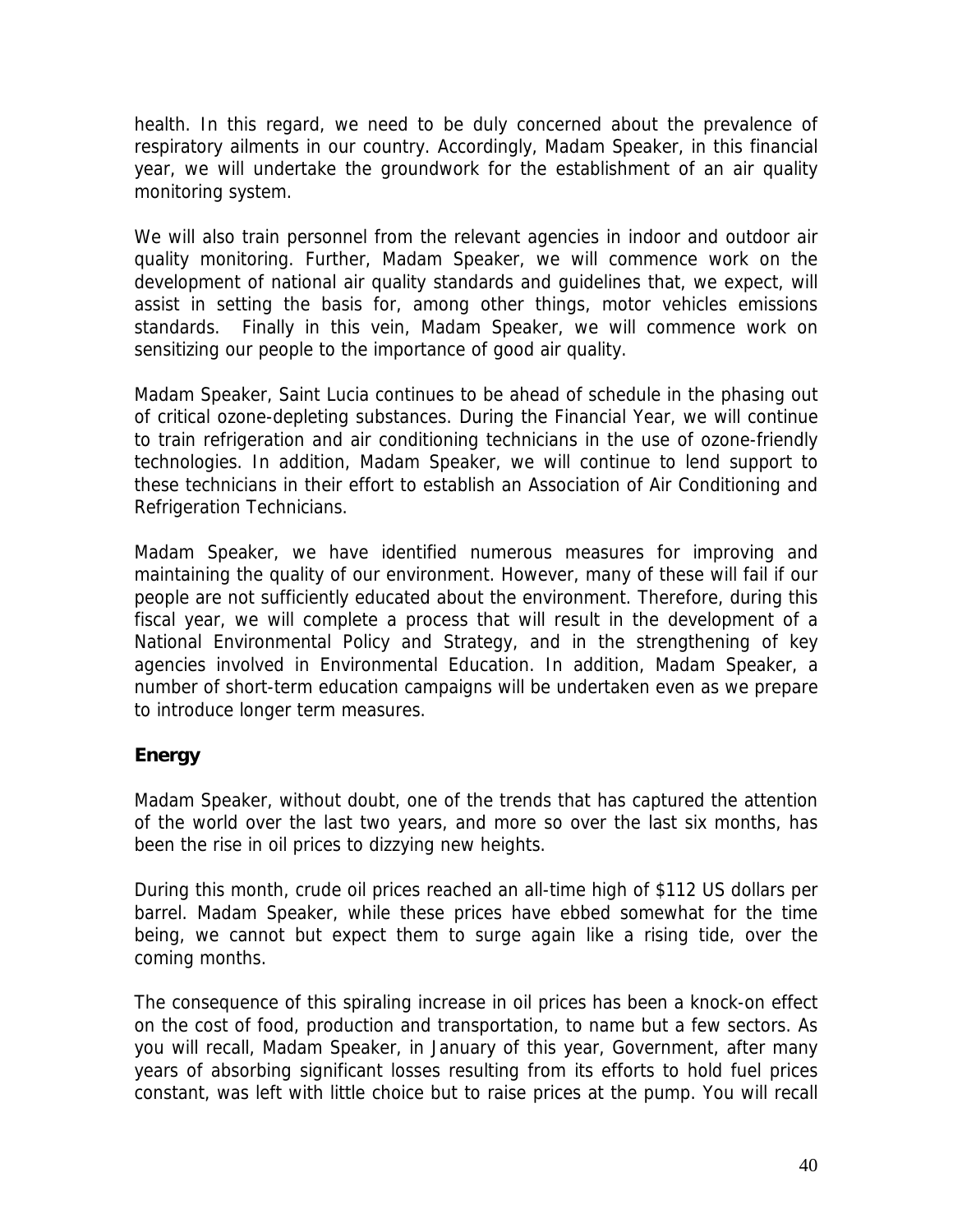also, that special measures had to be adopted to avoid a consequent sharp increase in bus fares.

Madam Speaker, while everyone laments the rising cost of food items and other commodities, we must recognize that one of the factors underlying this trend is the increase in the cost of energy, used in manufacturing and transporting these goods.

In addition, Madam Speaker, the prices of some agricultural products such as corn, have risen on the world market, as significant amounts of these food crops have been diverted towards the production of bio-fuels for use as a partial substitute for gasoline and diesel. Madam Speaker, the reality is that energy is a necessity for human survival. Therefore, we need to give this subject the attention that it deserves.

Despite announcing to the world, in 1999, its intention, Madam Speaker, to become a Sustainable Energy Demonstration Country, Saint Lucia remains, to this day, totally dependent; for all practical purposes, on imported fossil fuels. In view of the realities of trends in oil prices, we must move with urgency to change this situation and perhaps the most obvious place to start is in the electricity sector.

Madam Speaker, Saint Lucia has proven "wind energy" potential and the greatest benefit of "wind energy" is the avoided cost of energy imports. For this reason, Madam Speaker, Government will support the establishment of a wind energy park on the East coast that will initially have a capacity of 12 megawatts with a maximum capacity of 30 megawatts. At current oil prices, and other things remaining equal, oil imports will be reduced initially, by 12 to 15 million dollars.

Madam Speaker, in 2004, Government entered into agreement with a foreign concern for the exploration and generation of geothermal electricity in the Soufriere area. To date, there has been no progress and so, all steps will be taken to expedite the process of making geothermal a reality and further reducing our dependence on oil. However, all care will be taken, to maintain the integrity of the Pitons Management Area.

Madam Speaker, while it is recognized that there is limited hydro-electric potential in our country, some steps will be taken to begin to utilize that which is available. Studies have shown that the John Compton dam has a potential of 200-300 kilowatts. Armed with this knowledge, we will pursue the development of this modest, but not insignificant, resource. On a much smaller scale, we will seek to support the development of micro-hydro-electric technology that has direct applicability to the farming sector.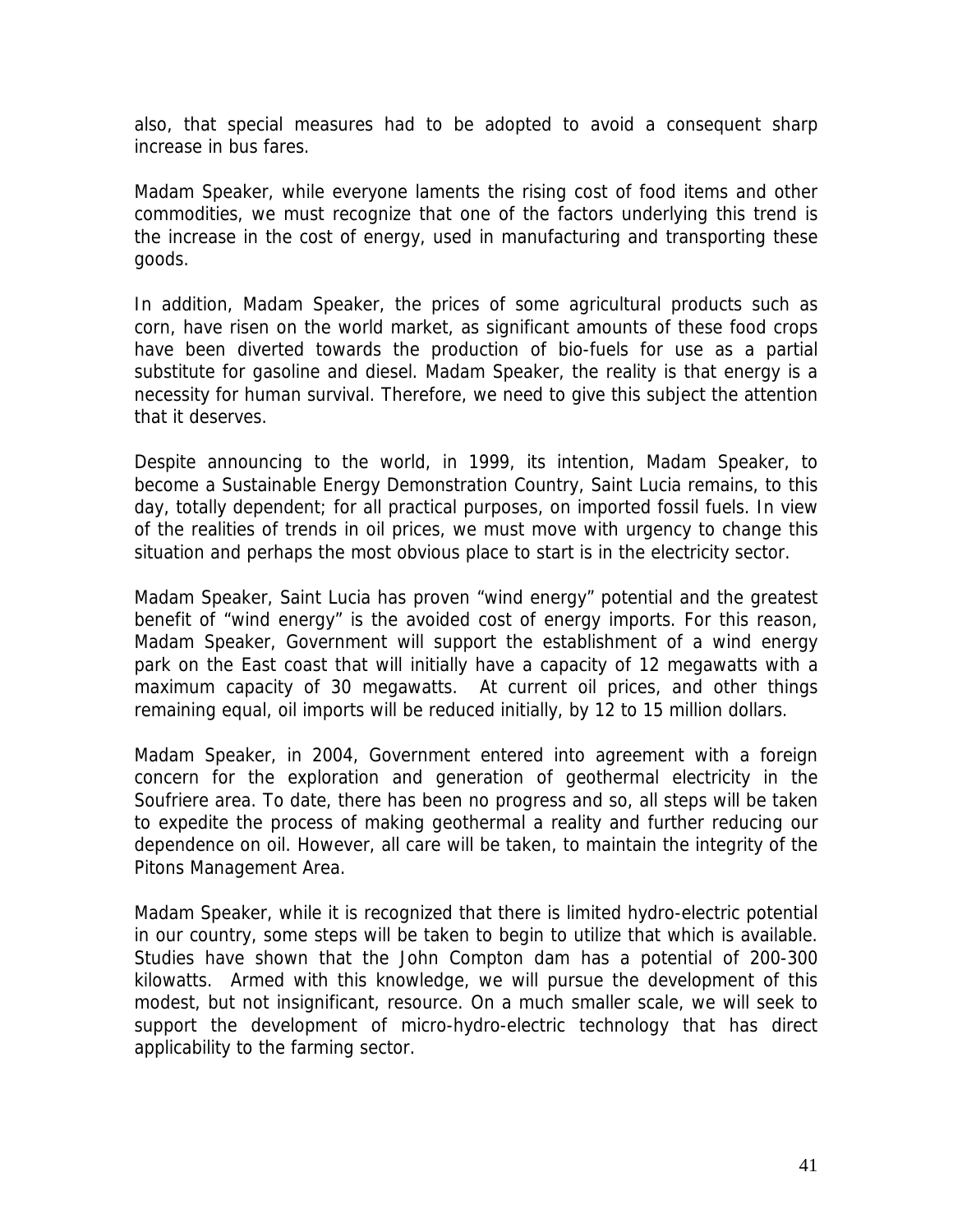Madam Speaker, another abundant resource in this country is sunlight, that can be converted into electricity. While we acknowledge the relatively high initial capital cost of photovoltaic systems, we are of the view that there is a need to tap this resource, as it has its place in our energy portfolio. Therefore, Madam Speaker, we will move to establish a number of small pilots in various parts of the island. We will also move to have some of these interconnected to the main electricity grid, to demonstrate the feasibility of net-metering whereby excess power can be sold to LUCELEC.

Madam Speaker, we are keen to encourage the application of renewable energy at the household or farm-level. For instance, Madam Speaker, we have seen a proliferation of piggeries over the last several years. Some of the effluent from these farms is entering our rivers and having negative downstream effects. Tapping this by-product for the production of biogas would have the dual benefit of increasing the use of renewable energy and reducing the pollution of our environment.

Therefore, Madam Speaker, in addition to reaffirming the existing duty-free concessions for renewable energy technologies, we intend to put in place a number of measures that will encourage the adoption of biogas, micro-solar and other such technologies. For example, we will consider, among others, subsidies and other incentives, and the establishment of a special line of concessionary credit. We will also consider the establishment of a renewable energy fund.

Madam Speaker, in an effort to ensure that our public moves towards energy efficiency and energy management, Government will undertake a number of measures in that direction. **Almost immediately, we will take steps to remove import duties on all fluorescent bulbs, including energy-saving compact fluorescent bulbs or CFLs.** 

**In addition, Madam Speaker, we will remove import duties on electronic ballast fluorescent fixtures.** At the same, time, however, in order to ensure that our consumers reap the real benefits of this incentive, we will request the Saint Lucia Bureau of Standards to establish standards for imported CFLs so that our consumers are not sold cheap imitations.

Madam Speaker, some time ago, a tax rebate system was instituted to encourage homeowners to purchase solar heaters. In addition, Madam Speaker, a special programme was initiated through the credit union system, to allow low-to-medium income households to purchase solar heaters.

In spite of these measures, and although solar water heaters are manufactured in Saint Lucia, Madam Speaker, it cannot be said that there has been sufficient market penetration by this technology, up to this time. In Barbados, by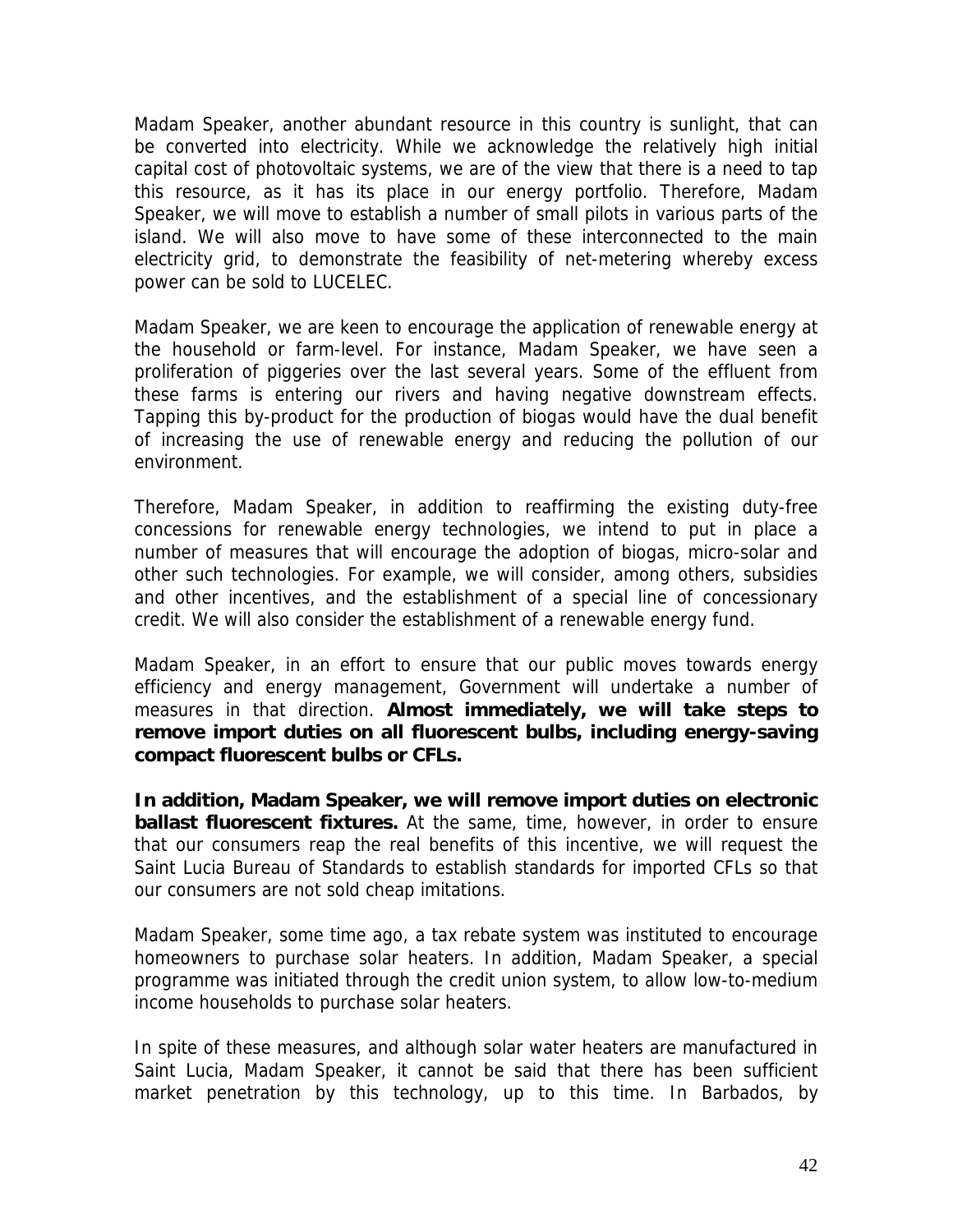comparison, tens of thousands of solar water heaters have been installed over the last ten to fifteen years.

Madam Speaker, we cannot afford to waste energy, or to let it go to waste. **It is for this reason that Government, in the very short term, will move to increase the import duty on electric water heaters. Government will also ensure that the tax rebate scheme for solar water heaters will remain in place.** Finally, Madam Speaker, Government will undertake measures to increase public awareness of the benefits of using solar water heaters.

Madam Speaker, the tourism sector utilizes some 30% of the electricity produced by LUCELEC. This figure is expected to increase significantly as we expect a significant expansion of the sector over the next two to three years. This implies a need to either increase LUCELEC's installed generating capacity or to improve energy efficiency in the tourism sector, or both. While there will be the need to do the former, this Government will, in the short term, seek to promote the latter.

Madam Speaker, we will review the package of incentives offered to investors in the tourism sector with the intention of finding ways to encourage the construction of hotels that are more energy-efficient. **We will also seek to offer incentives to encourage the retrofitting of existing establishments. I wish to add here, Madam Speaker, that similar measures will be considered for the manufacturing and commercial sectors.** 

Madam Speaker, Government, while in a position to institute energy management measures across various sectors, must lead by example. As such, steps will be taken in this direction during the financial year. While the exact programme is yet to be finalized, one measure being considered is the institution of a competition among Ministries aimed at encouraging energy conservation and energy efficiency.

Madam Speaker, while we will be devoting a great deal of attention to the power sector during the financial year, another energy-intensive sector, the transport sector, will also come into focus. Every year, the number of vehicles on the roads increases by approximately 3000, thus leading to a direct increase in energy consumption.

In addition, Madam Speaker, the resulting congestion on our roads is in no way conducive to energy efficiency, as vehicles caught in traffic jams burn considerable quantities of fuel unnecessarily. Accordingly, Madam Speaker, we will embark on an assessment of the transport sector that will provide guidance for short, medium and long-term policy, legislative and technological measures to be taken to ensure the sustainability of the sector.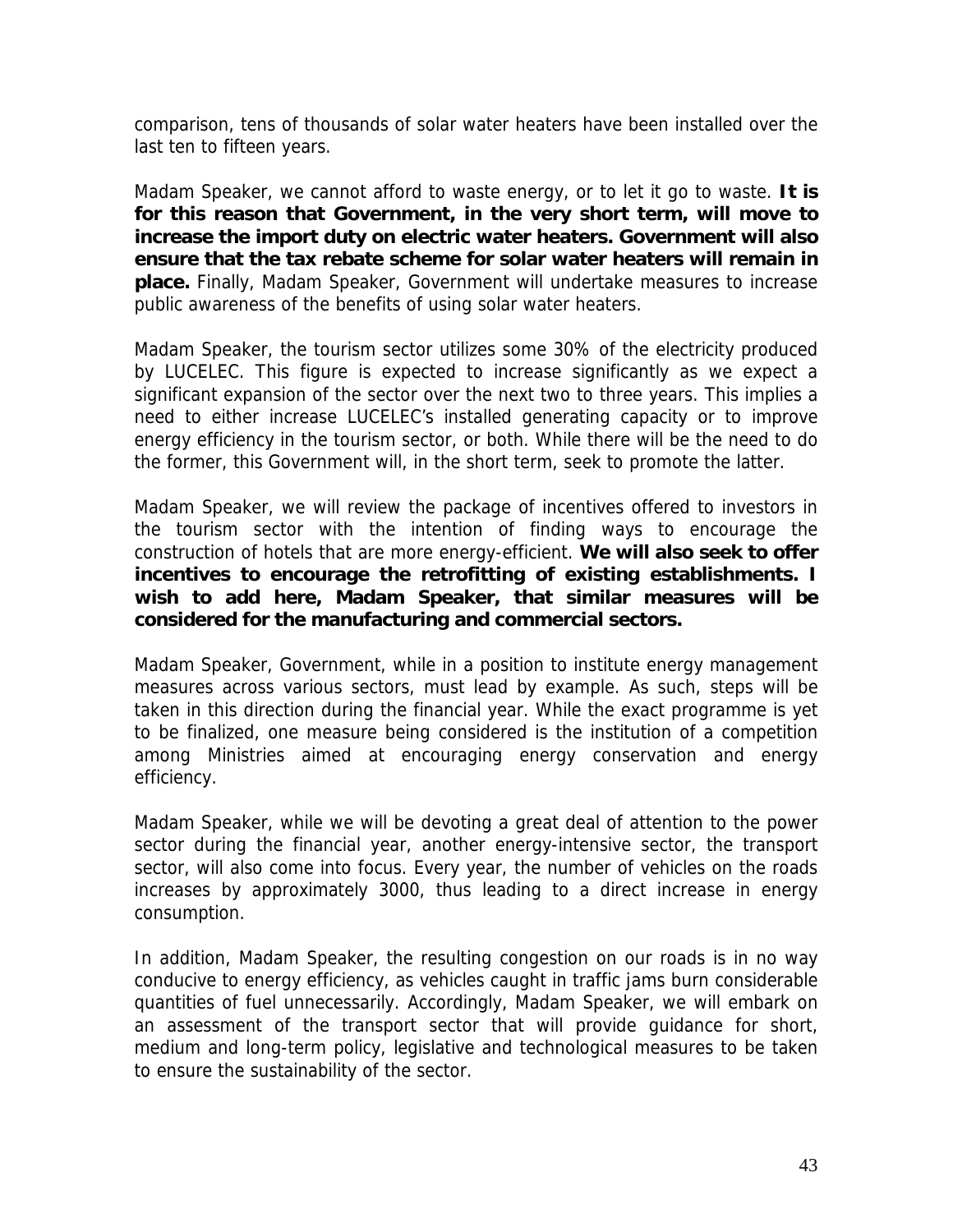Madam Speaker, many of the measures we propose for the Energy sector will fail unless we can ensure that there is a favourable policy and regulatory environment. In this vein, we will move to finalize and adopt the long-outstanding National Energy Policy. In addition, we will move to revise the Electricity Supply Act using the consultative process, to allow, for example, the entry of Independent Power Producers into the power sector.

#### **SOCIAL SECTOR ALLOCATIONS**

Madam Speaker, we have, with justification, placed much emphasis on economic development and the attainment of high rates of economic growth, but as an Administration, we champion the symbolic nexus that exists between the economic and social dimensions of development.

We know that if we manage the economy properly, business will flourish, more rewarding jobs will be provided and this will redound to the benefit of all through an improvement in our quality of life.

We also understand that the failure to invest in education and health and to support the vulnerable and disadvantaged will mean that any long term benefits of growth will not be realized.

Our challenge, Madam Speaker, is in the words of Minister Cullen of New Zealand, to ensure that **"The lion of economic rationality must be made to lie down with the lamb of community well being."** This we will attempt to do through the allocations provided to the social sector.

#### **Health**

The recent public debate on the new Psychiatric and the General Hospitals has had the notable positive impact of reopening the debate and dialogue on the design and operation of our health care service. We welcome such dialogue. I have repeatedly underscored the position that this Administration will not shirk its responsibilities and will take the tough decisions required even if these are unpopular.

Madam Speaker, our overriding objective is to create a health service delivery system that is accessible, affordable, of international standard and is sustainable in the long term. Yes, we will endeavor to accommodate the needs of stakeholders and interest groups, but our responsibility as a government is to ensure that the end product is consistent with the four imperatives that I have outlined, and can be sustained over the long term with the resources that are available.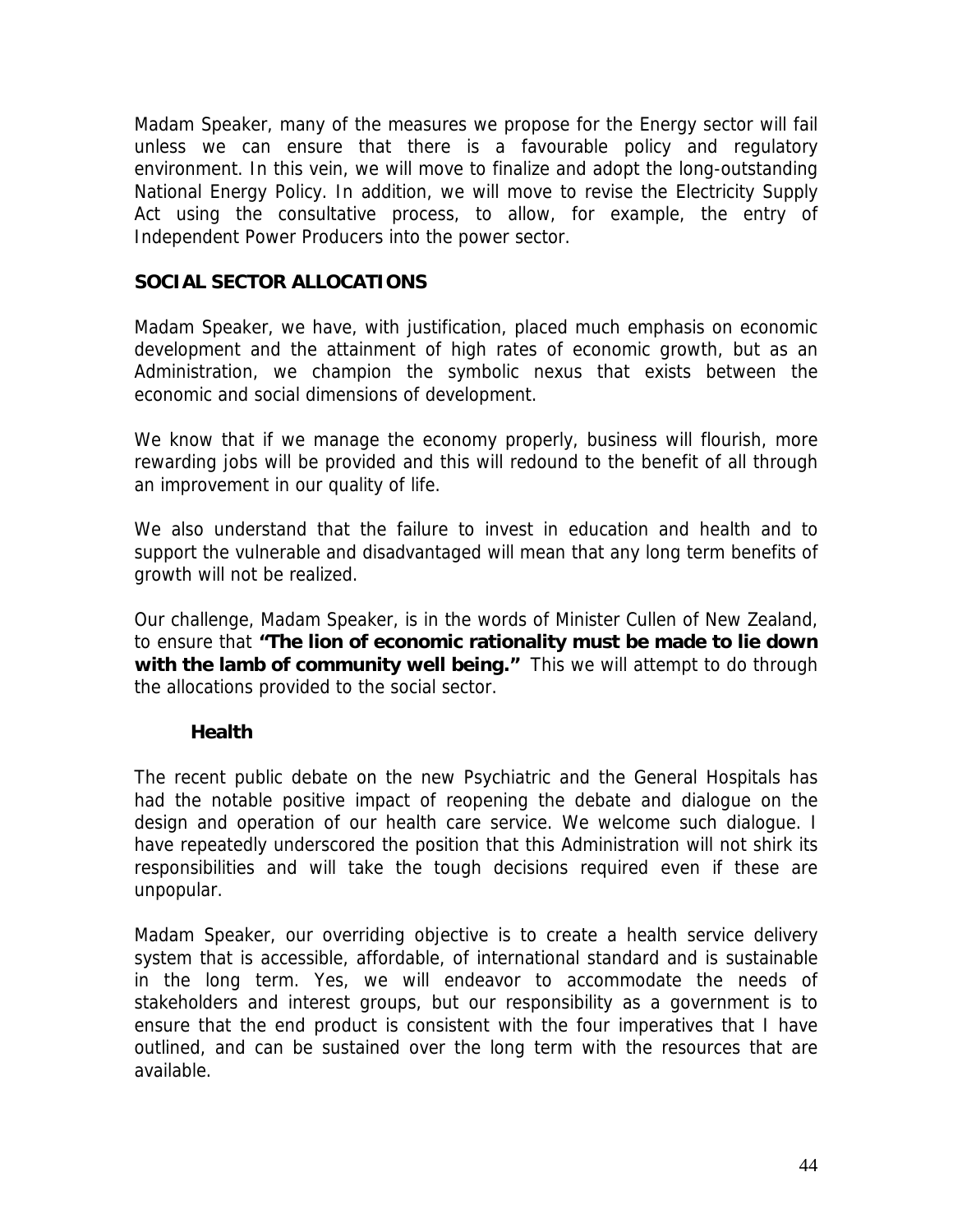Madam Speaker, we will not commit to a project that is partially funded by one of our donor partners without knowing where or how we will meet the remaining cost. Nor will we proceed to accept and utilize a facility without a clear analysis and understanding of the recurrent cost implications. That, Madam Speaker, would be the act of an irresponsible government.

Any health sector reform strategy must be underpinned by the principle that the patient comes first, and so, we must account for every dollar that is spent. The success of the health care system, Madam Speaker, cannot be judged only by the number of beds we have in a particular facility, or the total area of floor space, or the number of buildings that have been constructed. These of their own are meaningless, unless people get the quality care they need, when they need it.

With this in mind, Madam Speaker, let us address the matter of the expansion of our health infrastructure, that will be the main focus of our investment in the sector in this fiscal year.

To do so, Madam Speaker, we must first recognize that the health problems that we currently face and will continue to face in the future, are not of the variety that will require one-off medical treatment as is the case with acute illnesses. The ailments that we will have to deal with will more likely have different facets to treat and as such will require more holistic responses, most of which should be community supported. Madam Speaker, community support is a concept that must apply to all aspects of the health system, not just mental health.

It stands to reason, Madam Speaker, that if we are committed to an effective community based health care system – and we as an Administration most certainly are - then our national facilities must be better utilized.

Madam Speaker, we must put together a coherent system, not a fragmented group of facilities and services. We simply do not have the resources to invest in a multitude of massive structures. If we are to build a strong and sustainable health care infrastructure then we must focus on systematically building up the networks of care.

Fortunately for us, we have a location that lends itself to such an integrated health care service. Madam Speaker, the location of both the new mental health facility and the proposed new general hospital, in close proximity to the Victoria Hospital facility, provides us with a real opportunity to optimize these facilities without compromising the range of services and the diversity of clients that they must serve.

Based on these circumstances and the underlying philosophy that has been defined, Madam Speaker, the following approach is proposed: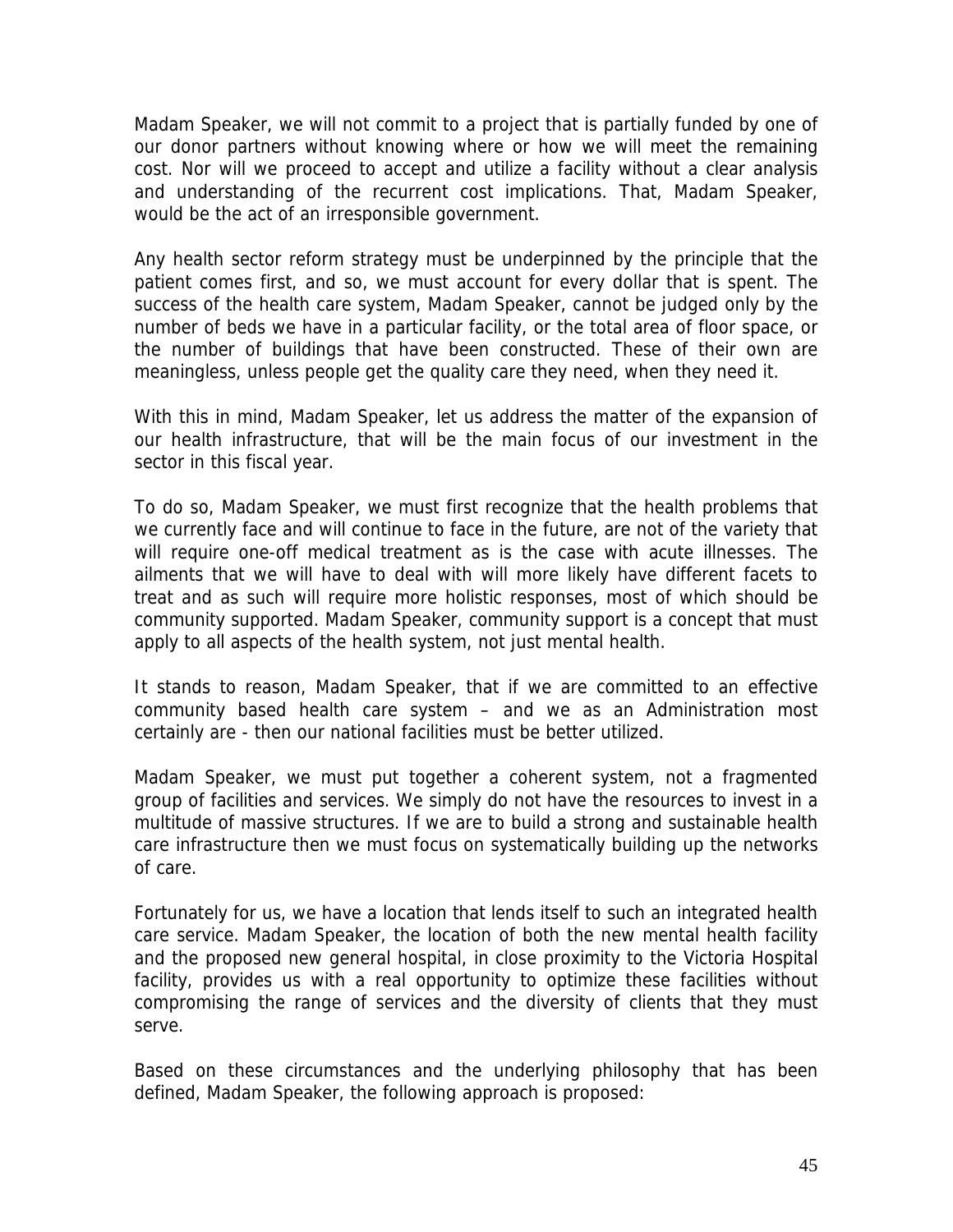The Psychiatric Hospital constructed by the Peoples Republic of China will be completed by the Republic of China on Taiwan and utilized to the extent necessary for its initial purpose. The additional space available at the facility would be used to accommodate administrative services related to Health. These administrative services would be shared with the new general hospital upon its establishment.

The new General Hospital; originally designed for 105 beds, will be constructed and established as a Medico-Surgical Centre with approximately 85 beds in the short term. During this period, obstetrics and pediatric services would remain at the existing Victoria Hospital that will be redeveloped and utilized as a Maternal and Child Health Centre.

In the medium term, these services provided at Victoria Hospital would be moved to the new General Hospital after additional wings have been constructed to accommodate these facilities.

To a large extent, this strategy is dictated by the funds available and allows for a phased approach to the development of our new hospital infrastructure.

However Madam Speaker, while the physical plant is being constructed and/or refurbished we have to deal just as decisively with the need to make our community facilities more functional as well as to address other aspects of service provision.

We will therefore continue our programme of refurbishment of Community Health Centres through our own local resources as well as with the support of the Caribbean Development Bank, with over \$3million allocated for this initiative. We have also made an allocation of \$500,000 towards the refurbishment of the Soufriere Hospital, in anticipation of polyclinic services, while we await the outcome of an assessment of the Dennery Hospital.

We will also be commissioning a Study to guide the establishment of a Castries Urban Polyclinic that will be compatible with the demands of a redeveloped capital. Meanwhile a feasibility study will be undertaken to examine the possibility of transforming the existing Marchand Market into a modern Health Centre to serve Marchand, Leslie Land, Waterworks, Sunbilt, Cedars and other communities.

Having made the resources available last fiscal year, Madam Speaker, to finalise the Transit Home for children at risk, we have now made an additional \$1million available to provide the therapeutic environment and materials necessary to make the home truly functional and effective in the delivery of services.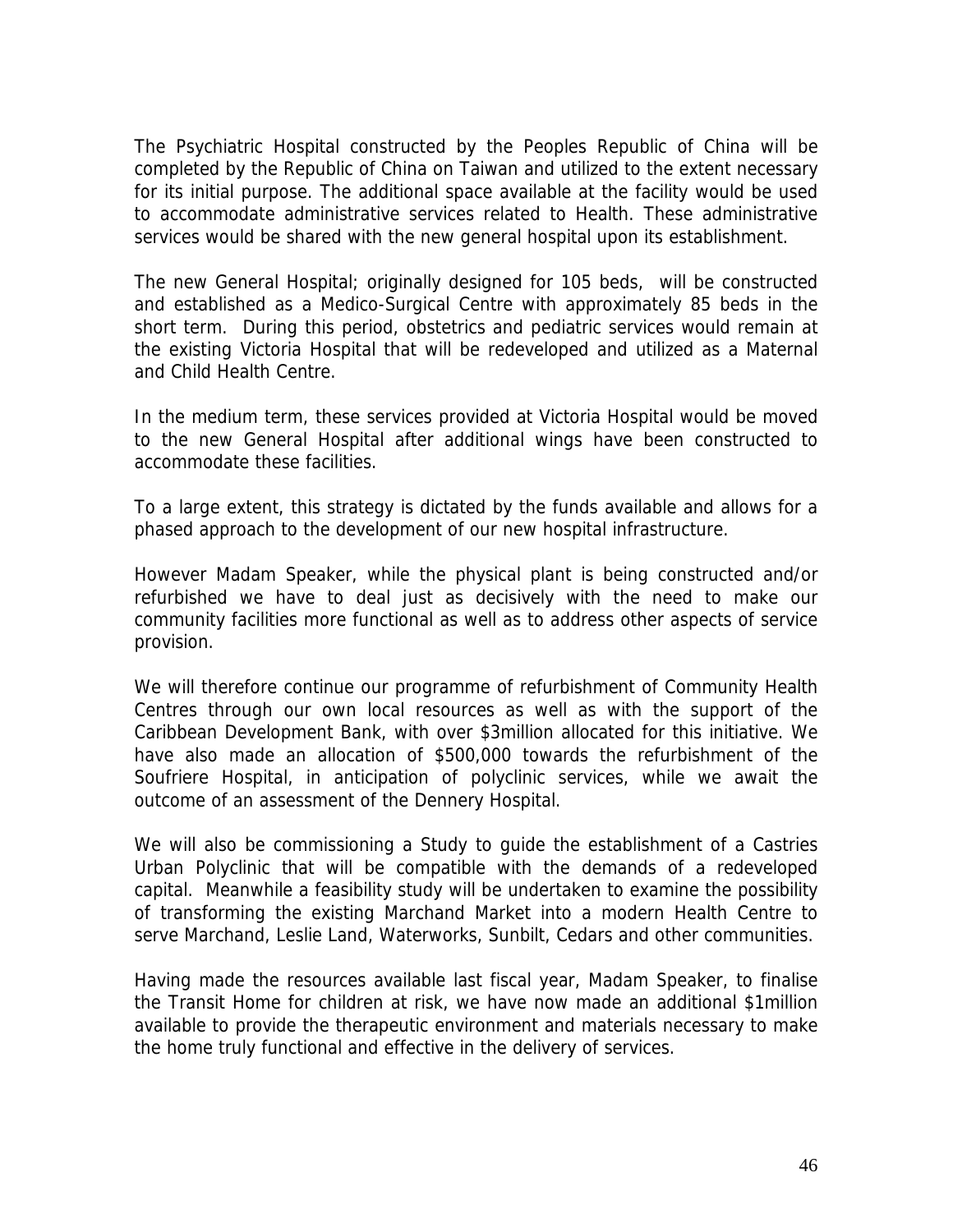Madam Speaker, Health Sector reform will be incomplete if we do not address the core issue of health care financing. At the end of the day references to access, affordability, quality and sustainability of services will be meaningless if we do not carefully consider the financial implications of our decisions. Whether we institute Universal Health Care (UHC) or National Health Insurance (NHI), the core issue remains. In this fiscal year Madam Speaker, we will enlist the support of our development partners and engage all local stakeholders in not only reviewing the options available to us, but in determining the most feasible option, given our circumstances.

Madam Speaker, I am convinced that if we approach the reforms to our health sector in this measured way, we will, in a reasonably short period of time, reap the reward of a truly functional, efficient and integrated health system.

# **Coordination and Integration of Social Services**

Madam Speaker, due to the many faces of poverty and the complexity of social development processes, any strategy or intervention aimed at its reduction will require good coordination and must be based on the effective integration of resources and systems. It will encourage the sharing of expertise and capacities among organizations, establish permanent, uniform and efficient systems of communication among actors, and identify and attempt to eliminate unnecessary duplication of efforts and roles.

The current fiscal challenges that confront this Government require a concerted effort to minimize duplication and operational excesses and to establish arrangements that would lead to more efficient employment of resources. It is for this reason that within this financial year we will witness the amalgamation of the Poverty Reduction Fund and the Basic Needs Trust Fund into one entity - the St. Lucia Social Investment Fund. This agency will serve as a delivery mechanism for the provision of basic infrastructure and services to poor and marginalized communities and groups in an efficient, responsive and accountable manner.

# **The Puente Programme**

Madam Speaker, perhaps the most significant targeted intervention is the initiation of a the "Puente Programme" which is based on a holistic strategy that will complement Government's community and vulnerable group based activities. This intervention, aimed at families living in extreme poverty, is a Chilean model designed, implemented, and evaluated for the purpose of providing families with a comprehensive set of support systems, services and benefits to graduate them from a situation of poverty, deprivation and vulnerability to one of sustainable livelihoods and a "not poor status".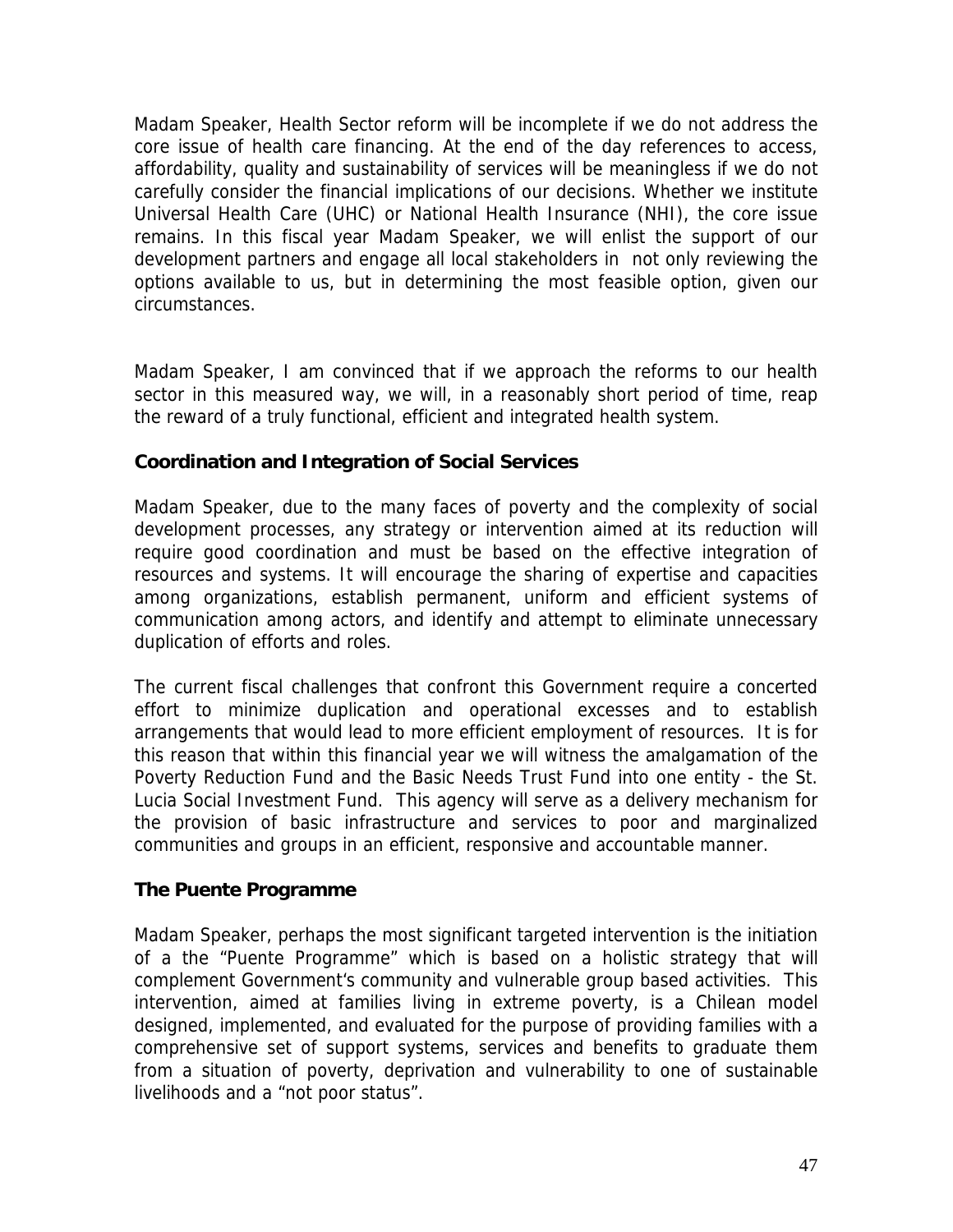The overall objectives of the project are to:

- 1. Improve the socio economic living conditions of indigent, poor and vulnerable households;
- 2. Bring an end to extreme poverty in St. Lucia (1.6% of population and 1.2% of households);
- 3. Reduce poverty by building sustainable livelihoods, coping strategies, the quality of human relationships and interactions; and
- 4. Develop opportunities in poor communities and the vulnerable population through the establishment of a targeted programme of support designed to transform household units.

This Puente Programme will facilitate the effective targeting and administration of quality employment, housing, education, health and psycho social services, and support to indigent households. The central features of the programme are:-

- Social Program Interventions These consist of the provision of a number of socio - economic programs delivered by social agencies including public assistance, health services, employment counseling, skills training and life skills development interventions, to indigent households required for their improved standard of living and quality of life.
- Educational Assistance and Support This program will effectively administer to poor families over the five years period, services and support in the area of education that will allow households to focus their limited resources on developing strategic and sustainable livelihoods.
- Management Information System An online, confidential and up-to-date targeting strategy that seeks to ensure that the interventions reach the poorest households and provide a virtual forum for tracking and updating the interventions among the social partners.
- Psycho Social Therapy Programme A group of specially trained family social workers will be the main tool for this initiative. The officers will maintain visitation with the households for the period of the programme and become the conduit through which support is administered. This component is carried out through Family Support Counsellors as they are able to establish a personal relationship with each of the families to whom they are assigned. The counsellors will work with each family during home visits, that occur with diminishing frequency throughout the 36 months (three years) of the intervention.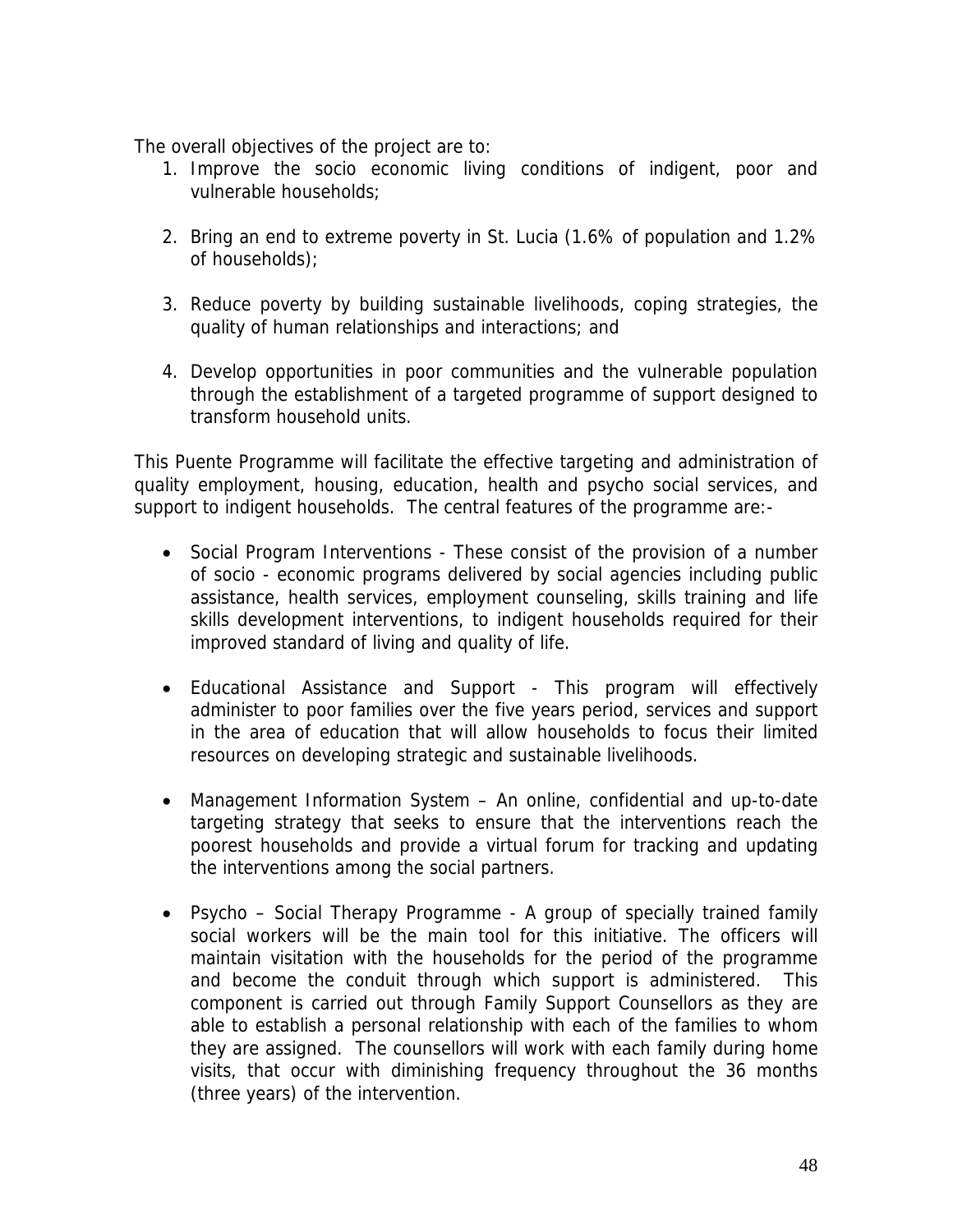- Housing Assistance Programme The programme will provide assistance and support for the provision of adequate housing and sanitation services to indigent, poor and vulnerable households.
- Strengthening of a National Social Network Through the collaboration and coordination of programme activities and interventions with NGOs and CBOs at the community level, PRF will facilitate the direct and total involvement of indigent households, beneficiary communities and their representative organizations. In this context, the Social Network of agencies will be strengthened to oversee and co-ordinate project implementation activities among the target households, communities and agencies.

# **The Youth**

Madam Speaker, there is a great deal of urgency about giving the needs of youth priority on the national agenda. If young men and women are tomorrow's adults, then with immediate effect youth must be placed at the center of development. Attention must be given to the plight of young people so that a suitable environment can be created to develop their capabilities and harness their energies.

We are all aware of the apparent alienation of some sectors of the youth population in Saint Lucia, with the attendant manifestations in the form of rising levels and involvement of male youth in criminal activity and violence, high school dropout rates and increased rates of drug abuse.

This Administration, Madam Speaker seeks to implement both proactive and remedial measures to reclaim our youth, particularly our young men. Over 1.6 million dollars has been allocated for a Youth Development Programme, while attention will be given to the relocation of the Boys Training Centre.

Madam Speaker, the programme of support to the youth will be augmented by a provision of \$250,000 this year to assist in the re-organization and re-vitalisation of the school - based uniformed groups and organizations such as the Scouts, Girl Guides and Brownies.

We have to nurture in our young people a culture of discipline, collaboration, respect, responsibility, tolerance, initiative and ambition. It is a process that will take time but we know that in the past, these uniformed groups and organizations have played a significant role in shaping our youth and their values. The ideals and principles espoused by these groups are just as relevant today as they were in the past. Madam Speaker, the challenge for us in this technological age will be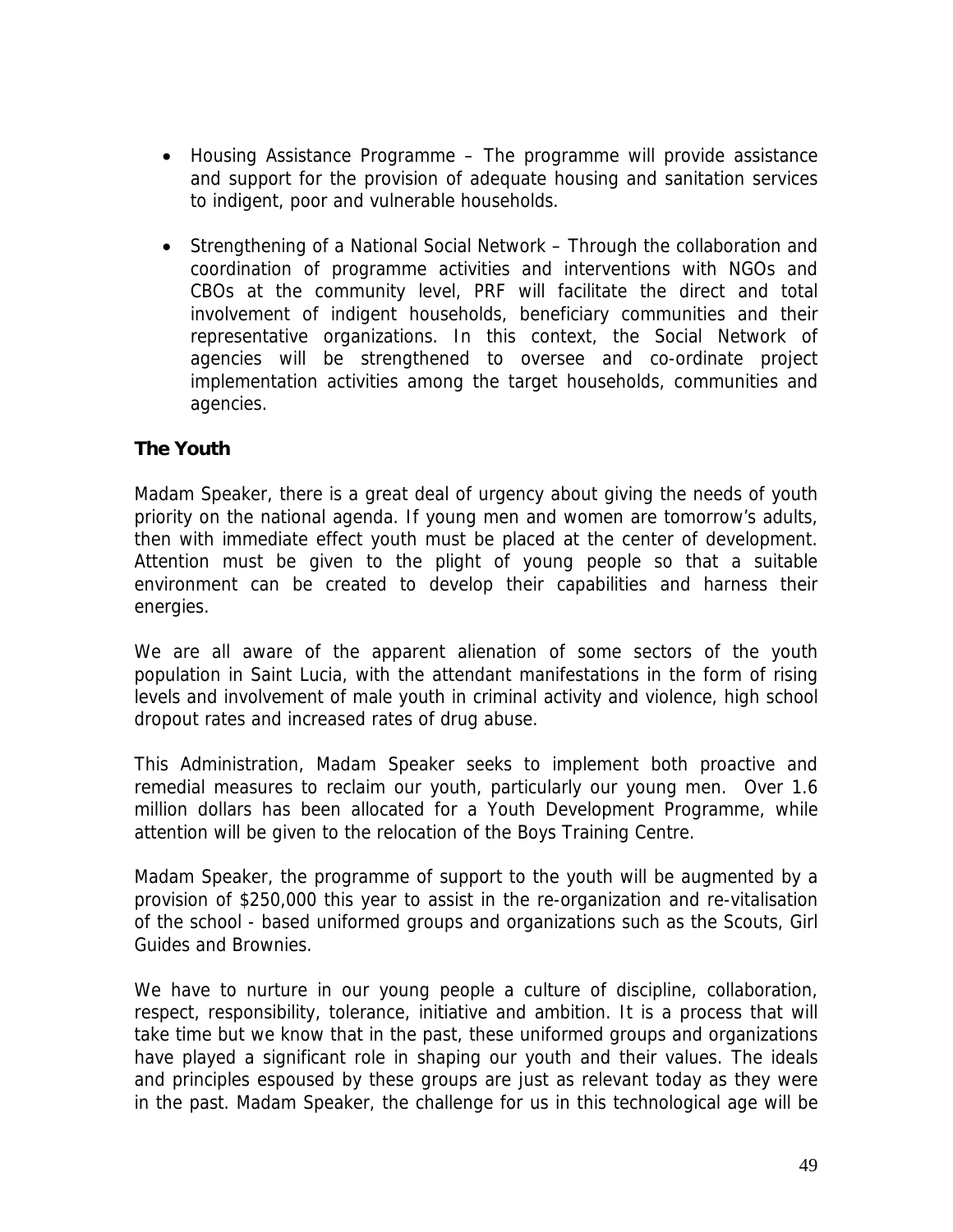to find a different way of packaging such organizations and their activities in order to ensure that the interest and imagination of our young people is captured.

# **Sports**

Madame Speaker, Sports and recreation is a valuable means of physical, social, mental and moral development for young men and women. Not only does it promote good health, but it fosters discipline, builds leadership and other social skills. Sport is a constructive way for youth to utilize their leisure time and can lead to the realization of significant social benefits in the form of reduced incidence of crime, drug abuse, teenage pregnancy, vandalism and idleness.

The National Sports Policy recognizes the vital importance of sports in the holistic development of the individual, the community and the nation. It is an important means of building and developing the character of the individual as well as that of the community. It builds the spirit of friendly competition, it provides healthy entertainment, it exercises the body, it focuses the spirit, it creates a climate of achievement and it challenges the youth, in particular, to higher levels of endurance and attainment.

This Government will therefore place emphasis on the construction and upgrading of sporting facilities as well as a series of coaching and sports development programmes.

As part of that program, the George Odlum National Stadium will be upgraded and retrofitted with an International Olympic Certified Athletic track, in time for the Carifta Games in 2009.

In addition, works will commence on the construction of an International Lawn Tennis Centre which will be funded by the Republic of China on Taiwan.

# **EDUCATION AND HUMAN RESOURCE DEVELOPMENT**

Madam Speaker, in my discussion of the approach to be taken by this Administration in the various economic and social sectors, I have deliberately left my contribution on the Education Sector to the last.

This should not be interpreted to mean that the Education Sector is least important, but rather, that it is the most important sector of all.

Madame Speaker, this Administration is convinced that there cannot be meaningful development in this country unless there is a substantial improvement in the education system.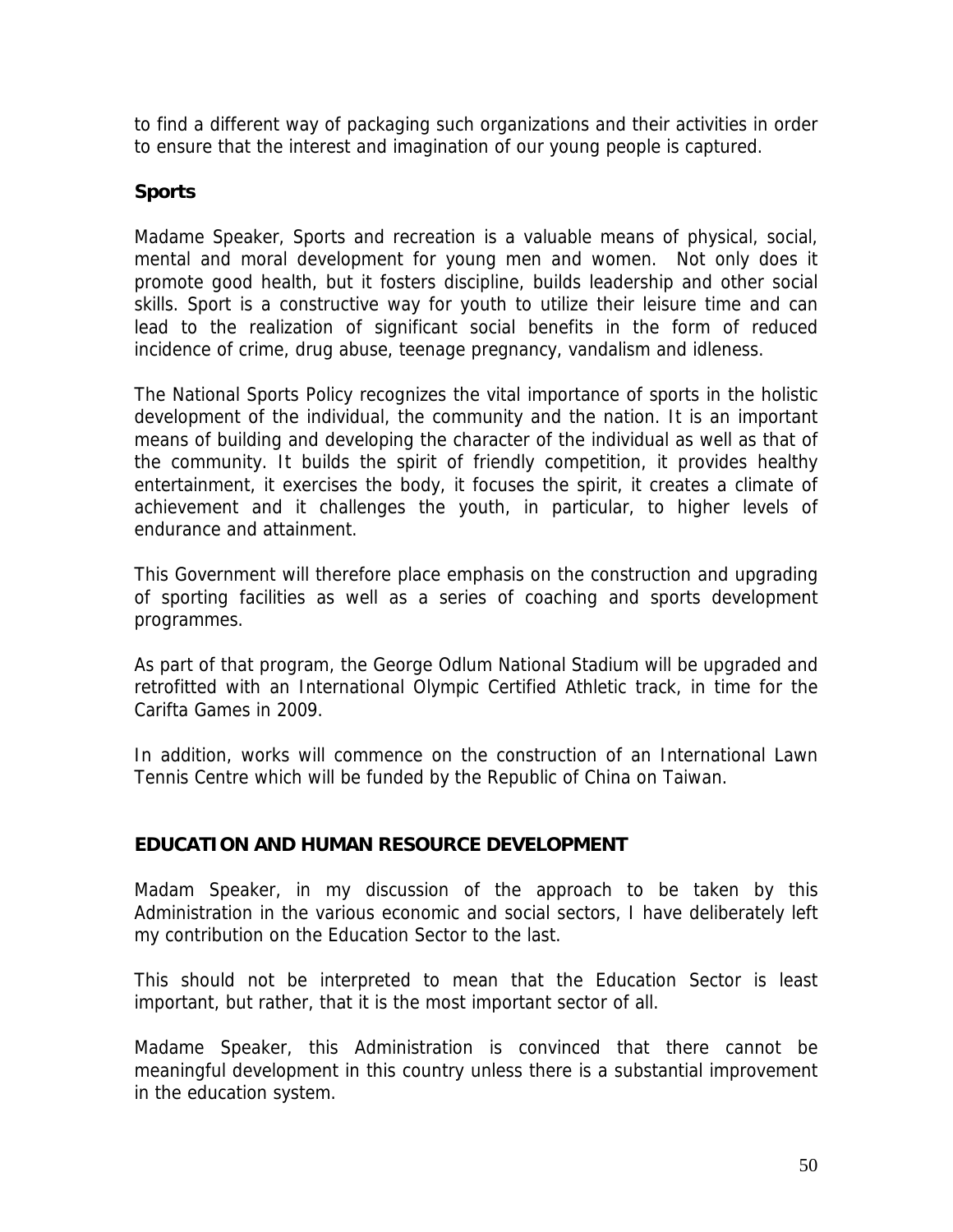When people are well educated they are able to participate more actively and more meaningfully in the development process. This Administration, Madame Speaker, is committed to 'People-Centred' development. We see people as being key players in development and not merely spectators of the process.

Government intends to address the deficiencies that exist within the education sector. Of grave concern Madame Speaker, is the poor condition of school infrastructure throughout the country. A number of schools are in a state of total disrepair or in need of major rehabilitation works while others require extensions.

Madam Speaker, Failure to address this situation as a matter of urgency means that we are putting the lives of our children and teachers at risk. This Administration intends to undertake a comprehensive review of school infrastructure in an effort to determine immediate and future needs, not only for enhancement works, but also with respect to maintenance requirements. School maintenance cannot be allowed to continue in an ad hoc manner. We must, Madam Speaker, move beyond reactionary maintenance of our schools and put systems in place – preventative maintenance programs, which allow for timely interventions that will ensure optimal utilization of our limited resources.

When the Dame Pearlete Louisy School was established a few years ago, it was declared a model school. Ever since, nothing has happened to pattern other existing schools on this prototype. We therefore need to go one step further, Madame Speaker, to look at applying minimum standards to all school buildings and other infrastructure, so that schools are identical in terms of curriculum, facilities and the amenities that they offer. This will greatly reduce the disparity that exists and encourage equity among schools at the various levels.

Madame Speaker, issues of quality and relevance of education must also be addressed. We cannot boast of having achieved Universal Secondary Education without the accompanying prerequisites to make its implementation successful. Quality of instruction must be improved, in order that performance improves, otherwise some of our children will fall by the wayside.

Madame Speaker, this cannot be allowed to happen in this unfolding modern society. Over this term this Administration will pay particular attention to the following areas:

• Teacher training – The reinstatement of salaries for teachers who are pursuing the Certificate in Teacher Education at the SALCC bears testimony to our government's commitment in this regard. We will continue with this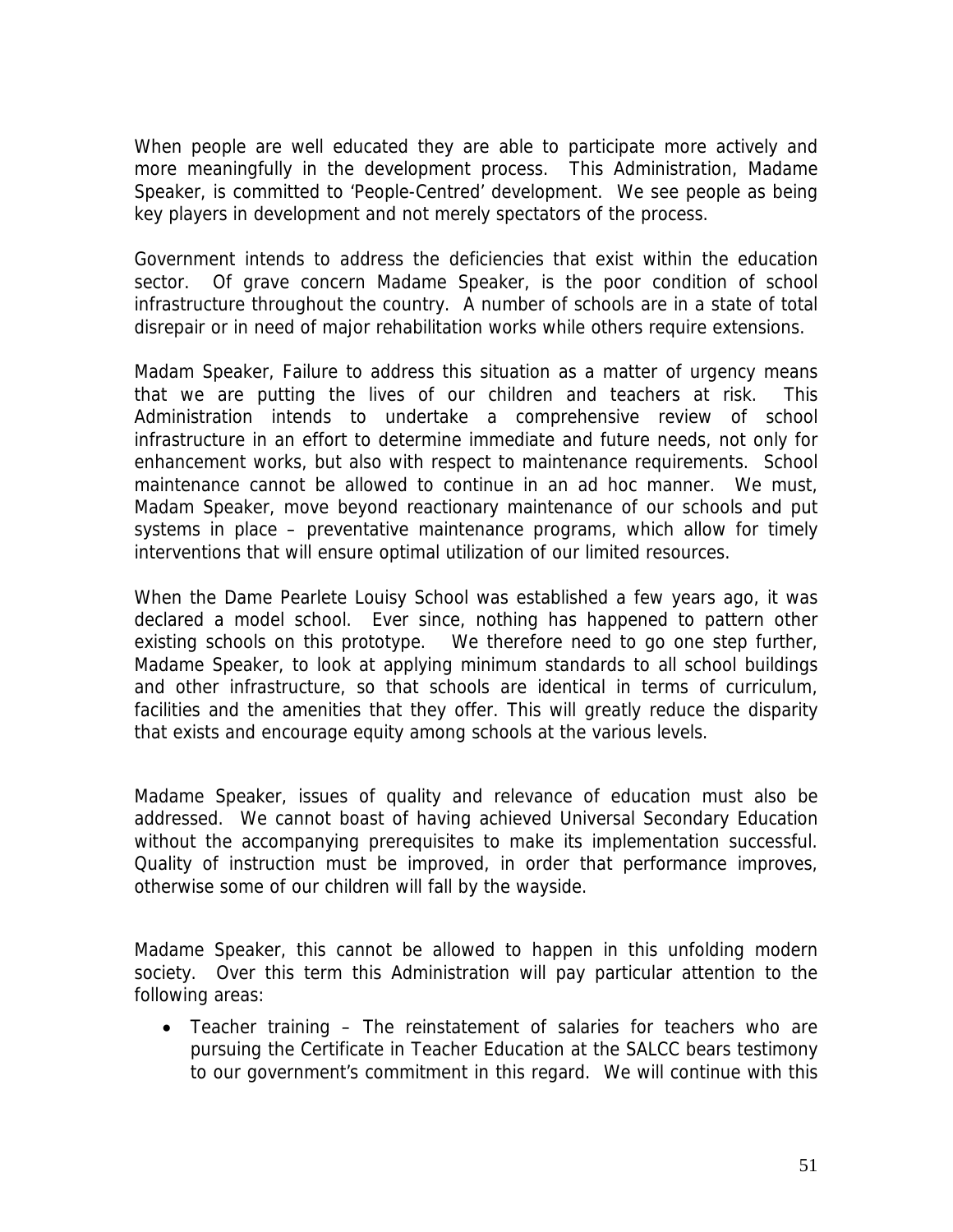support to teachers, but will also introduce other training programmes in order to improve the quality and delivery of instruction at our schools.

• Technical Vocational Training – We must be able to capitalize upon the varying aptitudes and abilities of our students. The curriculum must be diversified at the Secondary School level to offer more opportunities for skills training, so that students so inclined can have access to that type of training. This will ensure, Madame Speaker, that we equip students with the necessary skills to participate and carve their niche in the labour market, especially as the pattern of our development is demanding a broad new sub-set of skills and aptitudes. This Administration intends to build on the success of initiatives such as the OECS Skills for Inclusive Growth and the Women in Construction Projects that are currently ongoing.

Under the Women in Construction project, 120 women are being trained in carpentry, roofing, plumbing, air conditioning, painting, masonry, steel bending, electrical installation and tiling. All indications are that the project is a major success and that participants are benefiting substantially, from the various course offerings. Upon completion of this training, Madame Speaker, we expect these women to be able to find jobs in the construction sector, to take care of themselves and their families.

Madam Speaker, we also expect to commence training this year under the OECS Skills for Inclusive Growth Project.

Human resource development will be the key to securing sustainable livelihoods for our people, and in this regard, the Skills for Inclusive Growth Project, funded by the Government of Saint Lucia and the World Bank, assumes critical importance in our development agenda.

Madam Speaker, the level of investment that has already been committed to the hospitality sector by private sector actors demands that within the next two to three years we have a pool of employees with all the skills required to provide world-class services.

The volume of investment that will ensure that the construction sector drives the level of economic growth projected, also requires an almost immediate injection of quality workers especially in trades such as tiling, carpentry, plumbing and electrical work.

Madam Speaker, as I indicated previously with regard to agriculture, we must begin to organize ourselves to take advantage of the markets that will be created by the new resort developments. Also, it is clear that training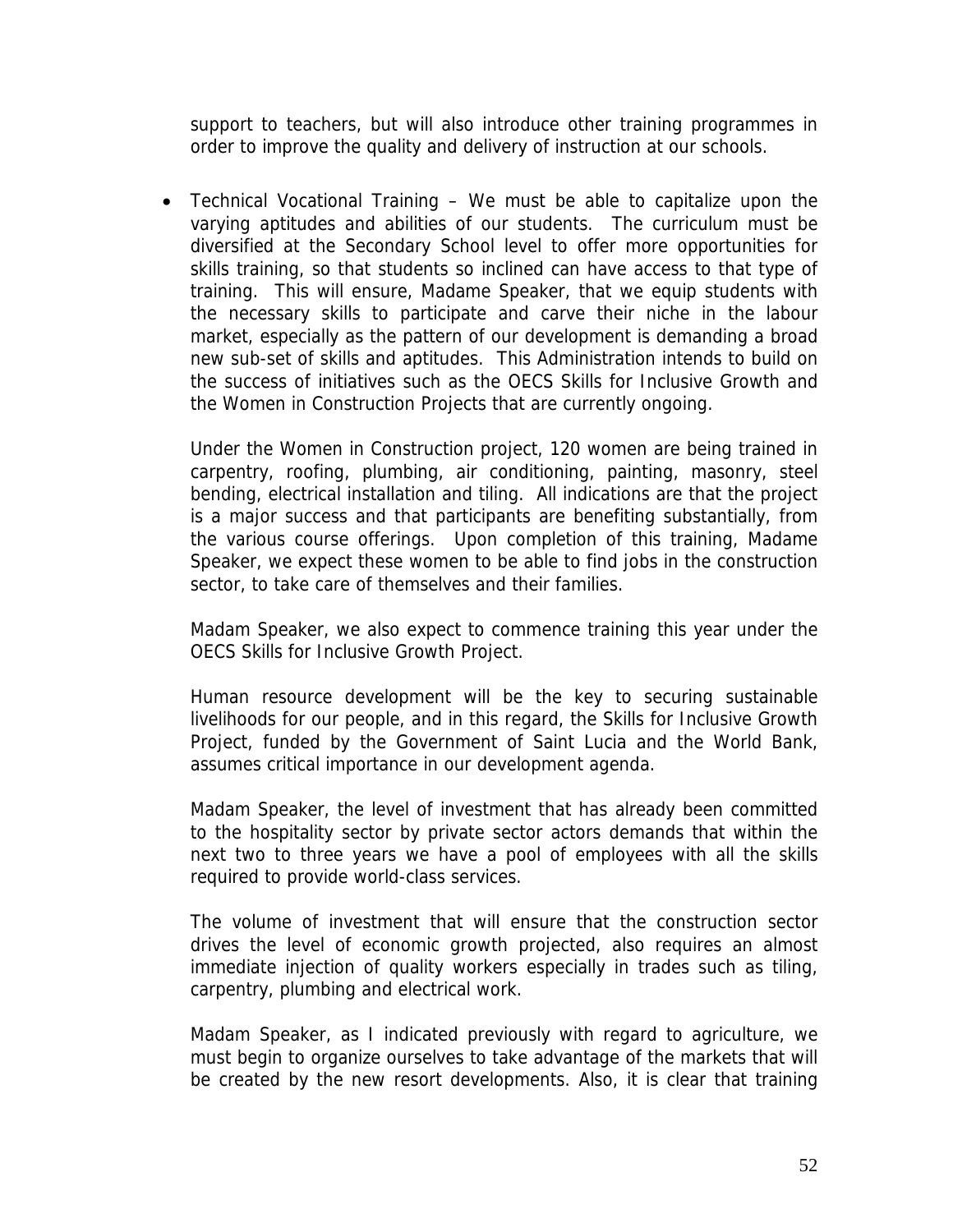that introduces new technologies and encourages innovation in production will attract the unemployed, especially our young people.

In light of these imperatives, Madam Speaker, we must ensure that the Skills for Inclusive growth Project, moves with the same intensity that is driving the various private sector investments that will commence in this fiscal year.

Already, we are engaged in discussions with the World Bank on ways to advance some of the scheduled activities so that training in all the targeted sectors can be undertaken simultaneously, rather than sequentially, with the hospitality sector being first and subsequently followed by the other sectors.

Madam Speaker, I am convinced that once the potential trainees are fully sensitized, there will be an overwhelming demand to register for the programme, because there are tangible rewards that will be reaped. In this fiscal year, \$2.2million has been already allocated to initiate training under this project and every effort will be made to augment the project budget, to allow for training to commence for all key sectoral areas.

Another area where specific attention will be placed during this financial year will be:

• Integrating ICT into the curriculum – Integrating ICT within the curriculum, Madam Speaker, will not only enhance the learning experiences of pupils but will cater to their individual needs.

Information Communications Technology (ICT), provides a platform for redefining the relationship between students and knowledge, so that knowledge is no longer seen as an imposition on students. Madame Speaker, it is imperative that every child be afforded the opportunity to interface with technology if the curriculum is to remain relevant. We are therefore committed to continuing our support at the secondary school level and to further extend this initiative into the primary schools. This will necessitate further investments in teacher training, hardware and software and the accompanying infrastructure. We will also tackle the issue of security from the onset, so that our efforts won't be rendered futile.

• National Literacy Survey and Plan – Madame Speaker, we are aware of the high rates of illiteracy among our people, and that is why we have made provision this year for the commissioning of a National Literacy Survey that will provide pertinent information on the composition and levels of illiteracy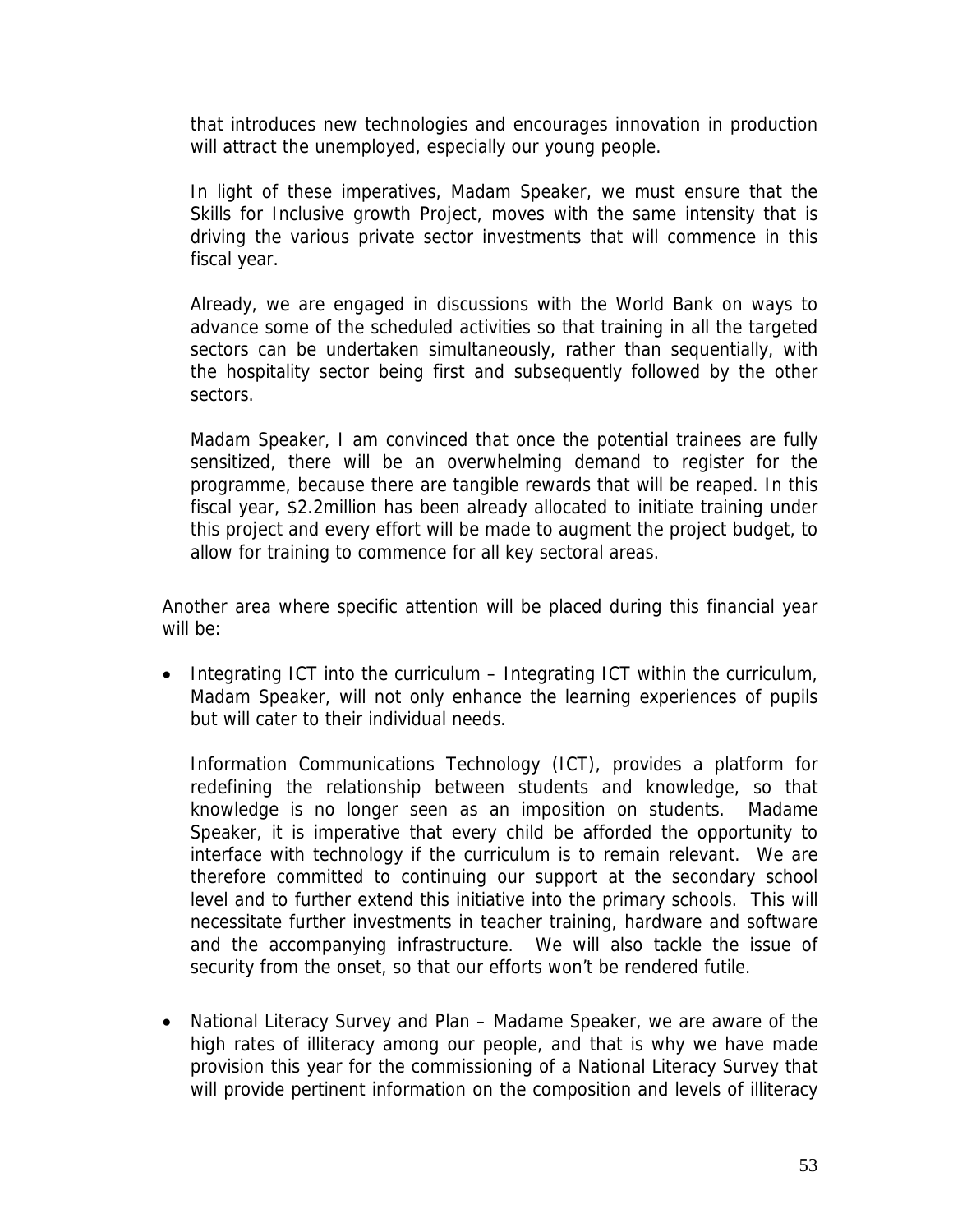in Saint Lucia. The outputs of this exercise will assist in the development of a comprehensive plan to address and reduce the prevalence of illiteracy, especially among the youth.

• Upgrading of the Sir Arthur Lewis Community College (SALCC) - This Administration, Madam Speaker, is pressing on with preparations for the conversion of SALCC into a full-fledged university, that will offer degree and other certificate programmes right here in Saint Lucia, the same programmes that some of our students are currently pursuing at high cost in other countries.

Madam Speaker, we cannot continue to let issues such as financing stand in the way of our students accessing tertiary level education. Madam Speaker, the successful implementation of this initiative therefore assumes the highest priority if we are to realize true progress in this country.

However, Madam Speaker, we are treading cautiously and ensuring that no stone is left unturned. We do not want to repeat the mistake made by our predecessors with the hasty and haphazard implementation of Universal Secondary Education.

Madam Speaker, we recognize that moving in this direction requires administrative and structural changes to SALCC. The consultancy that was recently undertaken by Professor Dean Bowles of the University of Wisconsin, Madison provided useful insights into the process and also presented recommendations with regard to policy and the implementation process.

While Professor Bowles' recommendations are generally acceptable, we recognize the importance of holding consultations with stakeholders within our education system, including some of the very students who will be prospective alumni of the upgraded institution.

Madame Speaker, we must provide opportunities for our people to express their concerns, ask questions, seek clarification and even make recommendations as we go along. The input of everyone is welcomed.

Madame Speaker, Our own Sir Arthur Lewis told us that …"The fundamental cure for poverty is not money but knowledge." This incontrovertible truth must never escape us and this is what motivates this Administration in its approach to development, because if we arm our people with knowledge, we guarantee them prosperity. That is why I stated earlier that Education is the most important sector of all.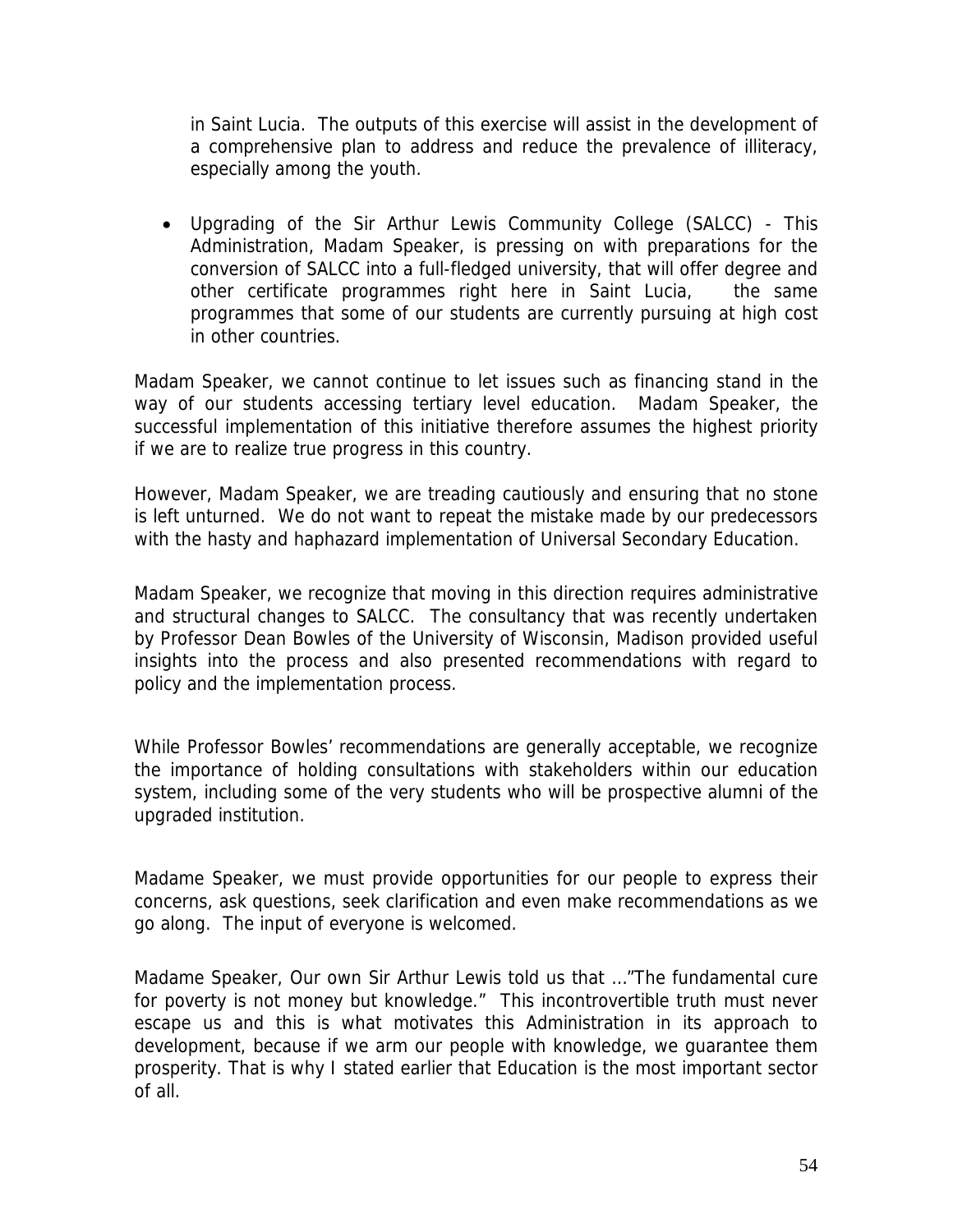Madam Speaker, our commitment to Education and Human Resource Development, is so profound that during this Financial Year, we will embark upon two major new initiatives in this Sector.

As was announced earlier today by Her Excellency, the Governor-General in the Throne Speech, it is the intention of this Administration to establish an Education Commission that will initiate a national dialogue on the way forward for education. The Commission will be charged with responsibility for engaging all stakeholders to determine the direction for Education in a globalized world, so that all our institutions offer curricula that are relevant for the preparation of our population, for the roles demanded by the direction of our economic and social development.

Madam Speaker, the cost of undertaking the bold programme that I have outlined for Education will be significant, and it is in this context that I advise Honourable Members of the second major initiative to which I refer.

Madam Speaker, in an ideal demonstration of the vision and far-sightedness of this Administration, I can announce that we have secured the agreement of the World Bank, the European Union, the Caribbean Development Bank and the Caribbean Knowledge Learning Network to work collaboratively to support St. Lucia in the initiation of a comprehensive education and human resource development project.

This project will span the entire spectrum of the sector from early childhood to adult literacy education and will encompass provision for physical construction of facilities, as well as curriculum development and administration strengthening.

That is why this government is putting in place the necessary mechanisms to promote dialogue, transparency and ownership among stakeholders. The establishment of the National consultative Council (NCC) Madame Speaker is a step in that direction. We must equip people with the knowledge and skills necessary to effect change. We must empower them so that they are able to deal with the challenges of globalization, trade liberalization and the host of uncertainties that surround them.

#### **Crime and National Security**

The prerequisite for the achievement of our economic and social objectives as a nation is a safe and stable society and a safe environment in which both citizens and visitors can go about their business without fear. In this regard, Madam Speaker, the war on crime will be accelerated and will to be waged on several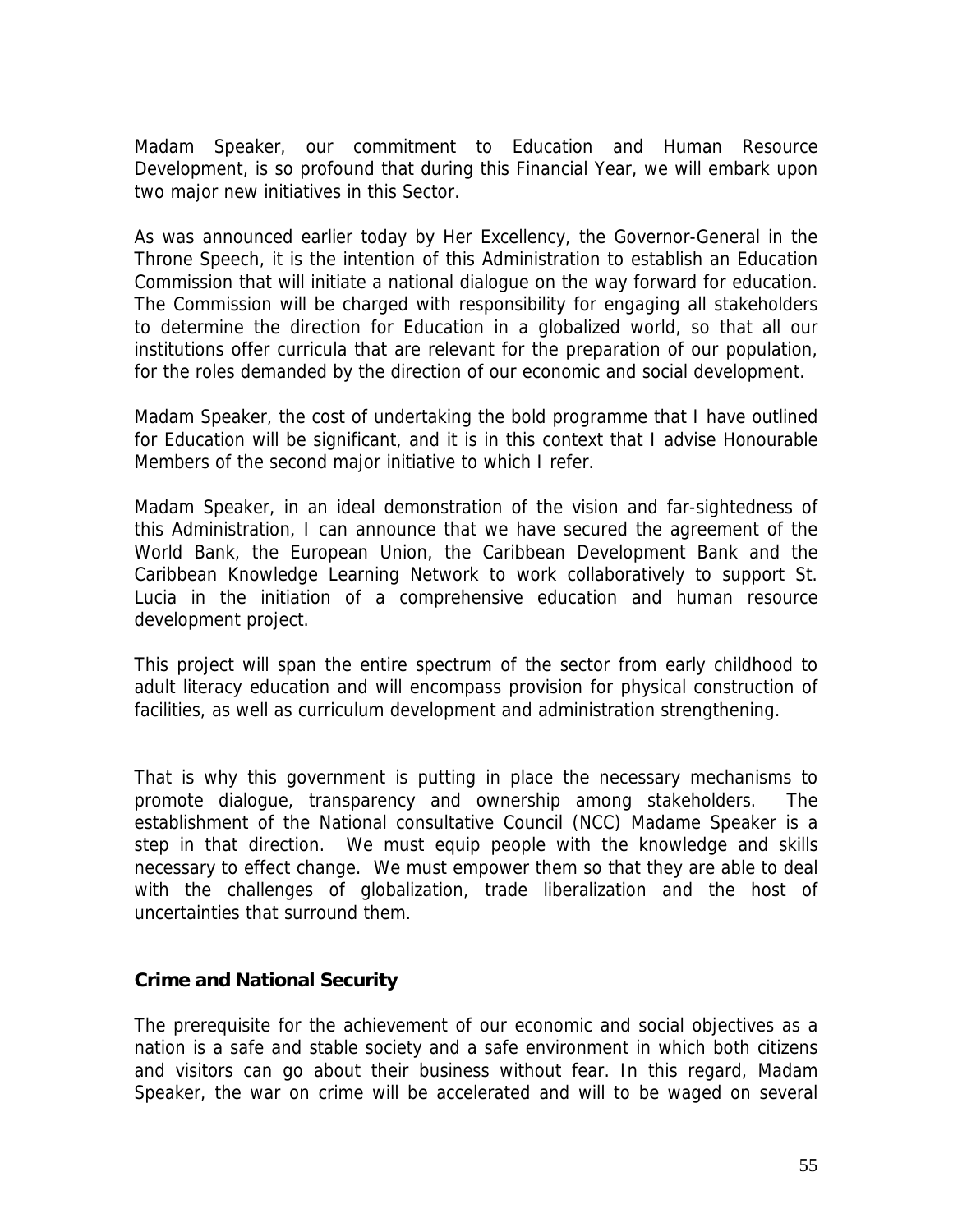fronts in this fiscal year. At the legislative level, we will address the long standing issues associated with the criminal justice system. For far too long Madam Speaker, there has been an outcry over the time it takes for individuals on remand to have their cases heard. For too long, the number of case adjournments has made a mockery of the judicial process. It is now time for us to provide a categorical and resounding message to victims and perpetrators that there is a system that will deliver justice, in a swift and efficient manner.

Madam Speaker, we will continue to equip our police with the necessary infrastructure to enable them to undertake their responsibilities. We have therefore allocated over \$1.3 million to undertake repairs to several police stations and to procure equipment and furniture.

Madam Speaker, our fight against drug interdiction on the sea is being hindered by the fact that the criminals are utilizing larger and more powerful boats than usual. We have to be able to counteract this and so an additional allocation of \$1.2 million has been made available to secure some new vessels.

Madam Speaker, this year it is our intention to examine new technologies, with the hope of introducing modern communications and surveillance equipment for the police. For the past thirty (30) years, the Royal Saint Lucia Police Force has used a VHF Analogue Radio System. Madam Speaker, this system's capacity is limited as it only provides one (1) channel on which to operate, and does not contain a number of critical components, such as a central command and control module.

Madam Speaker, such an archaic system renders police work ineffective as it does not provide room for expansion, or for inter-operability between multiple agencies, nor does it offer any privacy or security. The need for a more modern, coordinated and efficient system is therefore recognized as a priority. To this end Government intends to enter into an appropriate financing arrangement to procure a state of the art command and control communication system. An added feature of this package is the surveillance that will be provided, through close circuit television coverage of a number of target hotspots around the island.

Madam Speaker, investments of this nature are not only necessary but convey to the police themselves a message that this administration is committed to providing them with the wherewithal to undertake their duties effectively.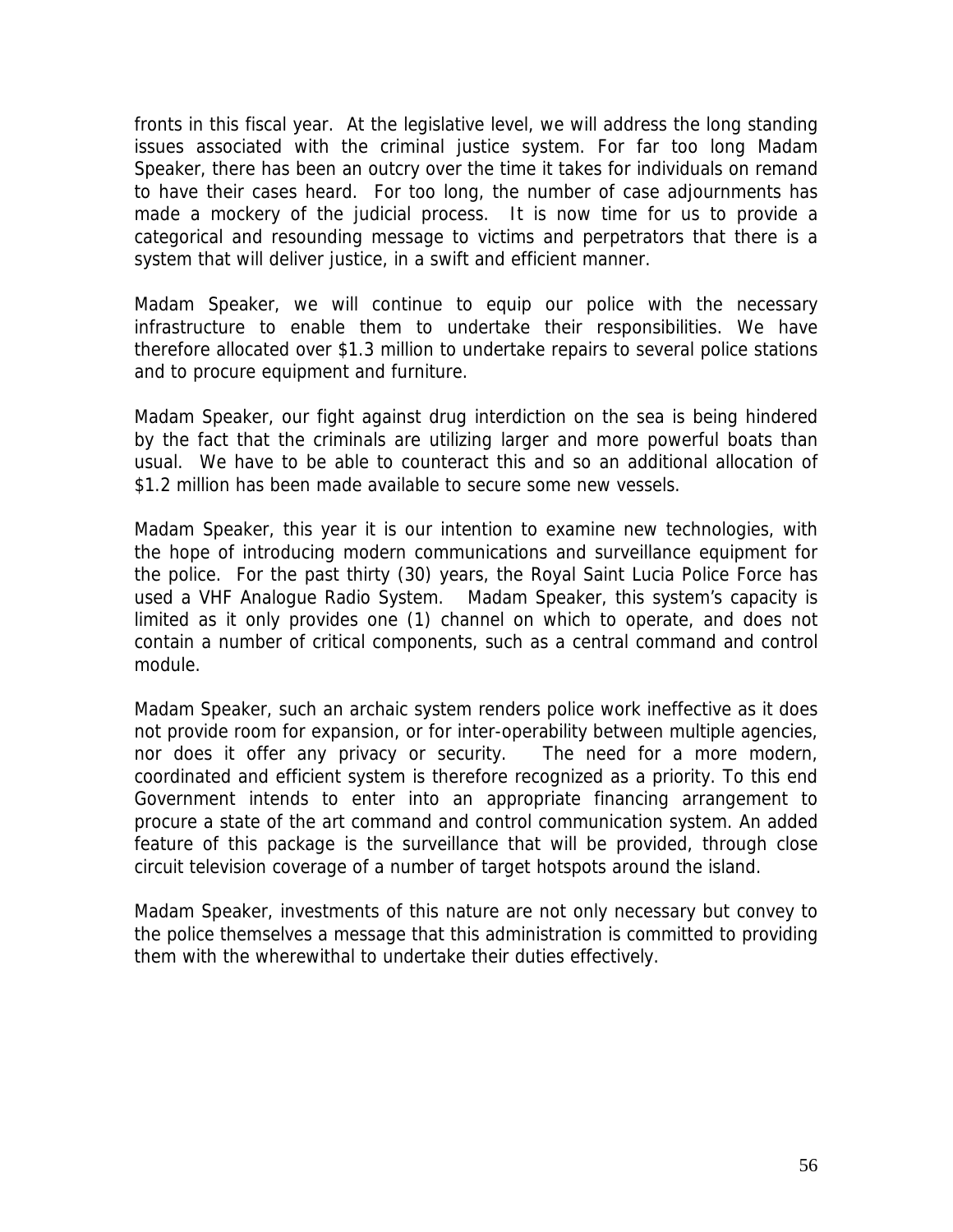# **FINANCIAL SERVICES, FINANCIAL CONTROL AND FISCAL MEASURES**

# **FINANCIAL SERVICES SECTOR**

Madam Speaker, Saint Lucia entered the International Financial Services industry at a relatively late stage. This gave us the opportunity to learn from the experiences of those who came before us, and to develop our jurisdiction based on international best practice. In fact, Saint Lucia is said to have one of the more progressive legislative frameworks.

The move to develop the offshore financial industry was part of a strategy to diversify the economy as a means of creating new employment opportunities for Saint Lucians, while providing government with an additional source of revenue. However, the industry has grown slowly and while the Government of Saint Lucia has invested heavily in developing the appropriate infrastructure, we are yet to reap the full benefits of that investment. Currently, there are about 2,500 International Business Companies (IBCs) registered in Saint Lucia while Antigua has over 6,000.

Despite the relatively slow rate of growth in that sector, we believe there is still an opportunity for major expansion. But this would require Saint Lucia to aggressively and innovatively market the industry while offering the highest quality service.

Madam Speaker, while we must continue to promote our jurisdiction as having one of the best legislative frameworks in the region, we must also develop the legislative and regulatory infrastructure if we are to achieve and maintain high standards. We will work closely with industry partners to reposition the offshore sector to enable it to achieve robust growth in the coming years and to realize the expected benefits.

Madame Speaker, one of the initiatives we intend to pursue this year is the full operationalization of the Single Regulatory Unit. It is interesting to note that the former government, in its 2003 Budget Address, proposed "the establishment of an integrated regulatory framework for financial institutions operating within this jurisdiction. These institutions include banks, trust and insurance companies operating in both the domestic and offshore sectors, credit unions, building and loan societies and money transfer agencies."

This approach was based on a recommendation of the Monetary Council of the Eastern Caribbean Central Bank as far back as December 2002. Five years after this pronouncement was made, while what used to be the Banking and Insurance Department of the Ministry of Finance and the Financial Services Supervision Unit were merged, we are yet to achieve the integrated supervisory framework that was recommended by the Monetary Council. The Financial Sector Supervision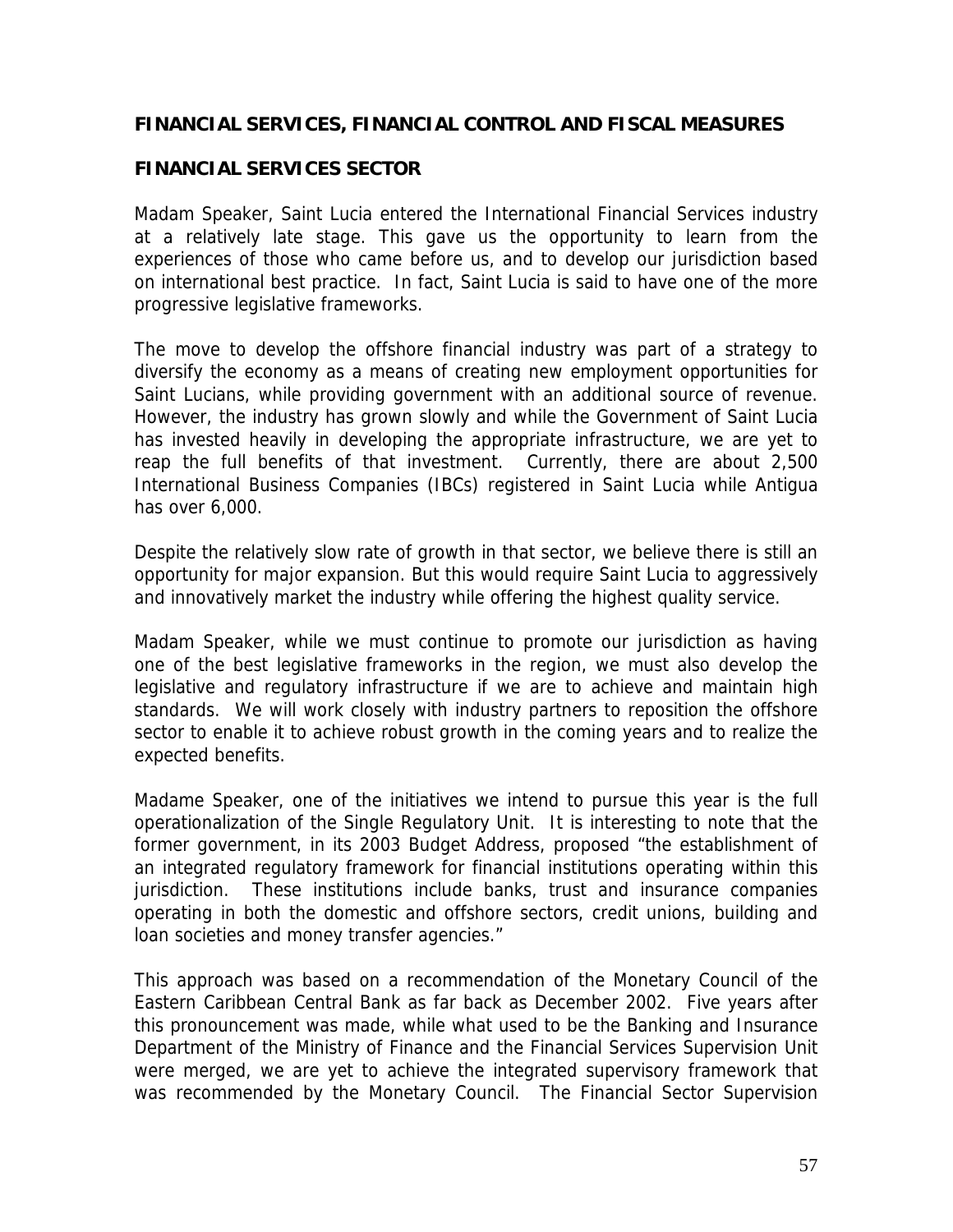Unit currently does not oversee the operations of credit unions and money transfer agents.

Madame Speaker, if we are to reposition the international financial sector to become a key driver of our economy while ensuring financial sector stability, it is important that we pay close attention to the matter of regulation. My Government intends, therefore, to fully operationalize the Single Regulatory Unit framework by the end of this financial year and we will seek the assistance of the Caribbean Technical Assistance Centre (CARTAC) in this regard.

# **Re-establishment of the Development Bank**

Within the next three months, Madam Speaker, this Administration will make good on its promise to re-establish the Development Bank that will address the needs of our farmers, fishermen, students and small and medium size entrepreneurs. The Bank will be located on Bridge Street in the former Cable and Wireless Building and recruitment of staff is currently underway. Financial provision has been made for the Bank's establishment and both Government and the National Insurance Corporation will be shareholders, while discussions are presently ongoing with other potential shareholders.

# **STRENGTHENING REVENUE COLLECTION**

Madam Speaker, except for the introduction of a luxury tax on a certain category of motorcars, and increases in Excise and Consumption Taxes on alcohol and tobacco products respectively, there are no new taxes in this Budget. The growth in recurrent revenue from \$745.7 million in 2007/08 to \$807.8 million that is projected will be generated by the significant expansion in economic activity expected during the fiscal year.

This year, there will also be a more aggressive effort to collect revenues by the Inland Revenue and Customs and Excise Departments. These two Departments are the major revenue collection agencies of government and their anticipated outturn for the 2008/09 fiscal year accounts for 92 percent of total current revenue.

Madam Speaker, this Budget makes provision for these two departments to be provided with the necessary resources to enhance their revenue collection capacity. The tax auditing functions will be strengthened to deal especially with complex audits. In the case of the Customs and Excise Department, much emphasis will be placed on enhancing post-clearance audit and general enforcement capacity. This year, collaboration between those two Departments will be formally initiated through the establishment of joint audits designed to strengthen compliance and enhance the tax base.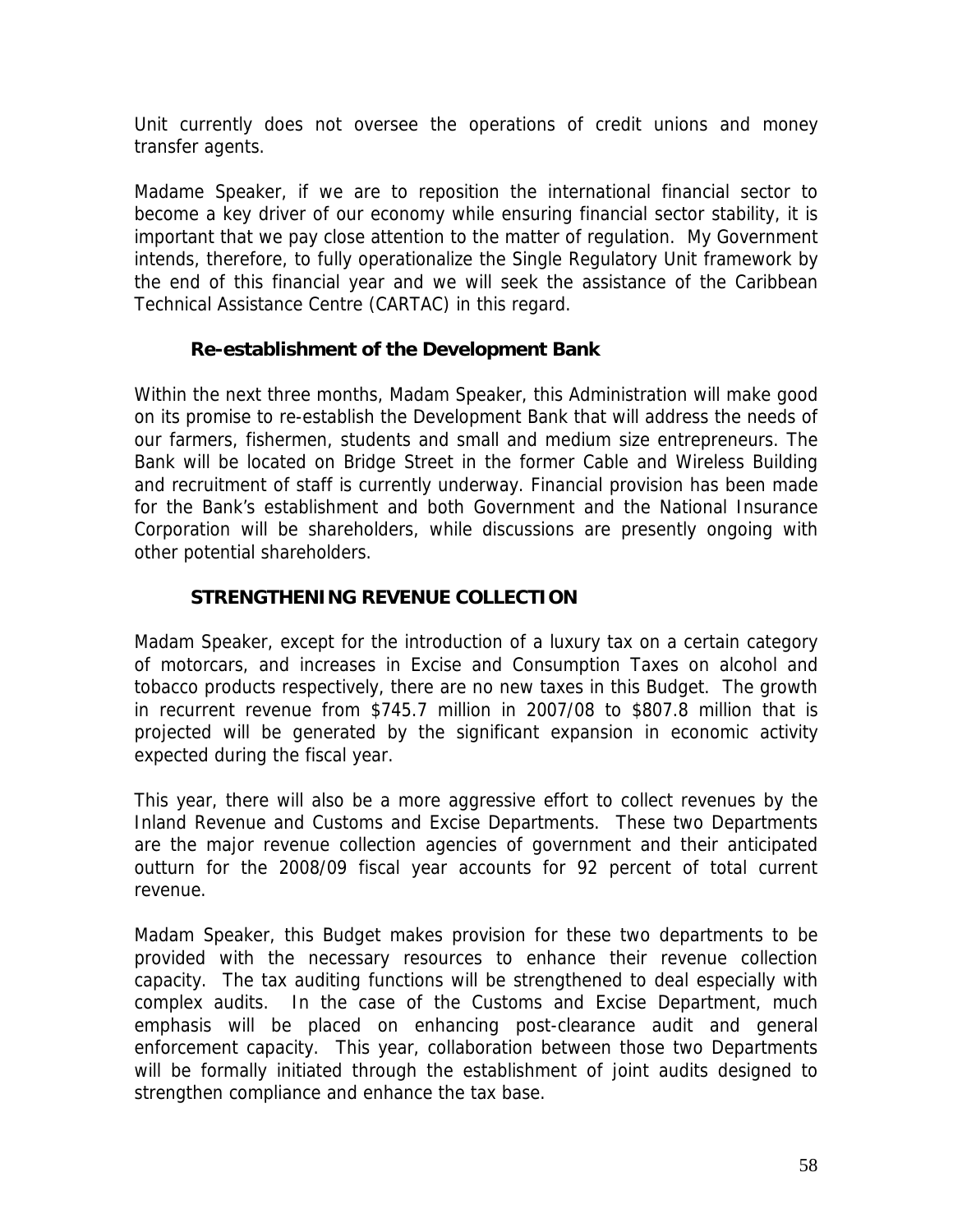# **Pass through Mechanism – Oil Prices**

Madam Speaker, one of the emerging challenges for Saint Lucia is the rise in energy cost.

Recognizing this, my Administration intends to continue to examine and analyse oil prices this year, with a view to establishing an effective domestic oil price regime. My government will work closely with organizations such as the Eastern Caribbean Central Bank (ECCB) in selecting the optimal policy option.

The Monetary Council of the Eastern Caribbean Central Bank agreed to adjustments to the current oil price regime as far back as October 2005 to the extent that most countries in the OECS have adopted the fuel pass-through mechanism - Saint Lucia being one of the few exceptions. Saint Lucia as we are aware has a relatively fixed system whereby retail prices are adjusted on average once every two or three years. This year, we will thoroughly examine the options that offer greater flexibility for adjustment to energy price, such as the full pass through mechanism.

# **Operational Efficiency and Waste Reduction**

Madam Speaker, since we are faced with the prospect of a global economic downturn and increases in the cost of operations, and notwithstanding the excellent prospects for economic growth, there is need to enhance operational efficiency in the Public Service.

The reports on various reviews of operations in the Public Service highlight the need to strengthen financial administration to attain operational efficiency. To address this situation, Madam Speaker, provision has been made in the Budget of the Ministry of Finance in this regard.

Madam Speaker, there is no doubt that compliance with sound financial and management practices will result in efficiency in operations and avoid the waste of resources associated with having to pay to correct what could have been done correctly in the first instance.

In this regard, Madam Speaker, greater accountability will be required from accounting officers in the Public Service. Managers will have to fulfill their responsibility for the efficient management of human and financial resources entrusted to them. Managers will have to make a greater effort to ensure compliance with the financial and procurement regulations and policies of Government and, Madam Speaker, managers will have to monitor their own operations and take corrective action to ensure that the objectives of their Departments are achieved.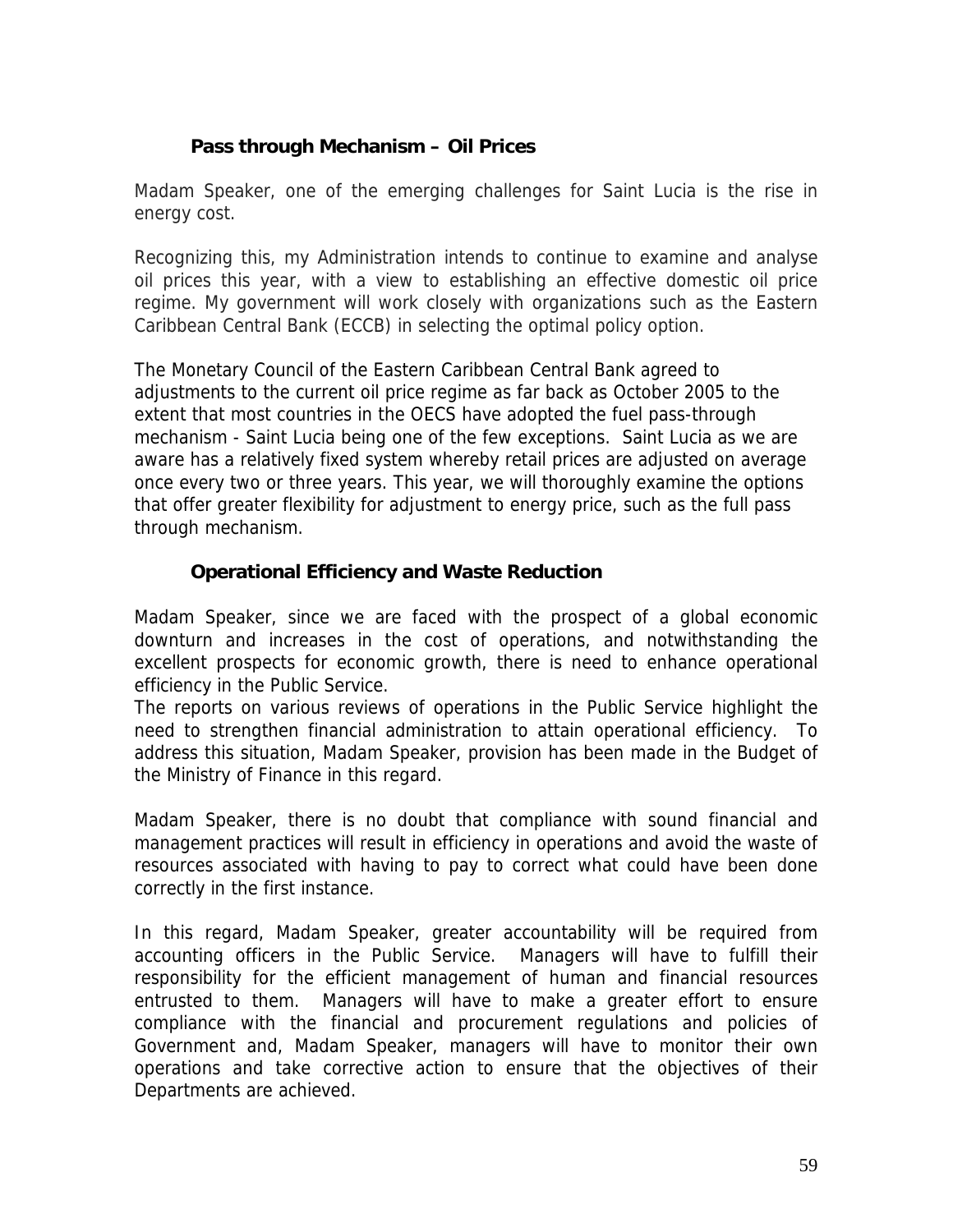Madam Speaker, continuing on the subject of effective management of resources, there appears to be a serious deficiency in the asset management practices employed within the Public Service.

The misuse and abuse of Government vehicles is a glaring example of the problem. Madam Speaker, a number of directives have been issued to attempt to control the use of Government vehicles. However, it appears that managers are either unable or unwilling to ensure compliance with these directives, and so, the misuse of Government vehicles continues, increasing considerably the expenditure of the Government.

Madam Speaker, this avoidable waste must stop. Accordingly, the Ministry of Finance will examine the possibility of instituting a centralized arrangement for the management of Government vehicles across the Public Service to bring about waste reduction and to ensure greater efficiency and a reduction in this high-cost element of Government operations.

Another area that has to be managed efficiently to bring about expenditure reduction, Madam Speaker, is the use of energy. The use of electricity can be minimized if managers put systems in place to ensure energy conservation. To this end, an energy audit will be conducted to recommend specific actions to be implemented by all Government agencies. As has been mentioned previously, competitions may be introduced among ministries to help to achieve this objective.

Madam Speaker, the management of the procurement and maintenance of assets is another area that has to be addressed if we are to attain greater levels of efficiency and waste reduction in Government.

During this fiscal year, the Procurement Regulations and Procedures will be strictly enforced and greater attention will be paid to the management of contracts. Madam Speaker, the Ministry of Finance will be more active in monitoring compliance with all of the financial and procurement regulations and policies of Government with a view to strengthening financial administration in the Public Service.

# **Tax Amnesty**

Madam Speaker, despite aggressive efforts by the Inland Revenue Department to collect outstanding taxes due to the State, the records of that Department reveal a significant level of tax arrears, with some accounts dating back over 20 years.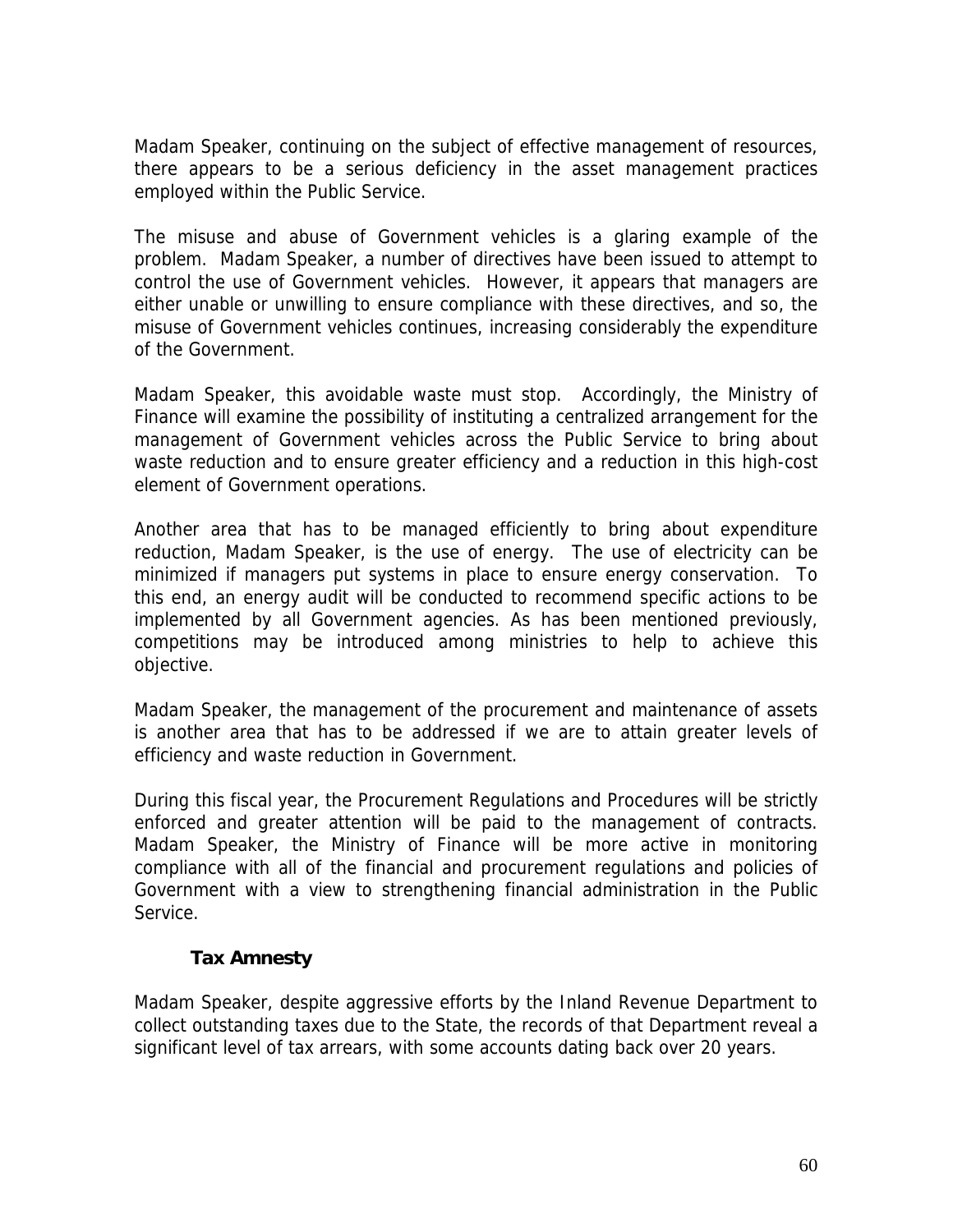The present level of Income and Corporate Tax arrears, Madam Speaker, stands at \$324.2 million, inclusive of interest and penalties of \$182.0 million. The factors contributing to this state of affairs range from adverse economic and financial circumstances of some defaulters, loss of employment in the case of others, to many persons simply not making an effort to pay their taxes.

Some of the reported arrears, for all intents and purposes, may be deemed to be uncollectible and the Inland Revenue Department, Madam Speaker, will be expected to engage in a vigorous as well as rigorous exercise to rid the tax arrears database of these dead and dormant accounts.

Madam Speaker, these uncollected amounts only create an illusion of an asset that may never be realized and to address this situation, the Department will immediately embark upon an exercise that will involve the following:

- 1. Verifying the accuracy of account balances
- 2. Establishing the level of arrears using "best of judgment" assessments
- 3. Determining the numbers of inactive taxpayers
- 4. Establishing the economic condition of defaulters

At the same time, Madam Speaker, persons who are overwhelmed with individual and corporate tax liabilities will be offered a once in a lifetime opportunity to extinguish existing tax liabilities. This will be in the form of a **two-year tax amnesty** that will be fashioned in the following manner:

# **April 1, 2008 to March 31, 2009**

- 1. For accounts over 10 years
	- Waiver of penalty of 100 %
	- Waiver of interest of 70 %
- 2. For accounts of 5 10 years
	- Waiver of penalty of 100%
	- Waiver of interest of 50%
- 3. For accounts of less than 5 years
	- Waiver of penalty of 100%
	- Waiver of interest of 40%

# **April 1, 2009 to March 31, 2010**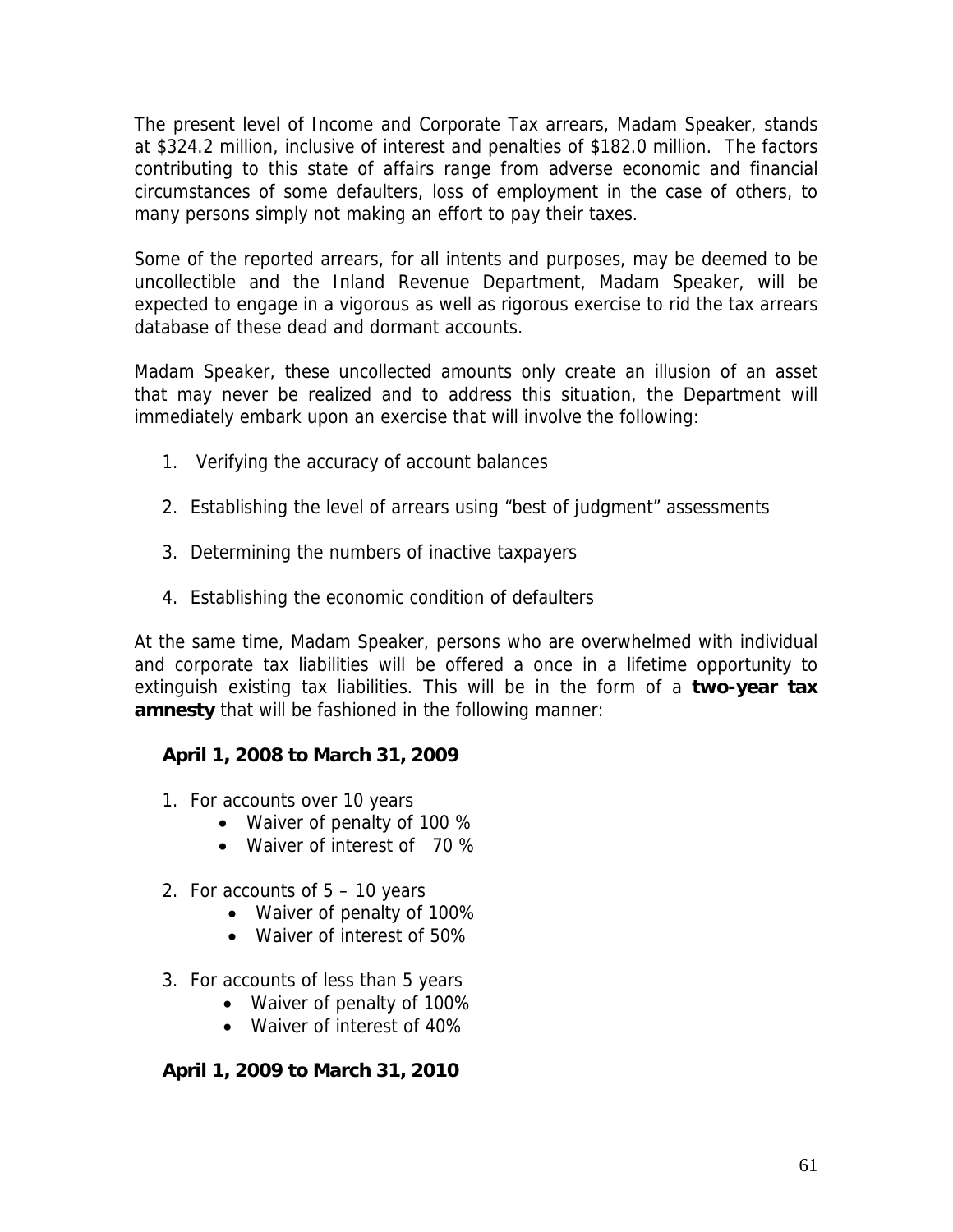- 4. For accounts over 10 years
	- Waiver of penalty of 100 %
	- Waiver of interest of 50 %
- 5. For accounts of 5 10 years
	- Waiver of penalty of 100%
	- Waiver of interest of 40%
- 6. For accounts of less than 5 years
	- Waiver of penalty of 100%
	- Waiver of interest of 25%

Madam Speaker, Tax Amnesties are nothing new and have been successfully implemented in the past in St. Lucia and other countries. It is hoped that persons will take advantage of this excellent opportunity to settle their outstanding tax liabilities.

#### **Establishment of Commission of Inquiry**

Madam Speaker, as I address issues of financial control and financial accountability I wish to draw the direct attention of this Honourable House to certain matter that are a cause for grave concern.

During the most recent election campaign, certain allegations of financial maladministration were the subject of attention on the political platforms of my Party.

Notwithstanding this, upon assumption of office, this Administration busied itself with matters of governance and did not rush to seek vindication for those allegations made in the heat of the political hustings.

However, Madam Speaker, in the course of conducting the business of the people and in the pursuit of the establishment of sound principles and procedures for financial control, certain information has come to light that is impossible to ignore.

Madam Speaker, some of this information has been generated by forensic audits initiated by this Administration as well as by the Director of Audit in the course of the conduct by that Office, of its responsibilities prescribed under the Constitution.

Madam Speaker, the information that has become available is of sufficient gravity that it should be ventilated in a forum that allows all parties, that may be the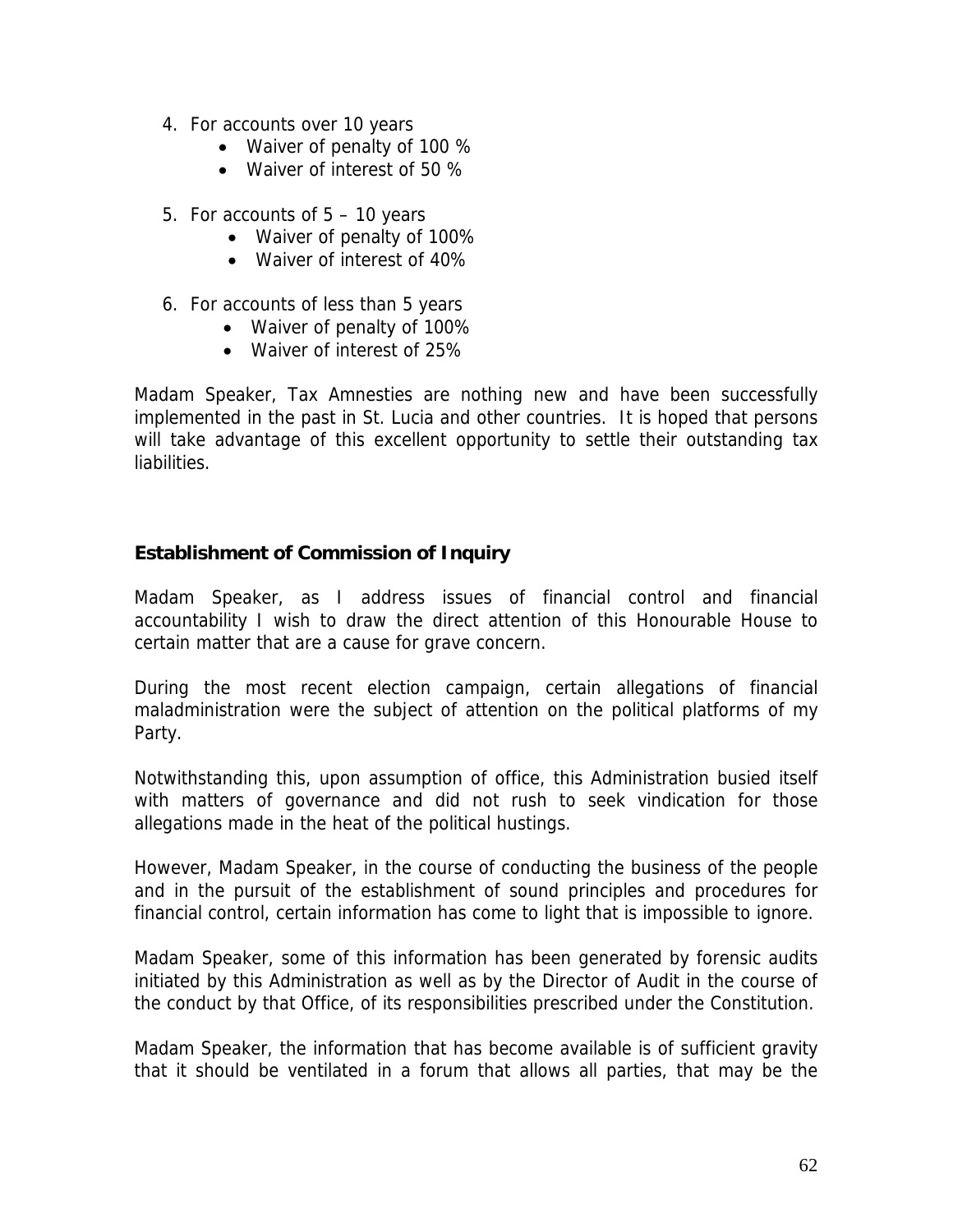subject of scrutiny, to have every opportunity to shed as much light as possible on the circumstances surrounding the matters under review.

Accordingly, Madam Speaker, it is the intention of this Administration to appoint a Commission of Inquiry into these matters where it appears that financial maladministration may have occurred. This Commission of Inquiry will be appointed in the coming weeks, and in due course, details of the specific subjects to be addressed by the Commission, will be provided.

# **Foreign Relations**

Madam Speaker, as we do everything within our power to ensure the most efficient use of our resources and as we try through strict financial control and financial accountability to optimize, the finances generated from national sources, we must also seek to mobilize resources from external sources.

In this regard Madam Speaker, the conduct of our foreign relations is of paramount importance, for this offers avenues through which we can harness the support of friendly countries for our development efforts.

Madam Speaker, under this Administration, St Lucia, will adopt a pragmatic approach to its relations with other states. Guided by the principles of democracy and the respect for human rights, we will endeavour to have peaceful relations with all states to the extent possible.

In the execution of this policy we will, as far as possible, utilize the multilateral approach, but the interest of the state will always be paramount. Therefore, where bilateral relations will be more beneficial, that method will be favoured over the multilateral approach. Yet, Madam Speaker, we are mindful of our limited scope for action at the individual country level. In that respect the institutions that we helped shape to give us the collective will and capacity, and here I refer specifically to the OECS and CARICOM, will always enjoy our continued support and commitment, as we move forward in a world of multiple challenges that require collective approaches.

Madam Speaker, we will use our foreign relations to advance the issues that are of major concern to us and work with other like minded states in this regard. Such issues as climate change associated with global warming; the peculiar developmental problems of small island developing countries; World Trade Organization and trade liberalization matters that may negatively affect small states; new and innovative financing mechanisms; technology transfer; development of appropriate standards; and the security of states, to name a few, are issues that require collective responses and actions.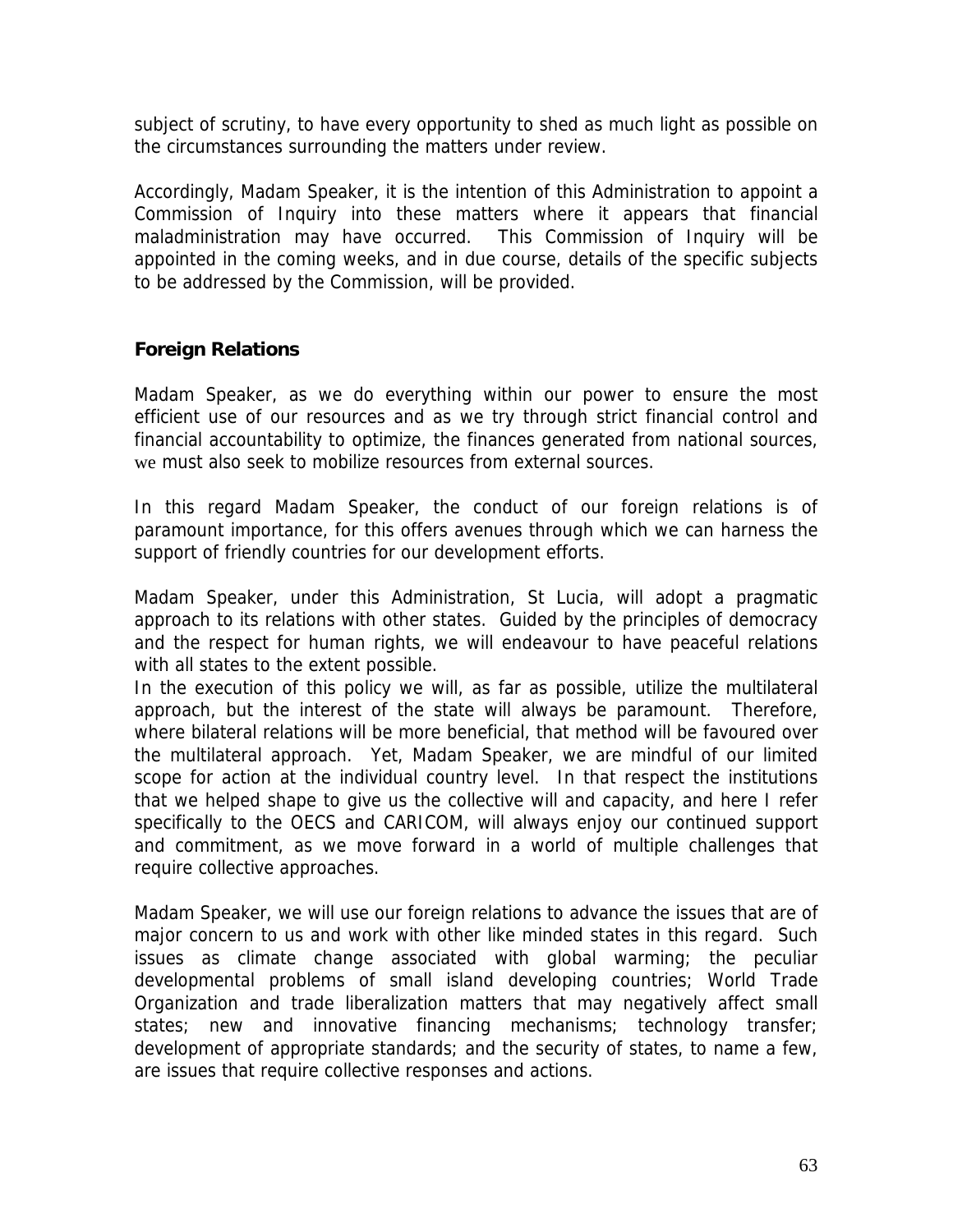Madame Speaker, St. Lucia was able to contribute to a strong statement on Pakistan and Zimbabwe within the Commonwealth framework, demanding free and fair elections and a return to democracy. We were able to do that because we had not compromised our own position on support for democratic regimes and free expression of the will of the people. So, whether it be Zimbabwe or Tibet, Pakistan or Taiwan, we can take the moral high ground in defense of these principles and in pursuit of our aspirations.

To that end then, Madam Speaker, our policy will focus on: Promotion and engagement in activities of benefit to the political and economic well-being of the citizenry;

Preservation of existing relations with friendly states and establishment and cultivation of relations with like minded states;

Participation in regional and international fora for the advancement of the principles, objectives, and interests of the state.

As a small, limited resource, island state, Madam Speaker, it is not expected that the country will have a presence in all capitals. Therefore, Headquarters will have to shoulder most of the responsibilities and work assignments that would normally be done by an embassy or consulate.

However, as efficient as headquarters can be, it will still require some input from various capitals and organizations. Therefore, as far as possible, embassies and or consulates will be maintained or established in countries where:

Returns from trade, investment, technical cooperation and other economic benefits can be maximized, with particular emphasis on Europe and North America, while exploring other regions of potential benefit such as Asia and Latin America;

Where a large number of citizens reside, to provide opportunities for our overseas citizens, or diaspora, to make their contribution to the state and to protect their rights and interests;

Where friendly relations are to be preserved and fostered and, to that end, we have upgraded the consulate in Cuba to an embassy;

Where participation in international fora will be of benefit to the state.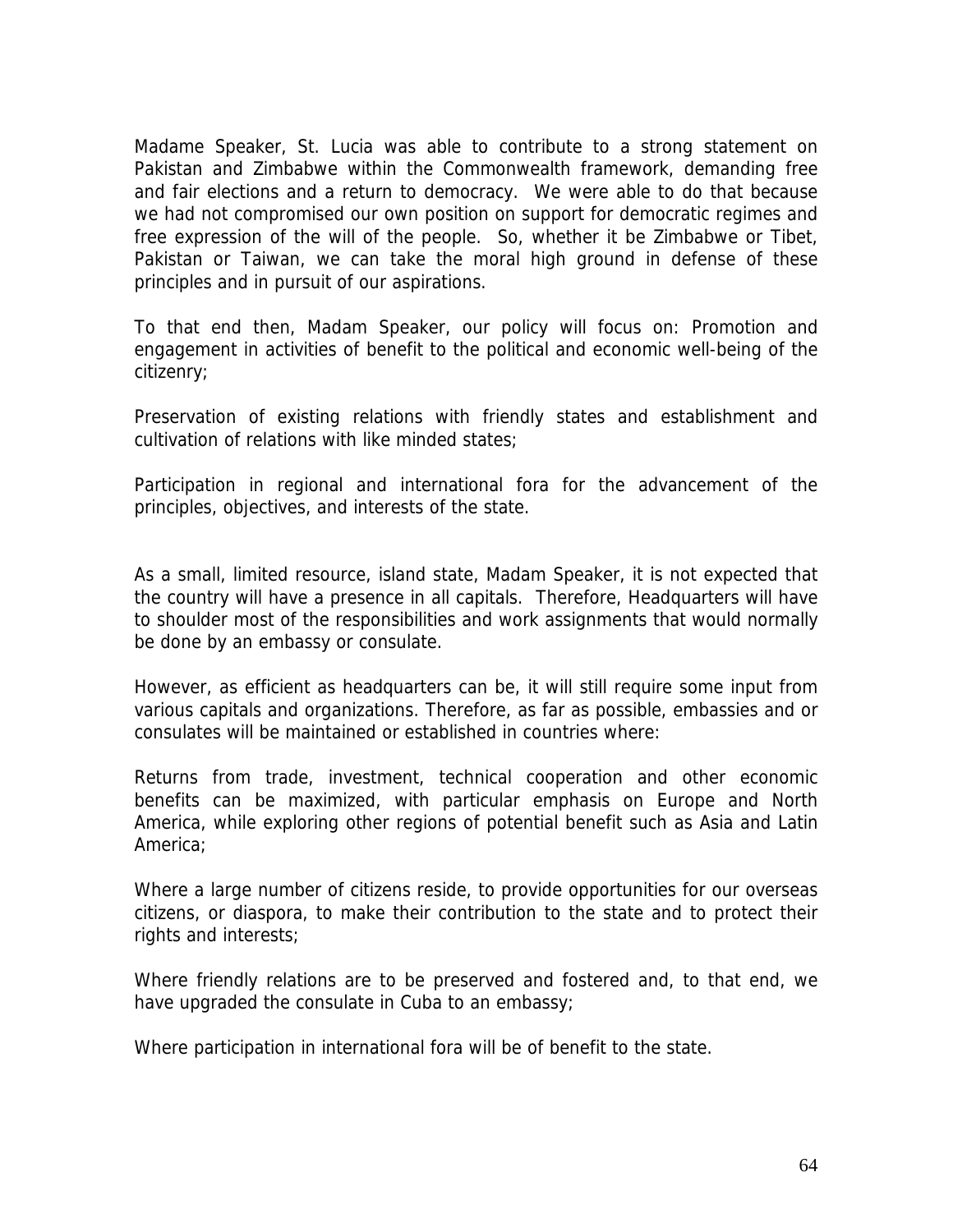Madam Speaker, overseas staff will be given clear guidelines, objectives, scope of operations and responsibilities, terms and conditions of work. The high expenditure syndrome which seemed to have invaded the overseas missions under the previous Administration will be curtailed, as both fiscal responsibility and a social conscience approach will be encouraged. Performance analyses will be performed for all staff. Always, Madame Speaker, the benefits of our expenditure will accrue to the state and not for individual aggrandizement or pandering to desire for status.

I am emphasizing this last point here because we are now embroiled in two matters that are costing the government dearly, both in terms of finance and the reputation of the state. Matters, Madame Speaker, where individuals acted in complete disregard for proper procedures and authority. Suffice it to say that wastage will be cut out. No more will the overseas property of the government be left to rot or disposed of upon a personal whim or fancy.

Madam Speaker, we have reopened the Miami office to serve the southern part of the United States in trade, investment and consular matters. We have a large population of nationals willing to contribute to the development of their homeland in that area of the United States from Baytown to Atlanta to Fort Lauderdale.

We are reorienting the consulate in Martinique to serve as a gateway to Europe in addition to its old function of looking after our nationals there. We will strengthen the mission in London to foster bilateral relations with many European countries with whom we have had limited contact in the past. We will also use an increased system of honorary consuls to explore possibilities in Asia, Latin America and Africa.

#### **ALLOCATION OF EXPENDITURE**

Madam Speaker, I now present the highlights of the allocation of total expenditure among the various Agencies and Ministries and describe the purposes with which this expenditure is associated.

- 1. **Agencies of Parliament** Office of the Governor General, Legislature, Service Commissions, Electoral and Audit Departments will receive a total of 6.340 million dollars. This represents an approximately six percent (6%) increase in expenditure over 2007-2008 and accounts for zero point five percent (0.5%) of the total budget.
- 2. **General Service Agencies** Office of the Prime Minister, Ministry of Public Service and Human Resource Development and Ministry of Labour, Information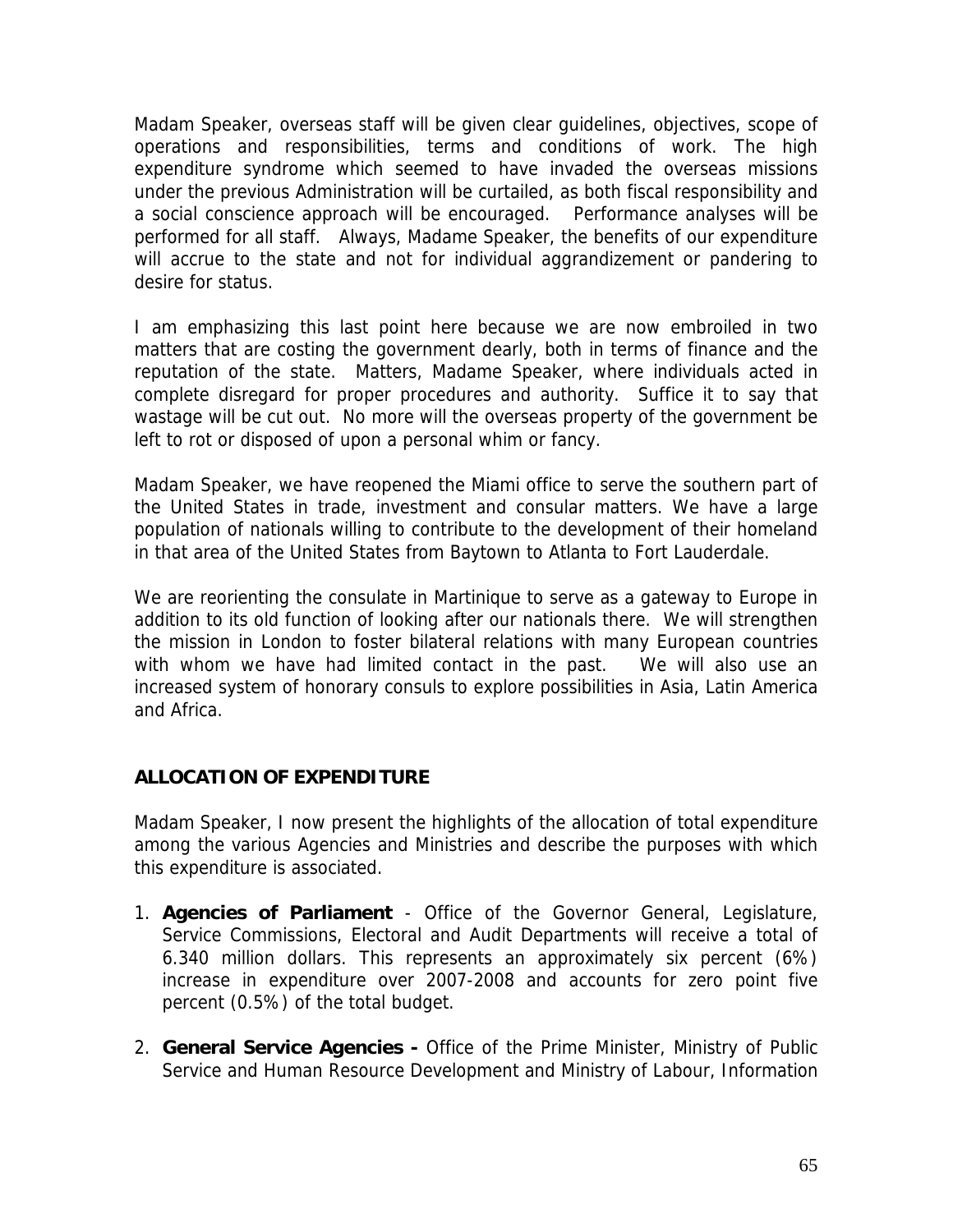and Broadcasting is earmarked to receive a total allocation of 39.4 million dollars.

Madam Speaker, this allocation includes two initiatives financed by the European Union (EU) namely, the Human Resource Training Programme and Information Technology and Science Development Initiative and a regional E-Government Project funded by the World Bank in addition to provisions for the hosting of the Commonwealth Finance Ministers Meeting. While this represents a thirty-one percent (31%) increase over the previous year, this is equivalent to only three point four percent (3.4%) of the total budget.

3. **Justice Sector** - Ministry of Justice and Attorney General's Chambers and Ministry of Home Affairs and National Security.

Keeping all Saint Lucians as safe as possible continues to be one of this Administration's top priorities. In this regard, a total of 101.4 million has been allocated to this sector. This represents a five percent (5%) increase over the previous year and eight point seven percent (8.7%) of the total budget.

Madam speaker, the allocation includes provisions for the automation of court records; the completion and equipping of the Forensic Unit and a Close Circuit Television System for Bordelais Correctional Facility. Targeting, identifying and stopping drug trafficking is an ongoing struggle. In this Budget we will continue efforts to ensure the perpetrators are captured by equipping the Marine Unit with two (2) high speed vessels.

4. **Economic Service Sector**. A total amount of 699.8 million dollars is allocated to this sector. This amounts to sixty point three (60.3%) of the total budget. Of that amount 260.3 million dollars is provided for Debt Servicing, Retiring Benefits and Contingencies. This overall allocation represents a reduction of 73.1 million dollars over the prior year's allocation.

Madam Speaker, approximately 298 million dollars is for the Capital Investment Programme of this sector under the management of the following Agencies:

- (a) The Ministry of Agriculture, Forestry, Lands and Fisheries;
- (b) The Ministry of Trade, Industry, Commerce and Consumer Affairs;
- (c) The Ministry of Communications, Works, Transport and Public Utilities;
- (d) The Ministry of Finance;
- (e) The Ministry of Tourism and Civil Aviation;
- (f) The Ministry of Physical Development
- (g) The Ministry of Housing, Urban Renewal and Local Government
- (h) The Ministry of External Affairs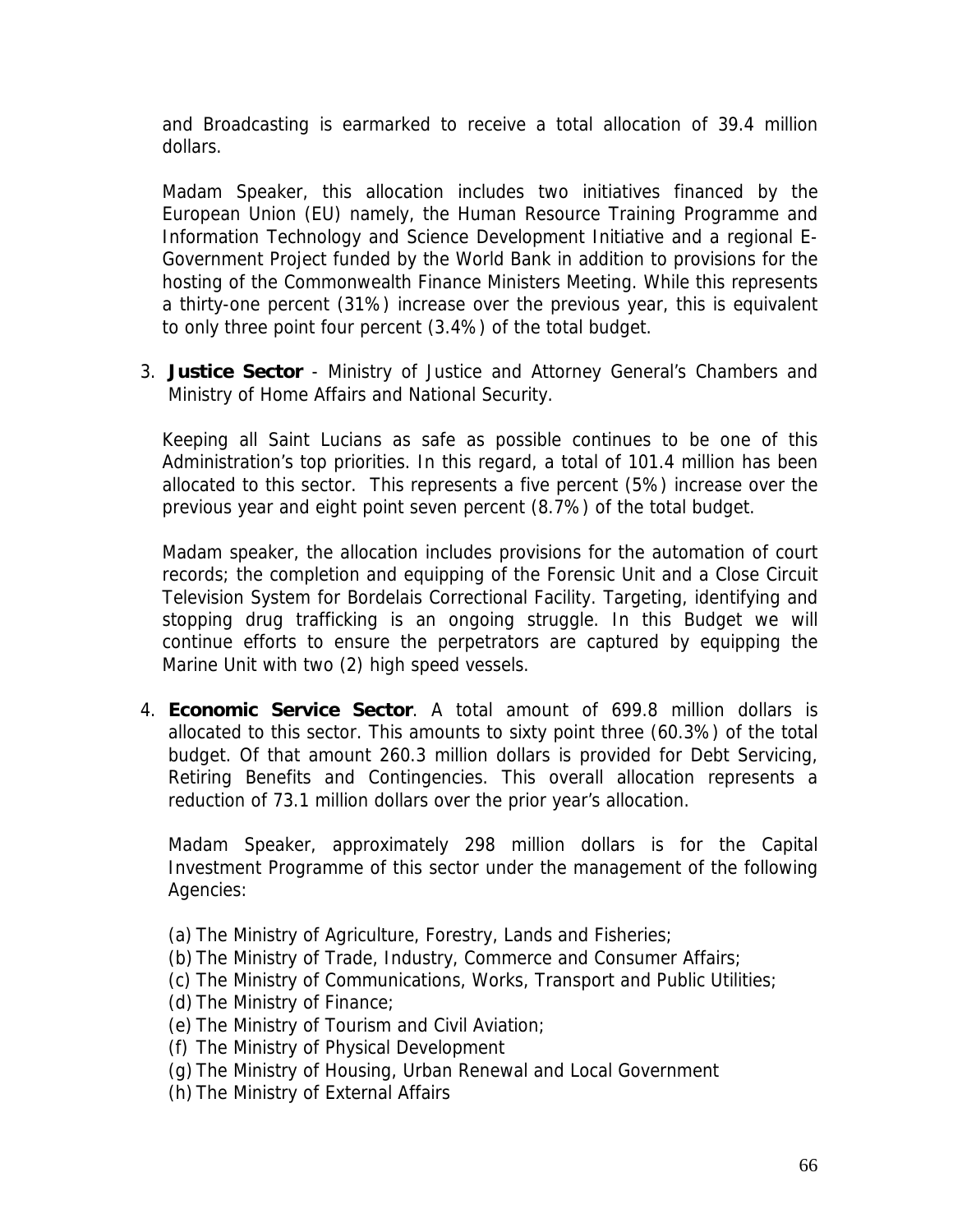(i) The Ministry of Economic Affairs, Economic Planning, Investment and National Development.

The Sectors that will receive Capital financing are as follows:

- I. 46 million dollars for the Ministry of Agriculture, Forestry, Lands and Fisheries. Of that amount, 11.5 million dollars is for the Agricultural Diversification Strategy; 23.7 million dollars is for Crop Development of which 3 million dollars is for assistance to Banana Farmers in the face of the challenges they face in trying to meet costs for inputs to production, and 7.9 million dollars for Livestock Development to cover the cost of construction of a modern day Meat Processing Plant.
- 2. 3.4 million dollars for the Ministry of Trade, Industry, Commerce and Consumer Affairs to undertake the very important Metrication Initiative, the continued implementation of the Export Strategy and the Implementation of the Micro and Small Scale Enterprise Act among other initiatives.
- 3. 72 million dollars to the Ministry for Communication, Works, Transportation and Public Utilities. Of that amount, 67.3 million dollars is for Road Infrastructure in the priority areas island-wide. In addition 4.2 million dollars is for Community Infrastructural Development.
- 4. The Ministry of Finance will receive 38.8 million dollars, of which, 9.0 million is for the purchase of shares in the New Development Bank; 3.5 million dollars for the Catastrophic Risk Insurance Fund and 6.3 million dollars to meet Saint Lucia's contribution to the CARICOM Development Fund.
- 5. 53.6 million dollars is allocated to the Tourism Sector of which, 50.0 million dollars is for Tourism Marketing and Promotion.
- 6. 9 million dollars is allocated to the Ministry of Physical Development to continue the Computerisation of the Land Registry as well as the Production of New Large Scale and Small Scale Topographic Maps among other initiatives.
- 7. 20.4 million dollars for the Ministry of Housing and Local Government. This includes allocations for the continuation of the Shelter Development Project; the PROUD project; the Baron's Drive Relocation Project; the continuation of the Conway Relocation and for Town and Village Councils to undertake community projects.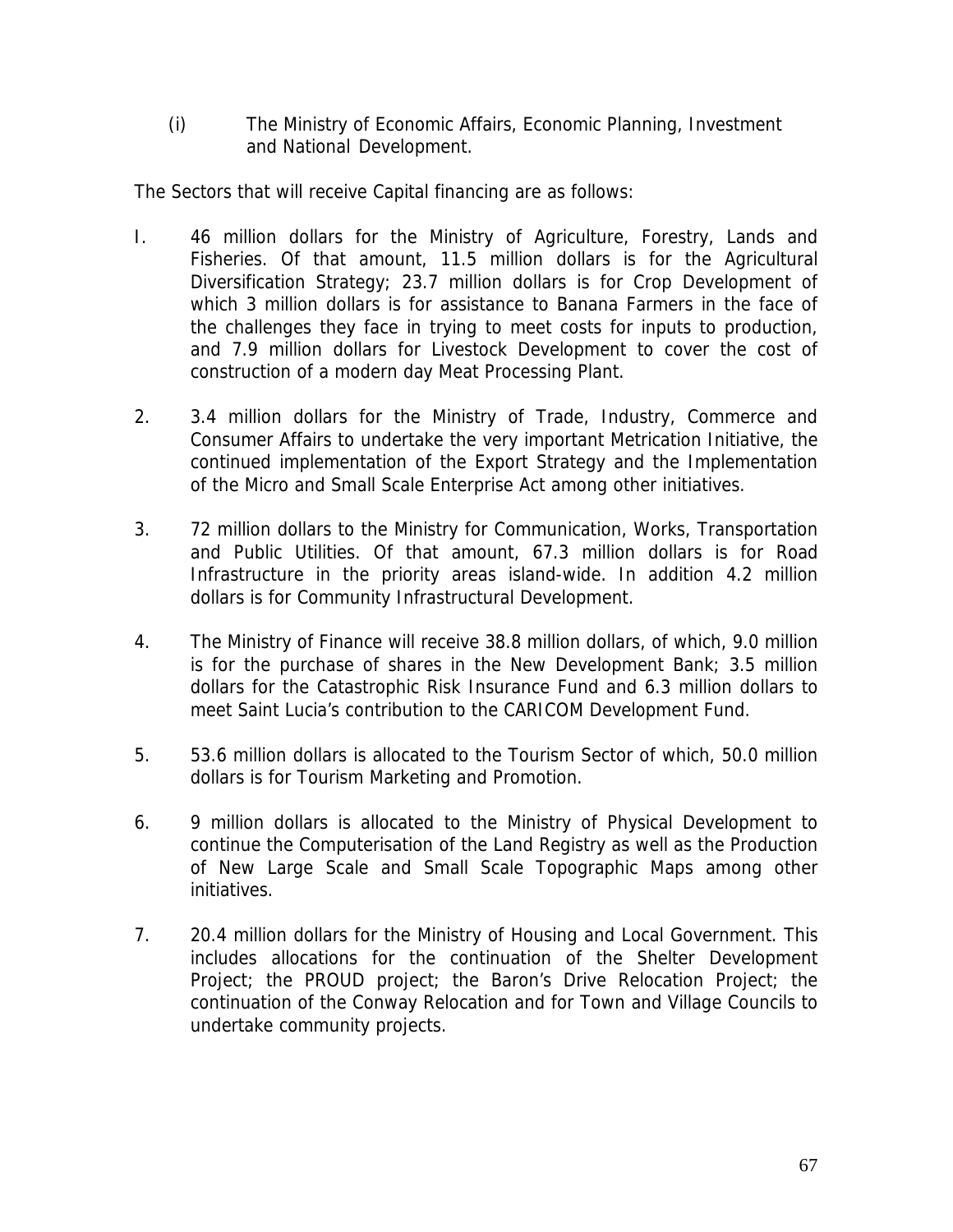- 8. 53.6 million dollars for the Ministry of Economic Affairs, Economic Planning, Investment and National Development of which 28.4 million is for National Development Initiatives to support the National Development Strategy.
- 9. Madam Speaker, 312.9 million dollars is being injected into the **Social Services** Sector. This amounts to twenty-seven percent (27%) of the total budget. The Ministry of Social Transformation, Youth and Sports; the Ministry of Education and Culture and the Ministry of Health, Wellness, Family Affairs, Human Services, and Gender Relations are the administrators of this sector.

Capital financing for this sector includes:

- I. 30.2 million dollars for the Ministry of Social Transformation, Youth and Sports. This incorporates allocations for the Poverty Reduction Fund; the Basic Needs Trust Fund; the PUENTE Programme. Also included, Madam Speaker, is 11.6 million dollars for a range of Sports Initiatives including provision for the repairs to the George Odlum Stadium and the Hosting of the 2009 CARIFTA Games.
- II. 21.6 million dollars for the Ministry of Education and Culture of which approximately 8.7 million dollars is for the Rehabilitation of School Plant.
- III. 44.2 million dollars for the Ministry of Health.

# **FINANCING THE 2008-2009 BUDGET**

Madam Speaker, this Budget seeks to find the balance between improving the level of service delivered to our people, while at the same time, maintaining the commitment to managing the defined financial targets. The strategic investments that have been outlined will continue to make our country stronger for the future.

Madam Speaker, the 2008-2009 Estimates of Revenue and Expenditure were formulated to achieve a Debt to Gross Domestic Product (GDP)1 ratio that is less than the current ratio of 69.85%. Given a projected real GDP growth rate of seven percent (7%) it is expected that the debt to GDP will be 67.68% for 2008-2009.

Accordingly, Madam Speaker, the total planned budgetary expenditure is one billion, one hundred and fifty-nine million, eight hundred and sixteen thousand, two hundred and six dollars (\$1,159,816,206). This represents a seven percent (7%) reduction when compared to planned outlay for 2007-2008. The details of this expenditure are as follows:

 $\overline{a}$ 

<sup>1</sup> At market prices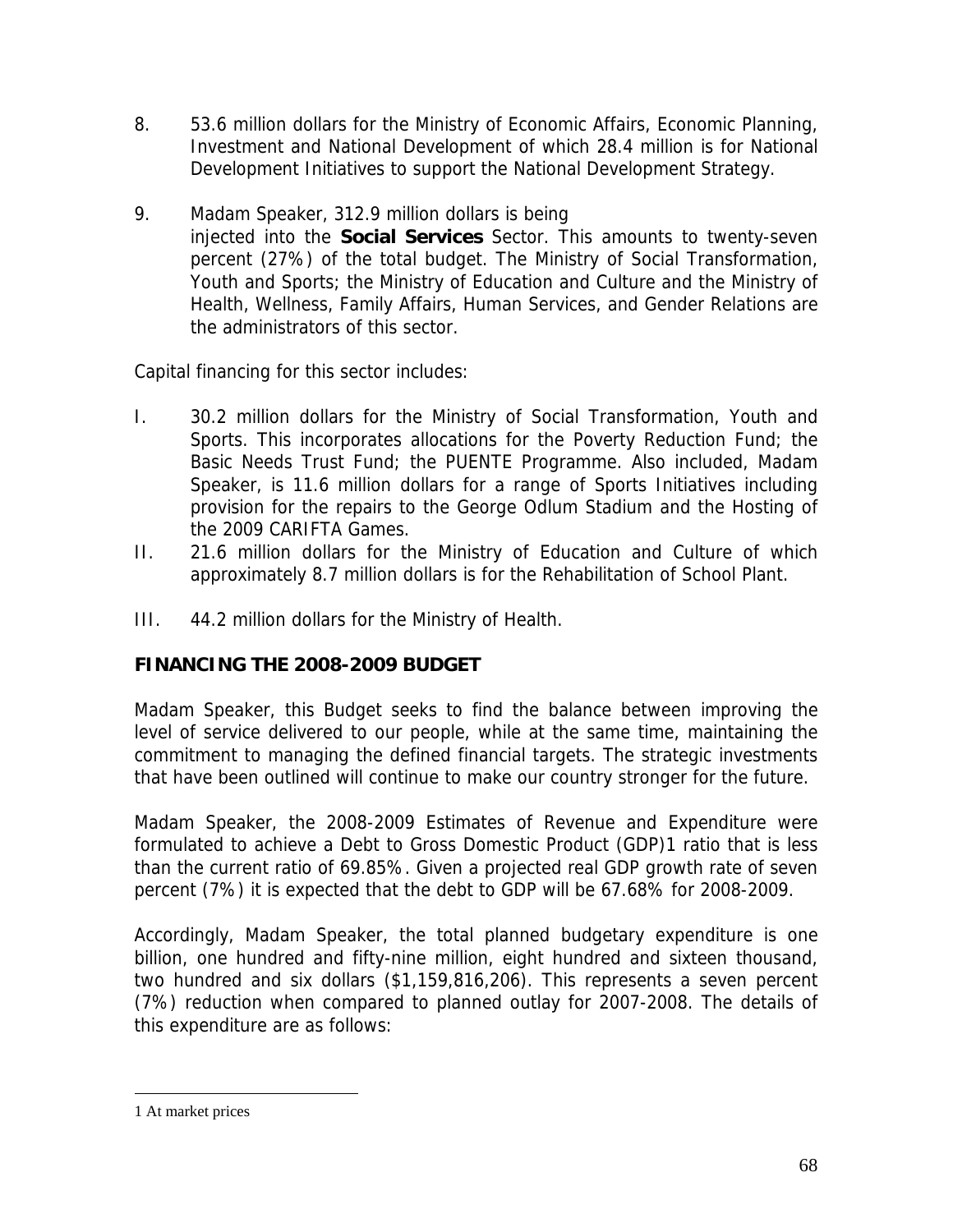- 1. Recurrent expenditure of seven hundred and forty-three million, three hundred and thirty-eight thousand, nine hundred and sixteen dollars (\$743,338,916). This amount which includes debt principal payments and sinking fund contributions, is seven percent (7%) higher than the approved estimates for 2007-2008 and accounts for sixty-four percent (64%) of the total budget.
- 2. Capital expenditure of four hundred and sixteen million, four hundred and seventy-seven thousand, two hundred and ninety dollars (\$416,477,290). This represents a twenty-five percent (25%) reduction over the approved capital expenditure for 2007-2008 due primarily to the anticipated receipt of lower amounts of grant financing.

Madam Speaker, the Budget will be financed as follows:

- 1. Recurrent Revenue from local sources of eight hundred and seven million, seven hundred and seventy-one thousand, one hundred and two dollars (\$807,771,102).
- 2. Capital Revenue resulting from the net proceeds of the sale of lands in Culde-Sac in the amount of ten million, two hundred thousand dollars (\$10,200,000).
- 3. Grant Funding in the amount of one hundred and five million, eight hundred and seventy-seven thousand, eight hundred and fifty-one dollars \$105,877,851 of which approximately \$54.7 million and \$29.8 million is attributed to the European Union and Republic of China on Taiwan respectively.
- 4. Bond Financing of one hundred and fifty-nine million, five hundred and eighty-three thousand, two hundred and thirty-five dollars (\$159,583,235).
- 5. Other Loans of seventy-six million, three hundred and eighty-four thousand, and eighteen dollars (\$76,384,018) attributed as follows:
	- a. Caribbean Development Bank (CDB) approximately, \$37.8 million;
	- b. World Bank a combination of IBRD and IDA funding of approximately, \$24.7 million;
	- c. Kuwaiti Fund (KFAED) approximately, \$11.2 million; and Agence Francaise de Development (AFD) approximately \$2.6 million.